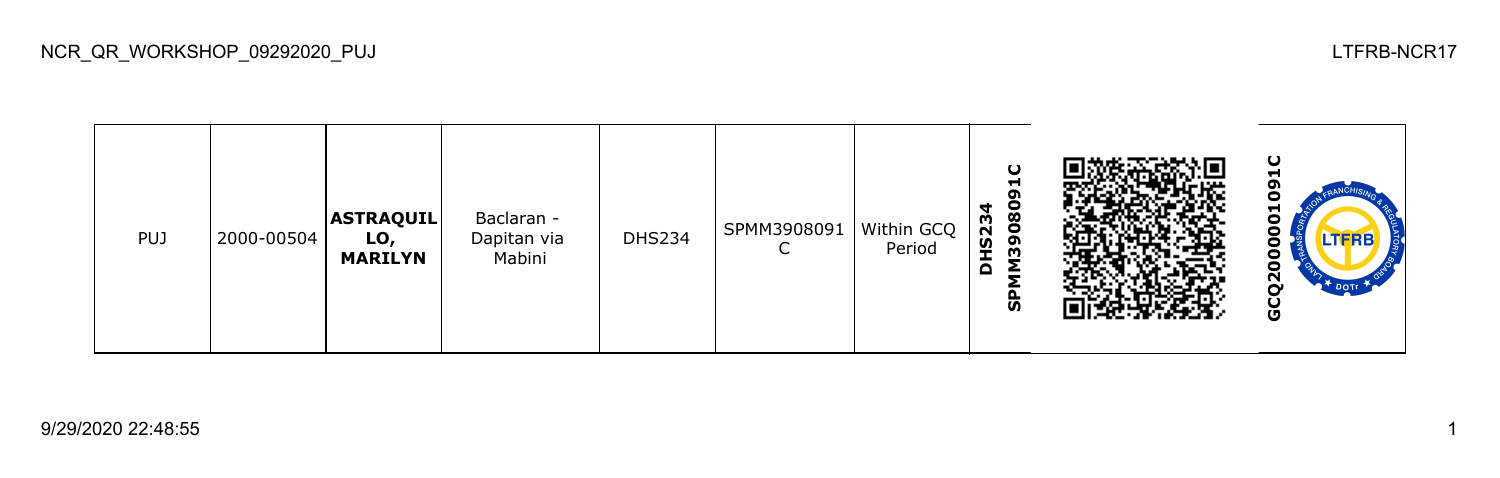| <b>PUJ</b> |  | SOLIS,<br>2000-03270 CONDRADO<br>в. | Baclaran -<br>Dapitan via<br>Mabini | PYW740 | HMW18223C20   Within GCQ<br>00 | Period | o<br>0<br>ပ<br>23<br>Š<br>N<br>$\boldsymbol{\infty}$<br>⊣<br>മ |  | o<br>N<br>N<br>o<br>N<br>∼<br>Ū |
|------------|--|-------------------------------------|-------------------------------------|--------|--------------------------------|--------|----------------------------------------------------------------|--|---------------------------------|
|------------|--|-------------------------------------|-------------------------------------|--------|--------------------------------|--------|----------------------------------------------------------------|--|---------------------------------|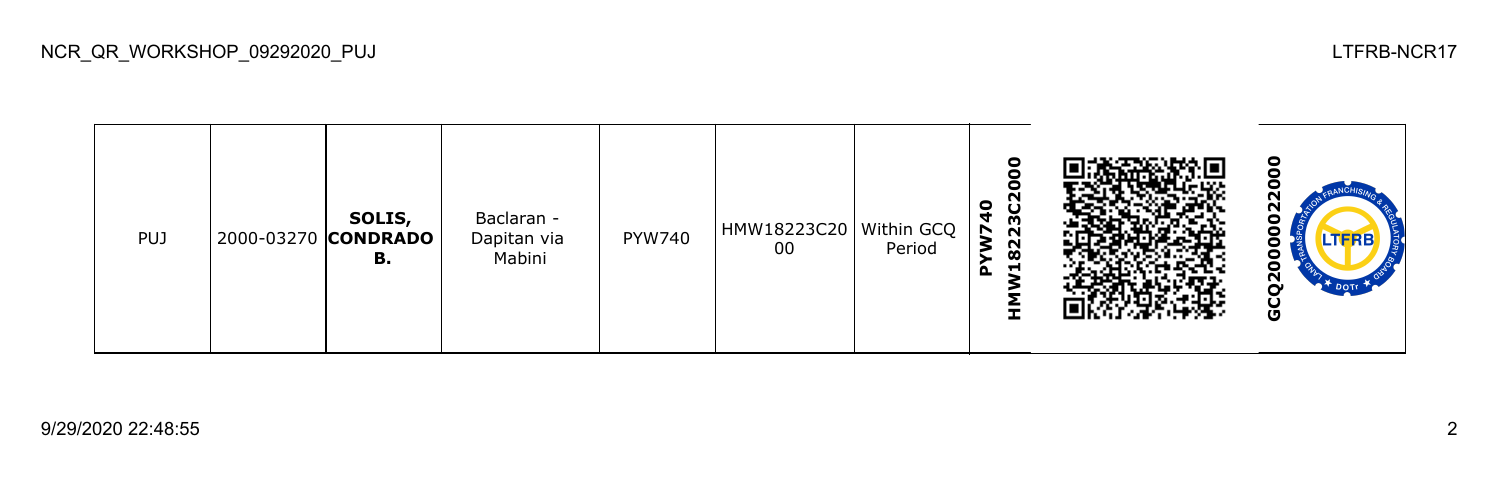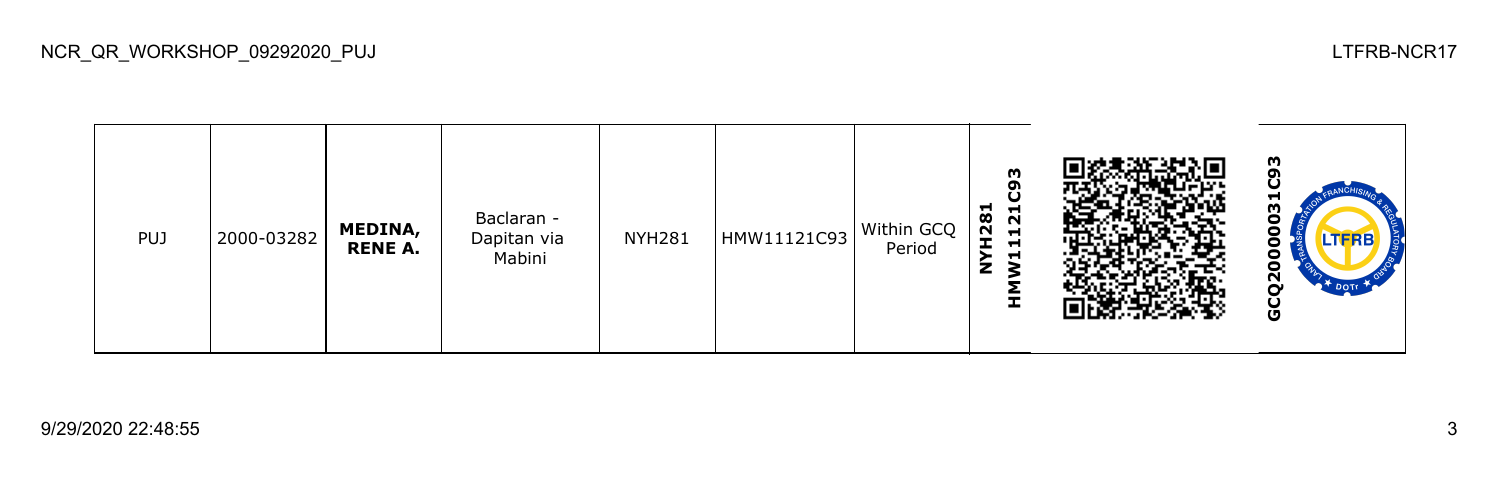| <b>PUJ</b> | 2000-04643 | CASOY,<br><b>ROSENDA</b><br>н. | Baclaran -<br>Dapitan via<br>Mabini | <b>TWE992</b> | VCM2667C96 | Within GCQ<br>Period | ١O<br>o<br>ပ<br>92<br>E99<br>667<br>$\sim$<br>≂<br>← |  | ഥ<br>LTERB<br>$\mathbf{z}$<br>O |
|------------|------------|--------------------------------|-------------------------------------|---------------|------------|----------------------|------------------------------------------------------|--|---------------------------------|
|------------|------------|--------------------------------|-------------------------------------|---------------|------------|----------------------|------------------------------------------------------|--|---------------------------------|

NCR\_QR\_WORKSHOP\_09292020\_PUJ LTFRB-NCR17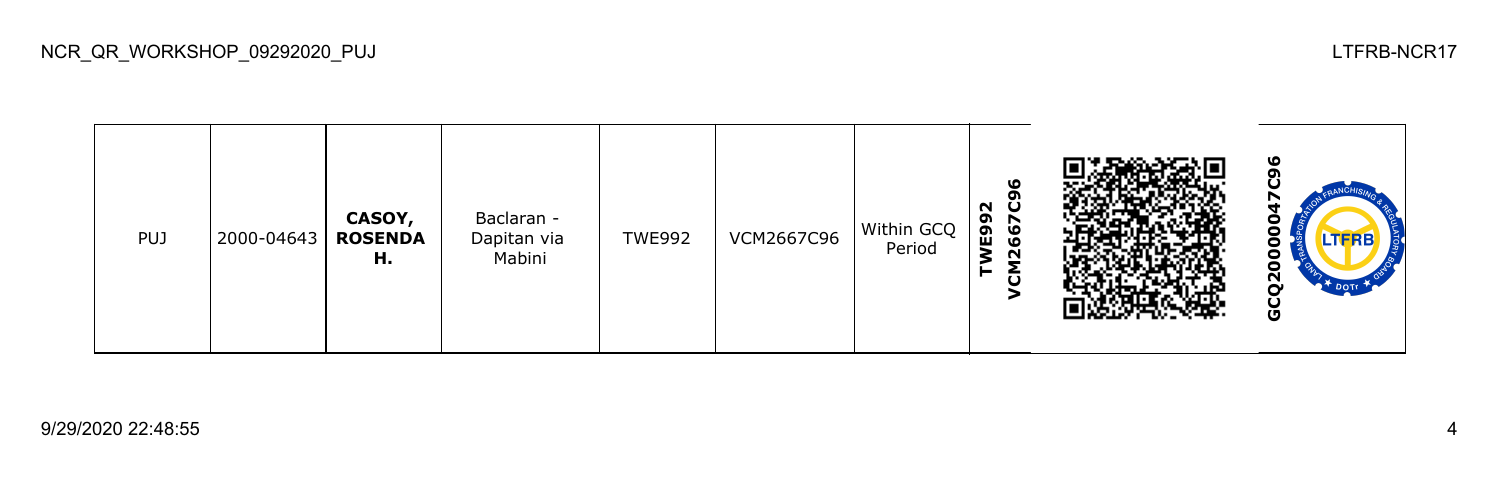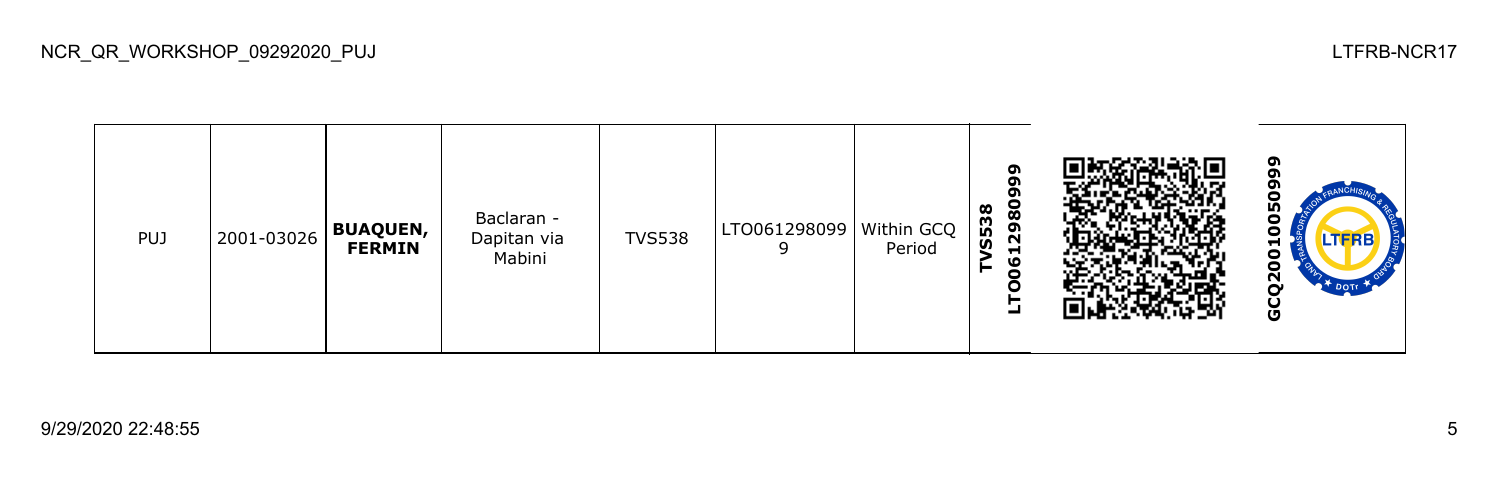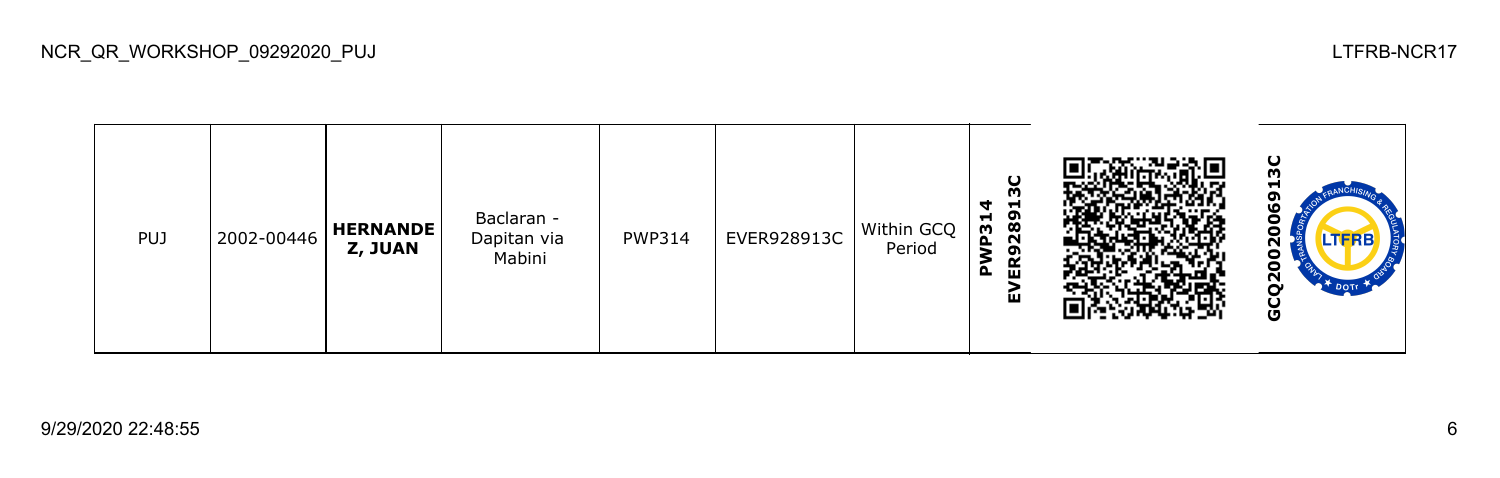| <b>PUJ</b> | 2002-01035 | MIGUEL,<br><b>NELSON</b> | Baclaran -<br>Dapitan via<br>Mabini | <b>TWE246</b> | SMI200142666   Within GCQ | Period | O<br>426<br>o<br>$\mathbf{5}$<br>⊣<br>ο<br><b>DZ11</b><br><b>S</b> |  | Ο<br>с<br>LTERE<br>с<br>N<br>O |
|------------|------------|--------------------------|-------------------------------------|---------------|---------------------------|--------|--------------------------------------------------------------------|--|--------------------------------|
|------------|------------|--------------------------|-------------------------------------|---------------|---------------------------|--------|--------------------------------------------------------------------|--|--------------------------------|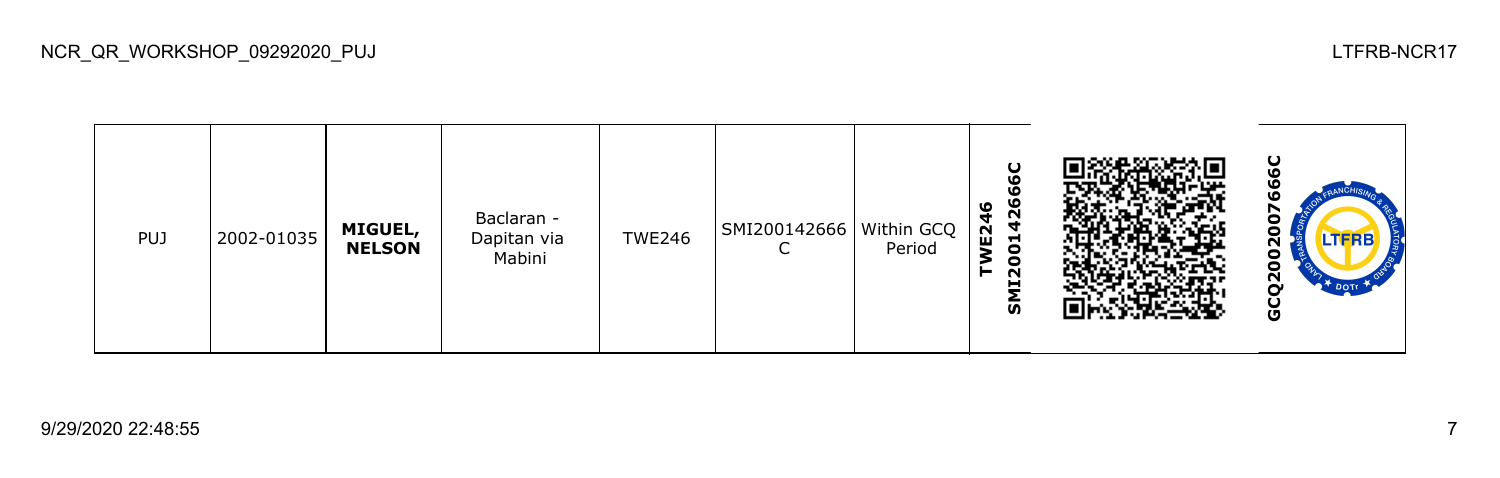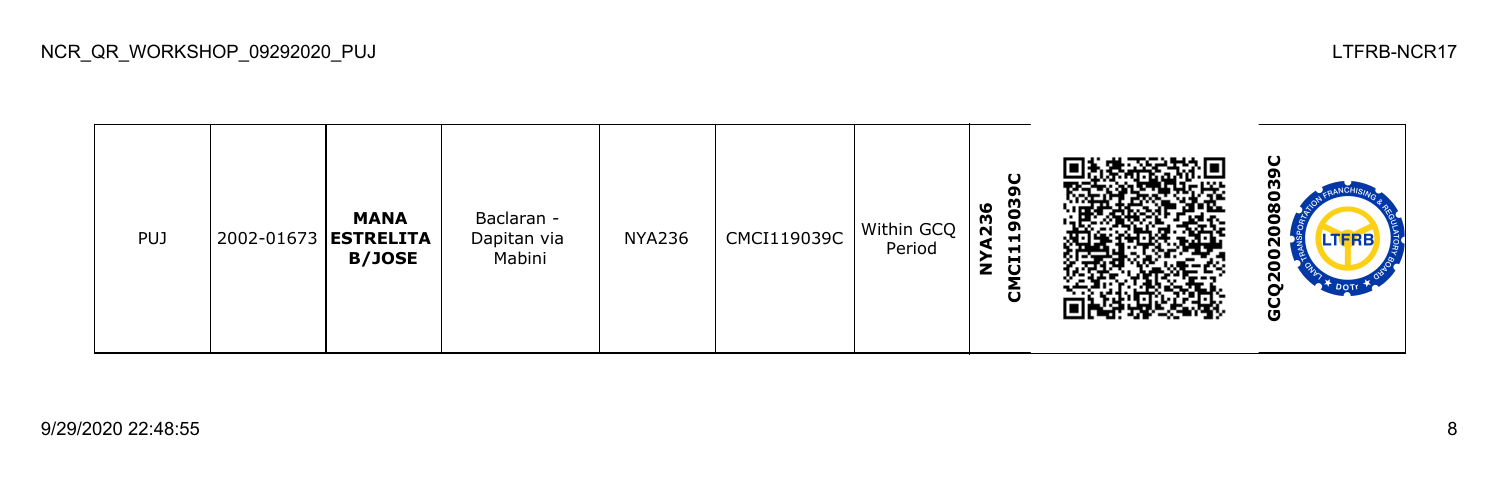

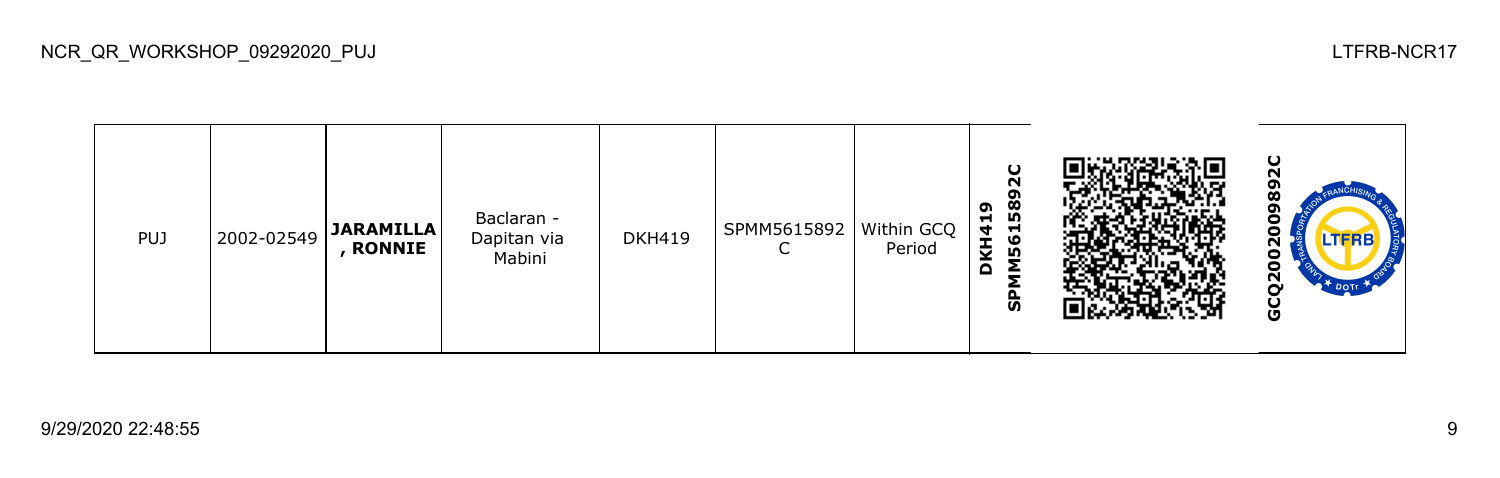| <b>PUJ</b> | 2003-00655 | CASTILLO,<br><b>GREGORIO</b> | Baclaran -<br>Dapitan via<br>Mabini | <b>TVL681</b> | SPMM1084619<br>9C | Within GCQ<br>Period | ω<br>o<br>п<br>ဖ<br>−<br>68<br>◥<br>œ<br>$\bullet$<br>−<br>≂<br><b>S</b> |  | −<br>−<br>o<br>ო<br>с<br>N<br>O |
|------------|------------|------------------------------|-------------------------------------|---------------|-------------------|----------------------|--------------------------------------------------------------------------|--|---------------------------------|
|------------|------------|------------------------------|-------------------------------------|---------------|-------------------|----------------------|--------------------------------------------------------------------------|--|---------------------------------|

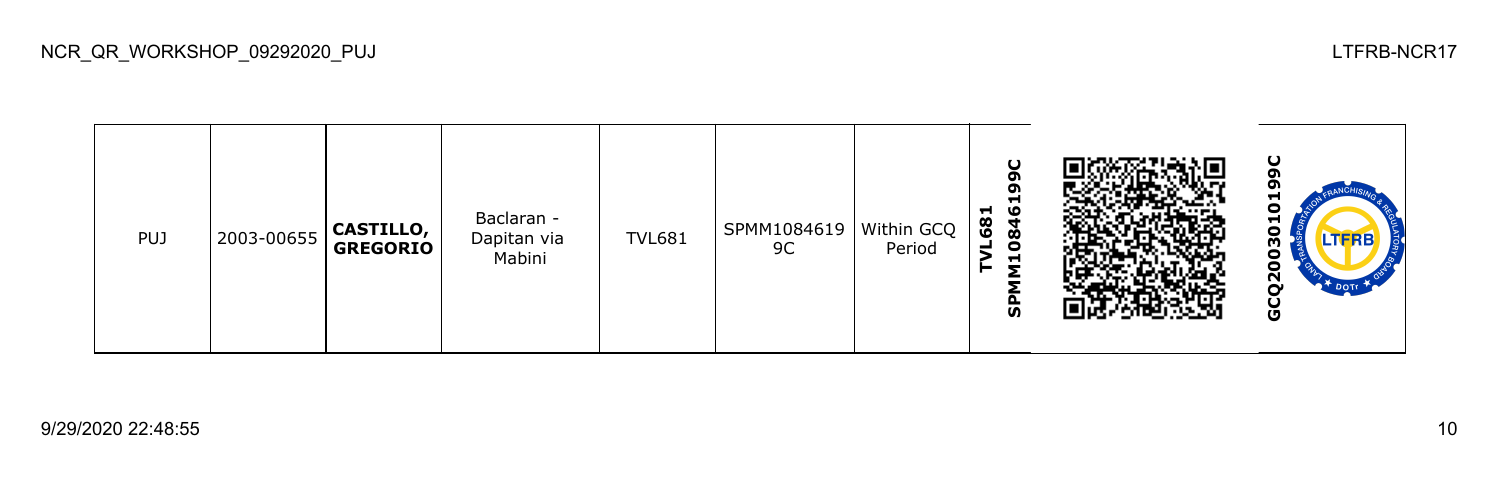| PUJ | 2003-00897 | <b>DE LEON</b><br><b>KENNETH</b> | Baclaran -<br>Dapitan via<br>Mabini |  | SPMM1012469<br>7C | Within GCQ<br>Period | Ο<br>r<br>თ<br>١O<br>012<br>$\blacksquare$<br>≂<br>o.<br><b>S</b> |  | ပ<br>−<br>⊣<br>o<br>m<br>о<br>$\mathbf{z}$<br>U<br>O |
|-----|------------|----------------------------------|-------------------------------------|--|-------------------|----------------------|-------------------------------------------------------------------|--|------------------------------------------------------|
|-----|------------|----------------------------------|-------------------------------------|--|-------------------|----------------------|-------------------------------------------------------------------|--|------------------------------------------------------|

NCR\_QR\_WORKSHOP\_09292020\_PUJ LTFRB-NCR17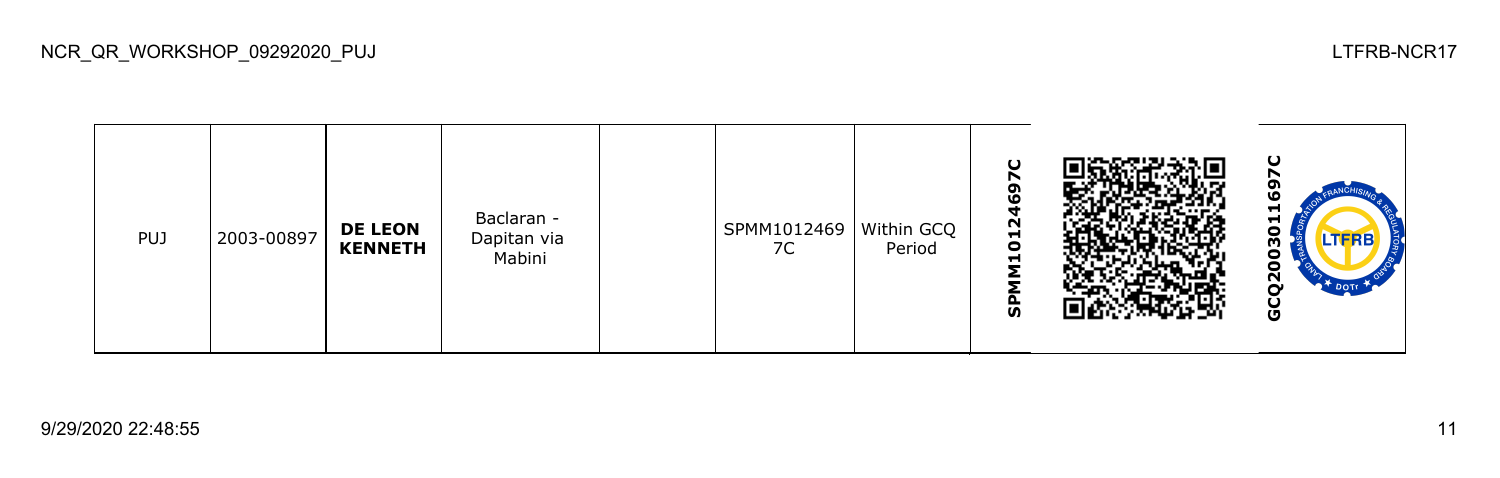

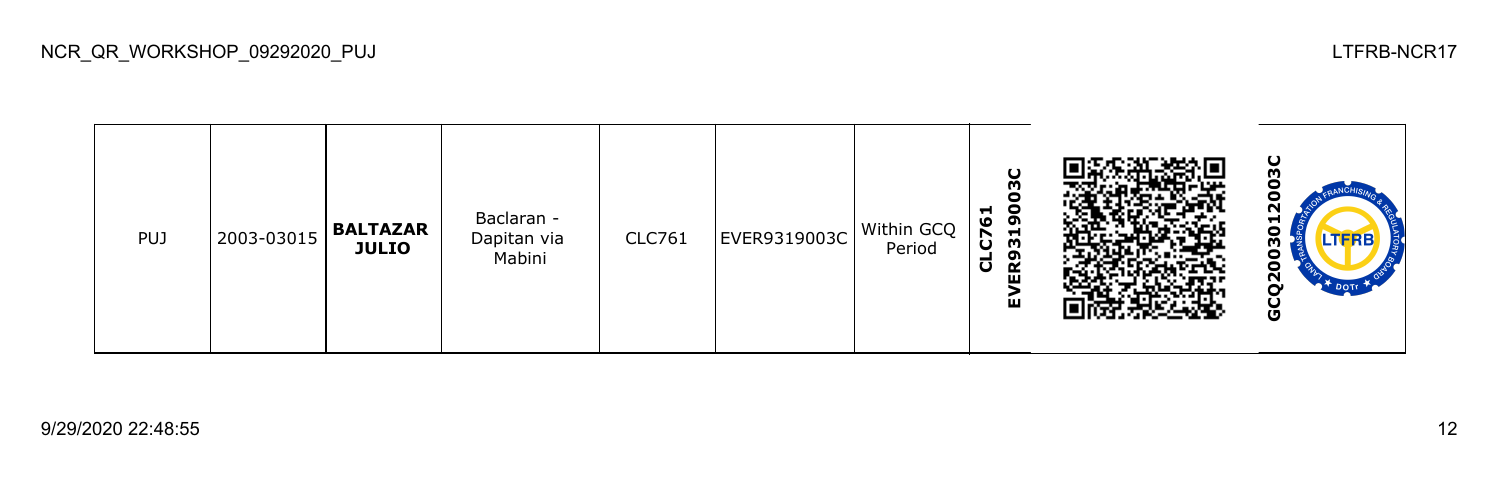

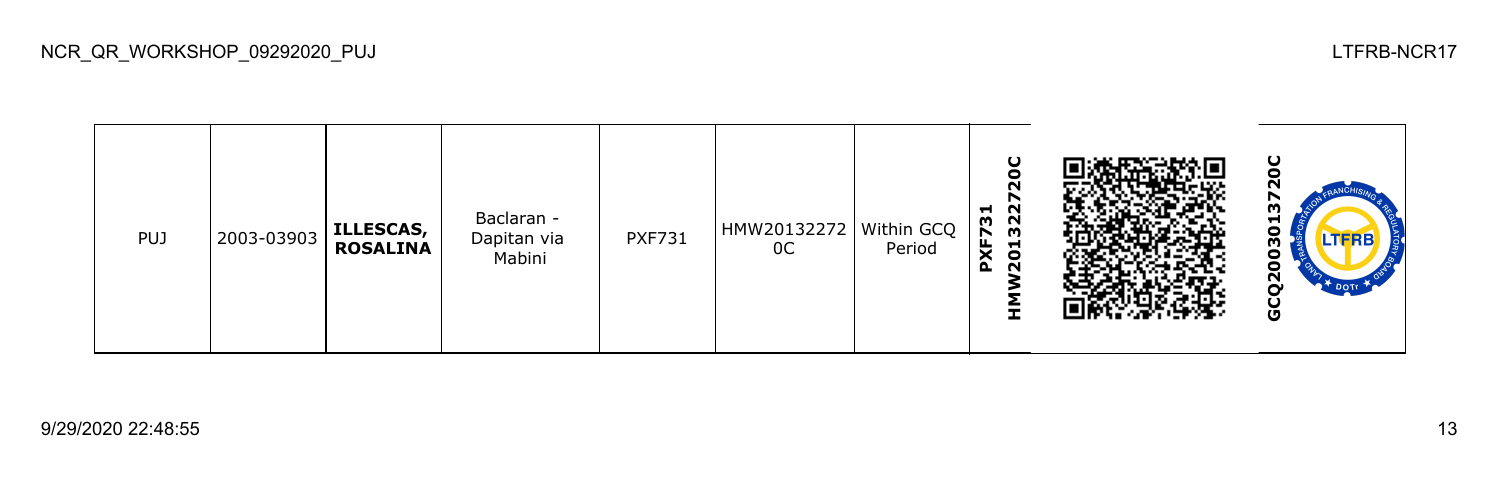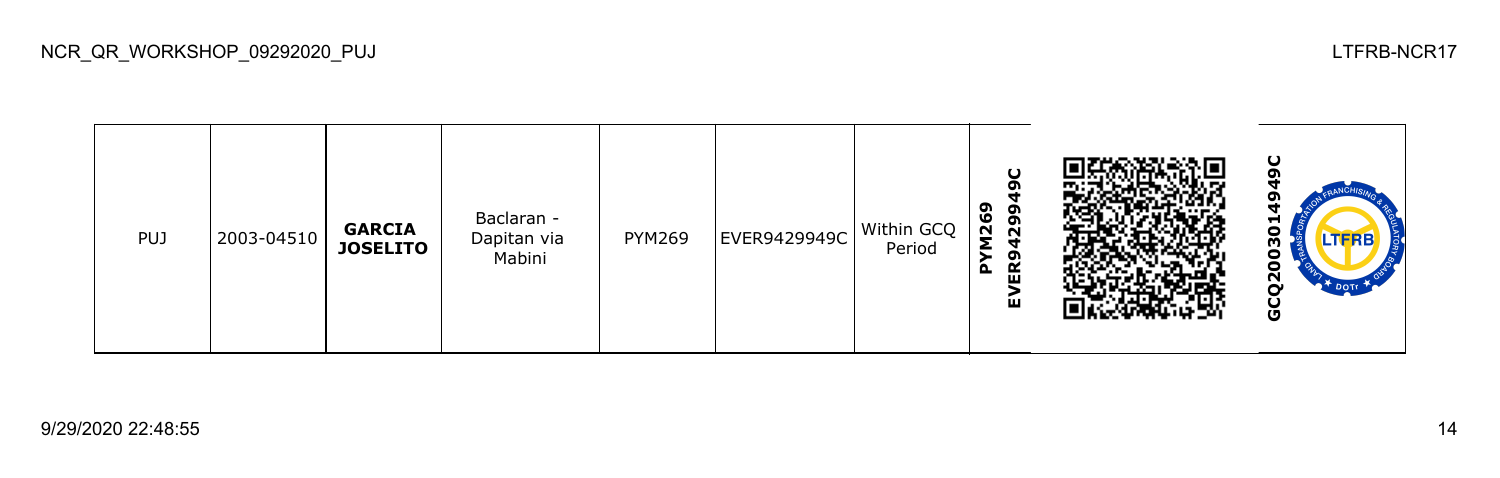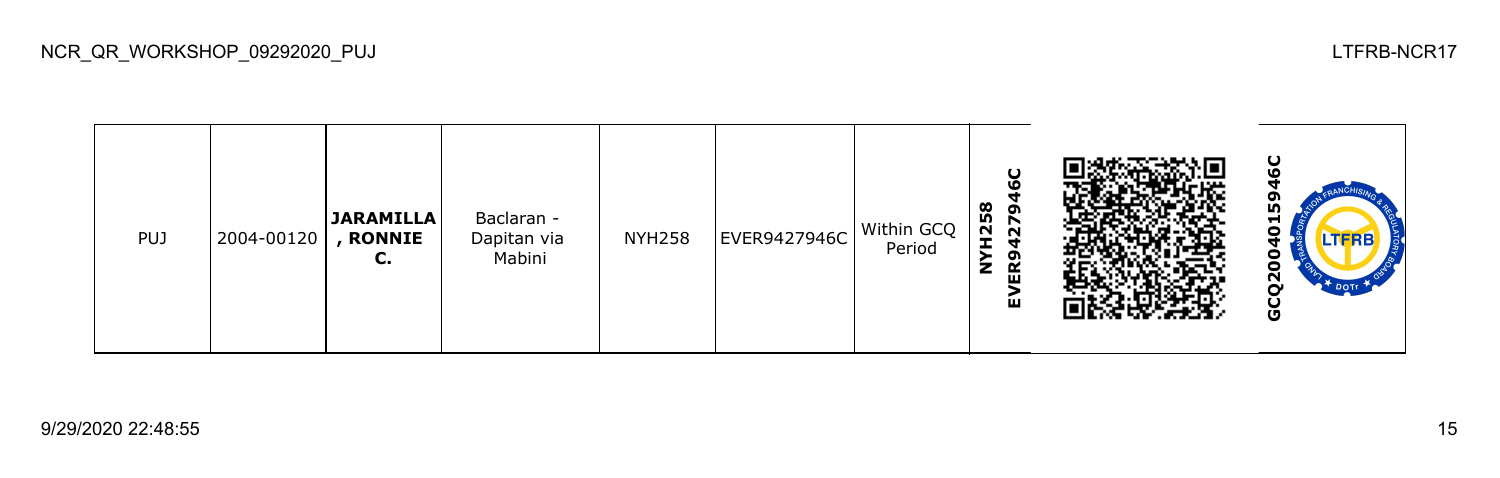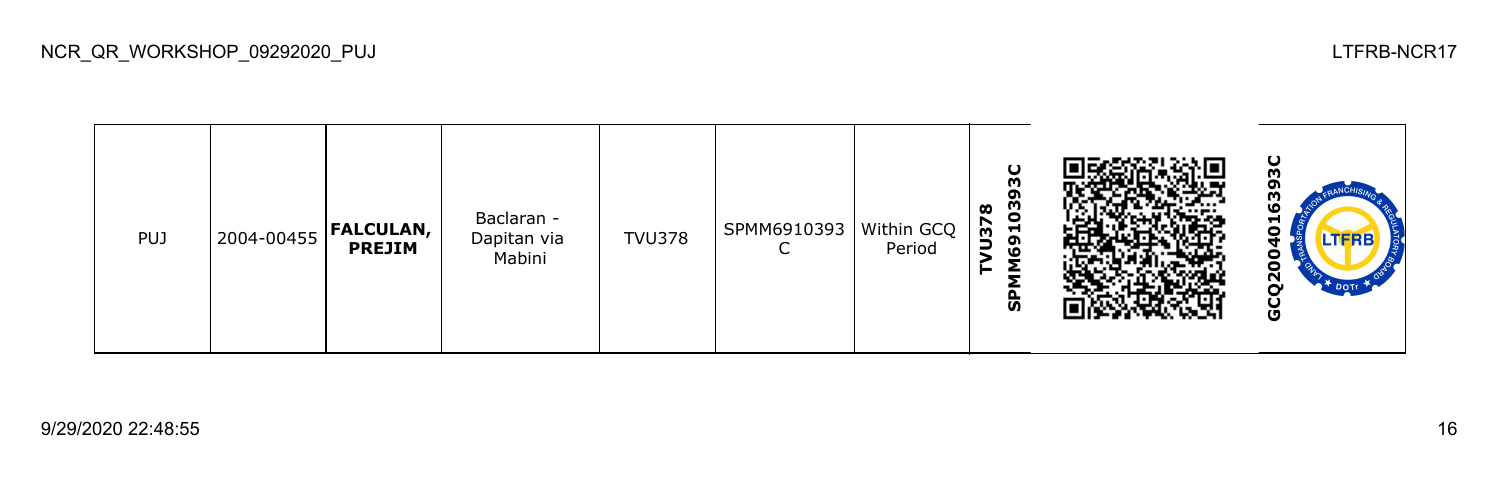

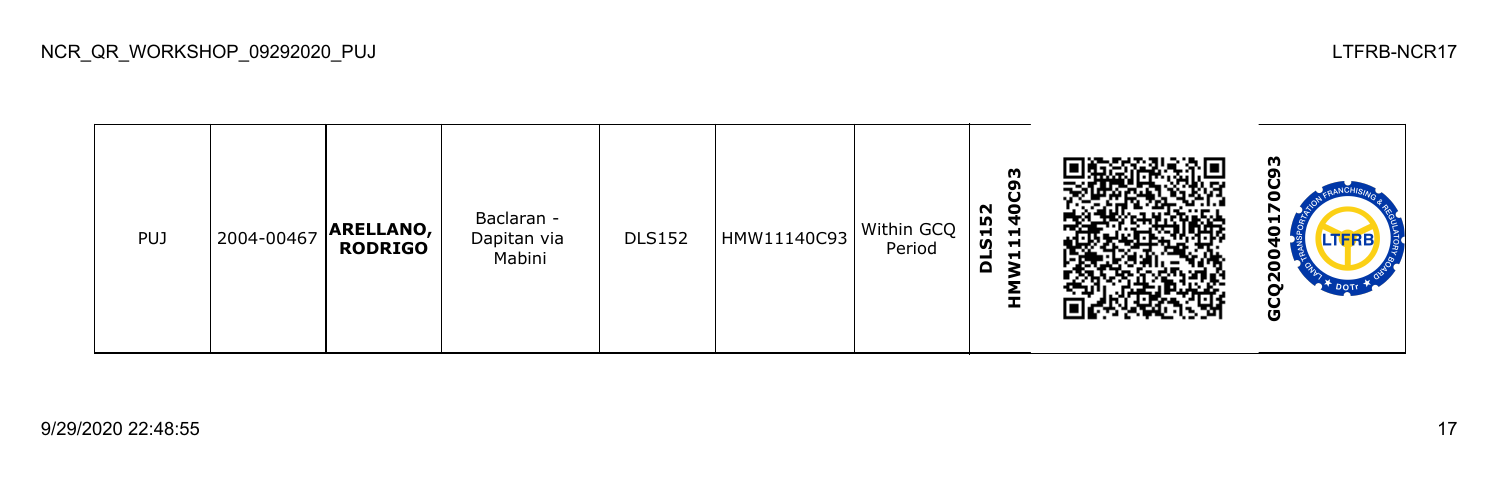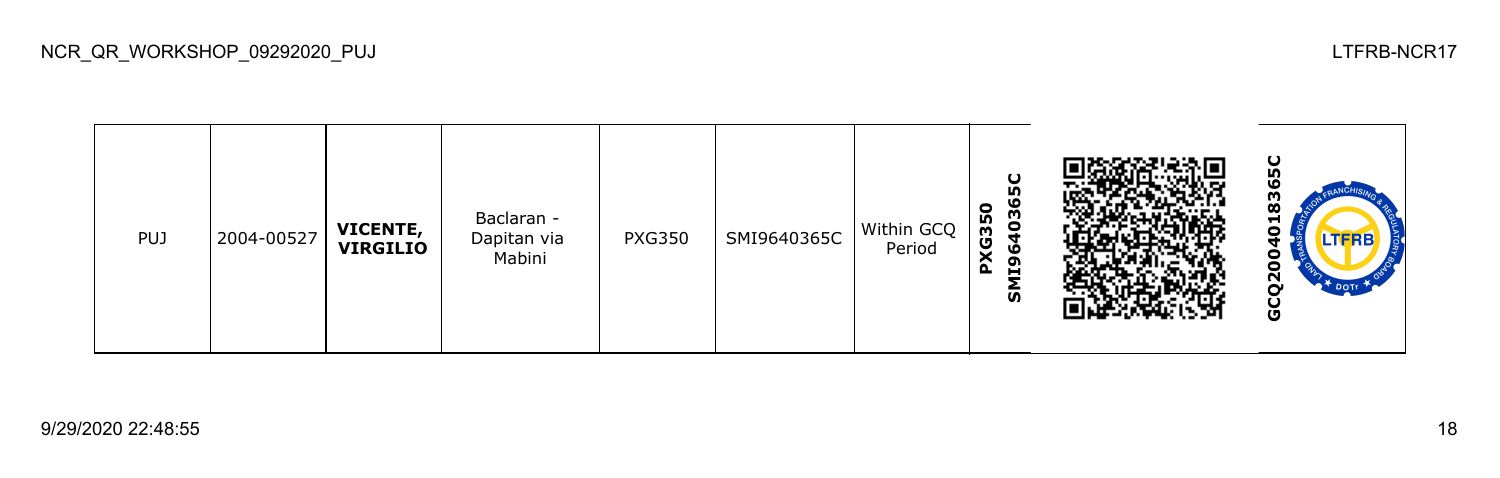

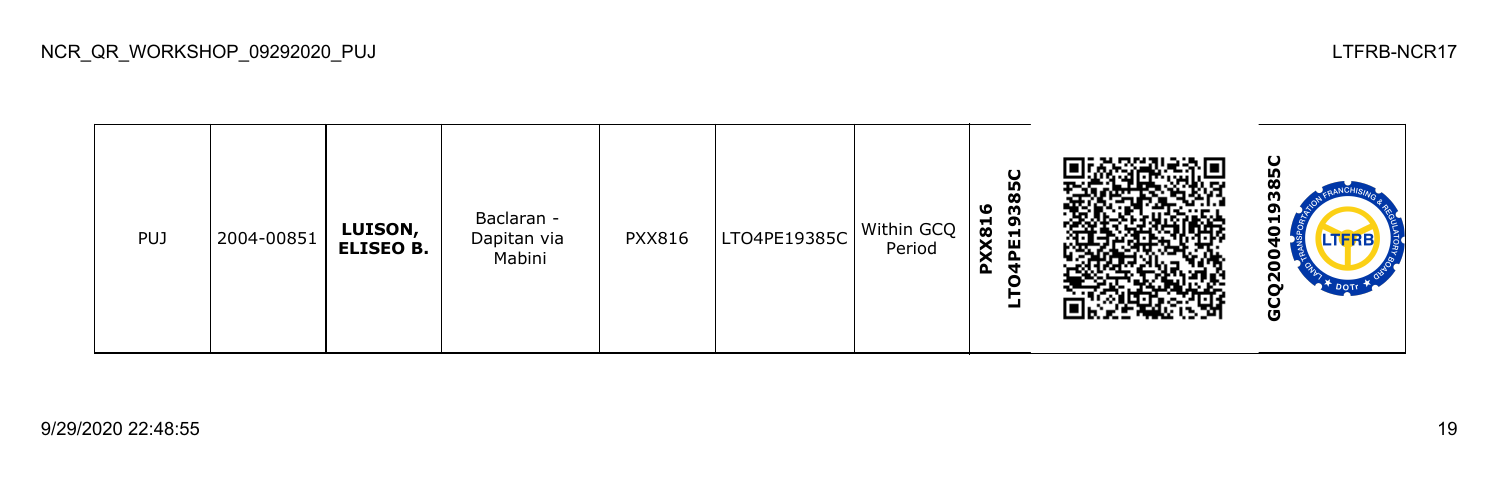

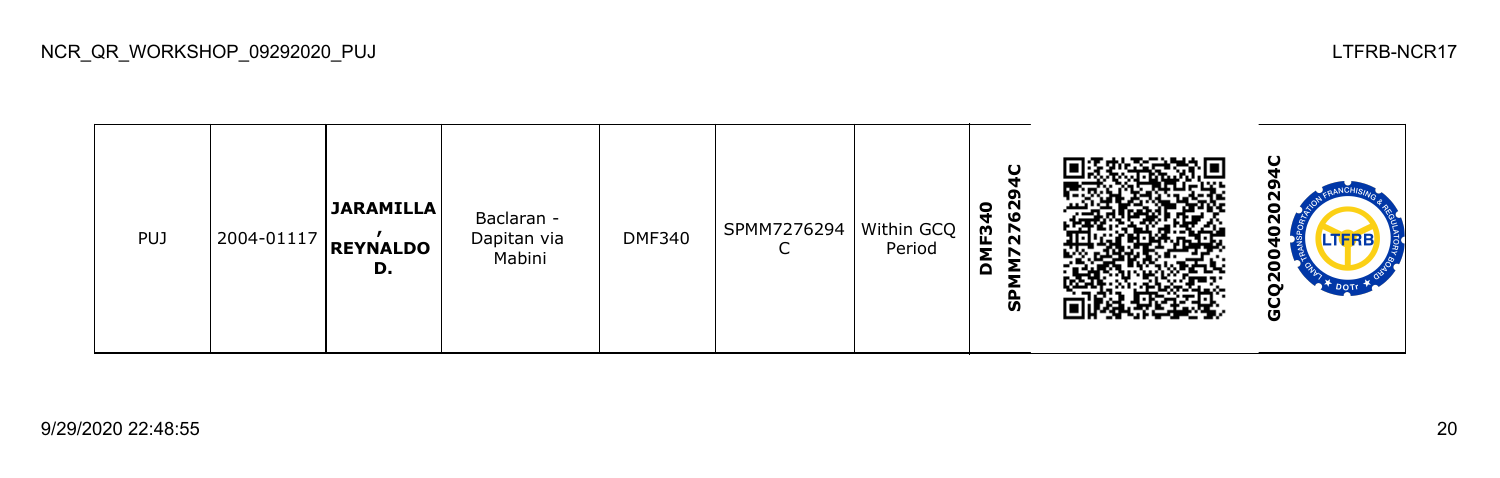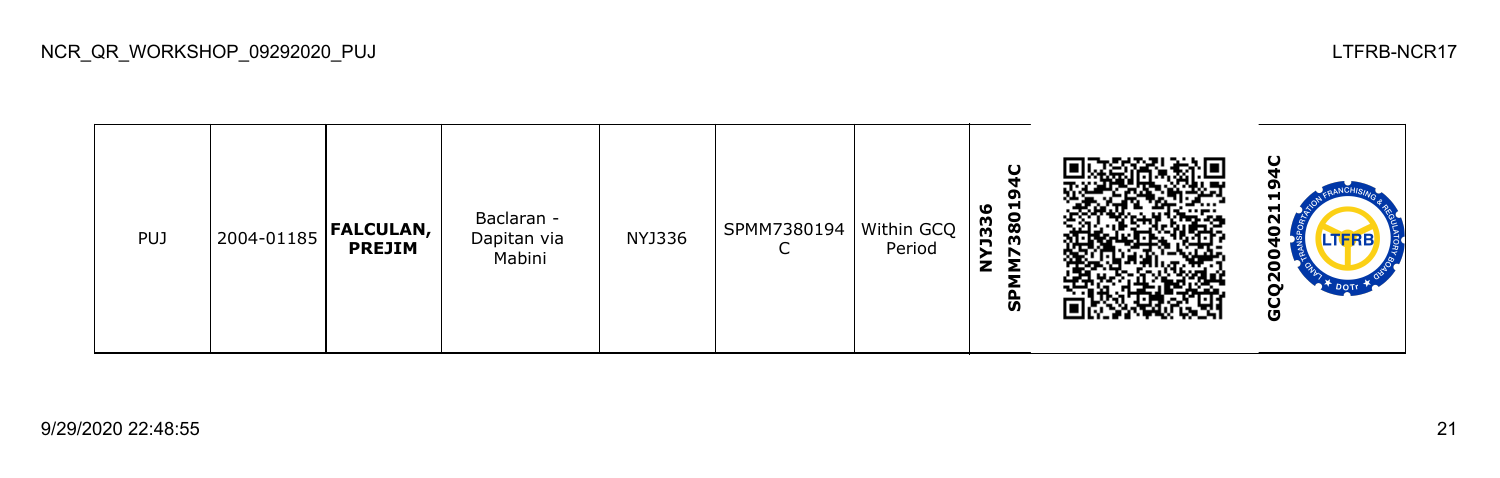| <b>PUJ</b> | 2004-01343 | PIEGO, MA. <br>  VICTORIA | Baclaran -<br>Dapitan via<br>Mabini | <b>NYH600</b> | SPMM6867793 | Within GCQ<br>Period | Ο<br>ო<br>œ<br>$\bullet$<br>r<br>H <sub>6</sub> O<br>6867<br>Σ<br>z<br>င္ဟ |  | ပ<br>w<br>ึ<br>N<br>o<br>N<br>O |
|------------|------------|---------------------------|-------------------------------------|---------------|-------------|----------------------|----------------------------------------------------------------------------|--|---------------------------------|
|------------|------------|---------------------------|-------------------------------------|---------------|-------------|----------------------|----------------------------------------------------------------------------|--|---------------------------------|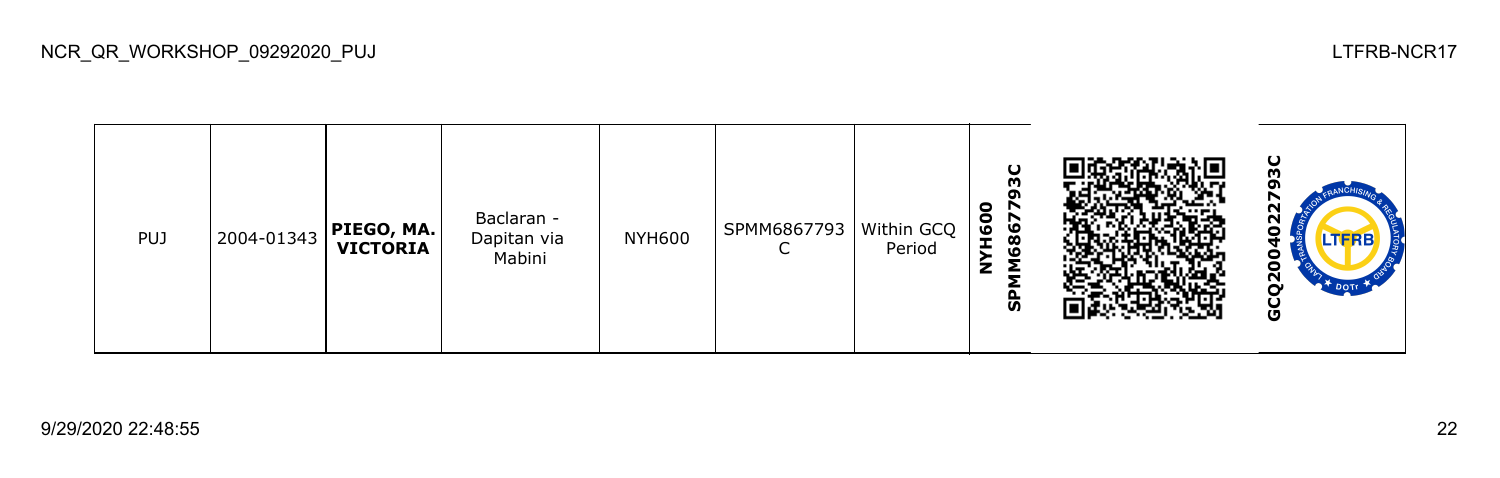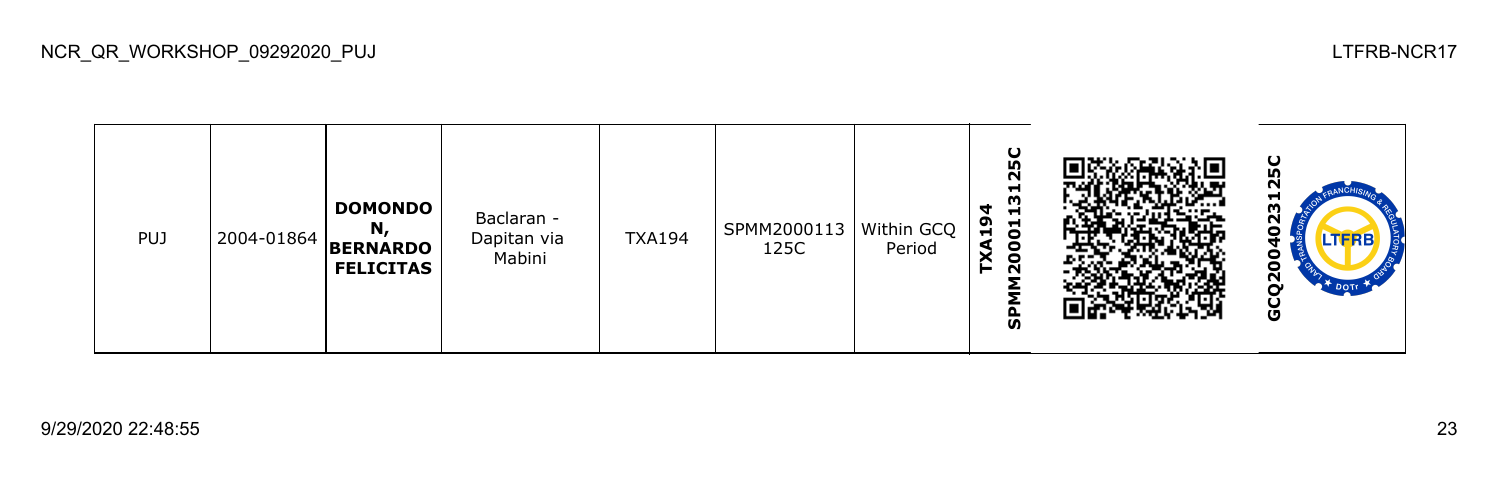

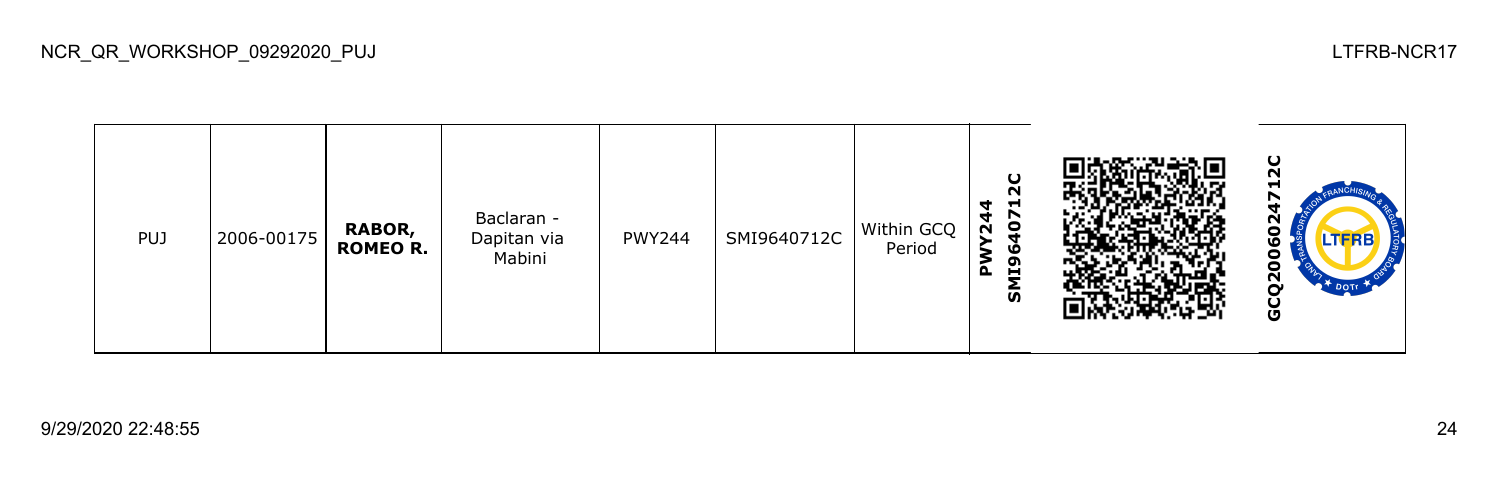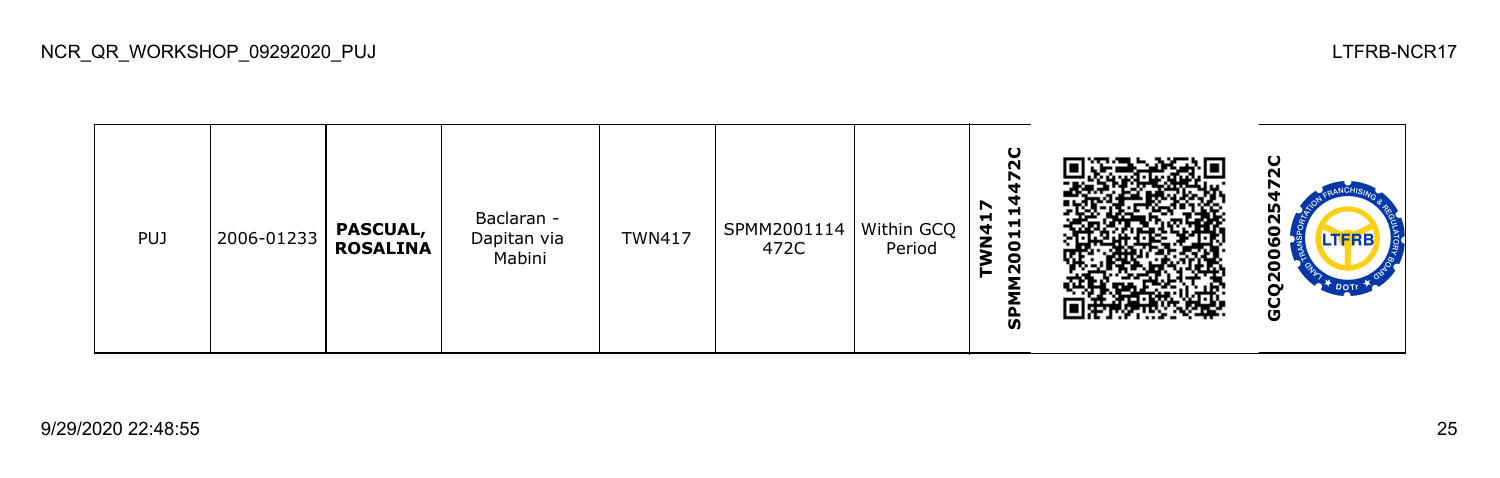

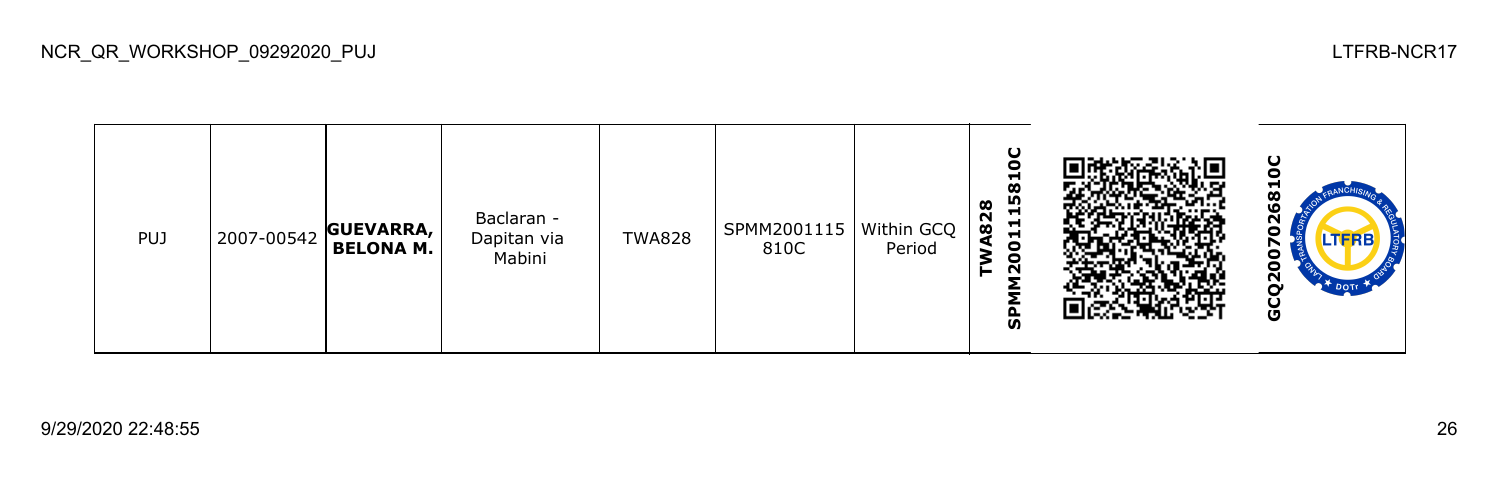

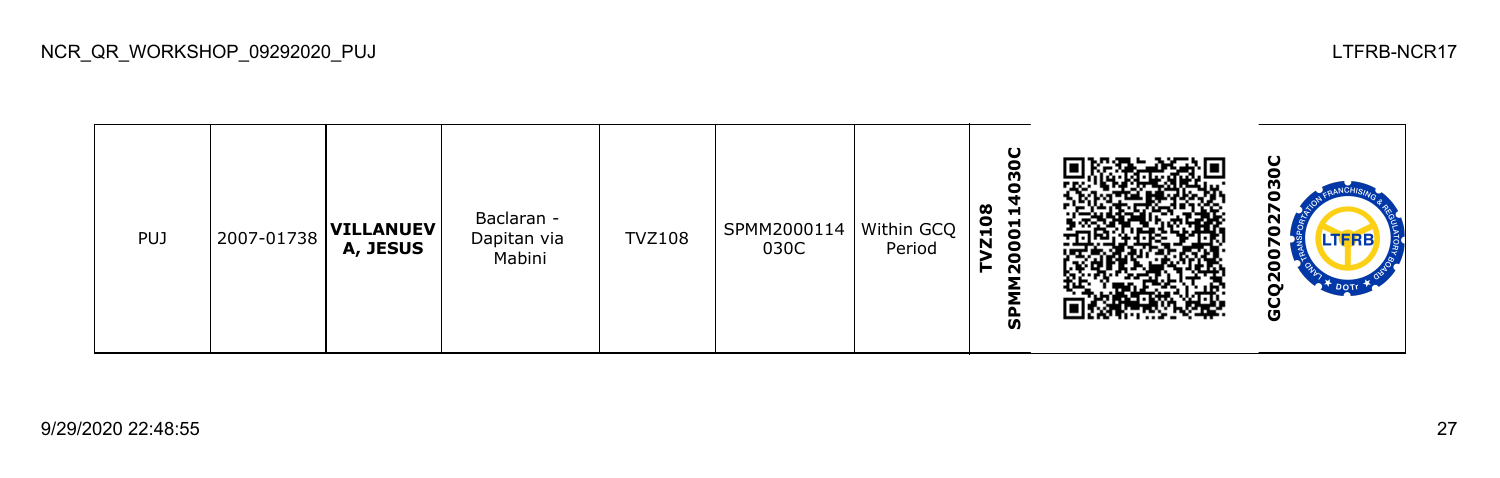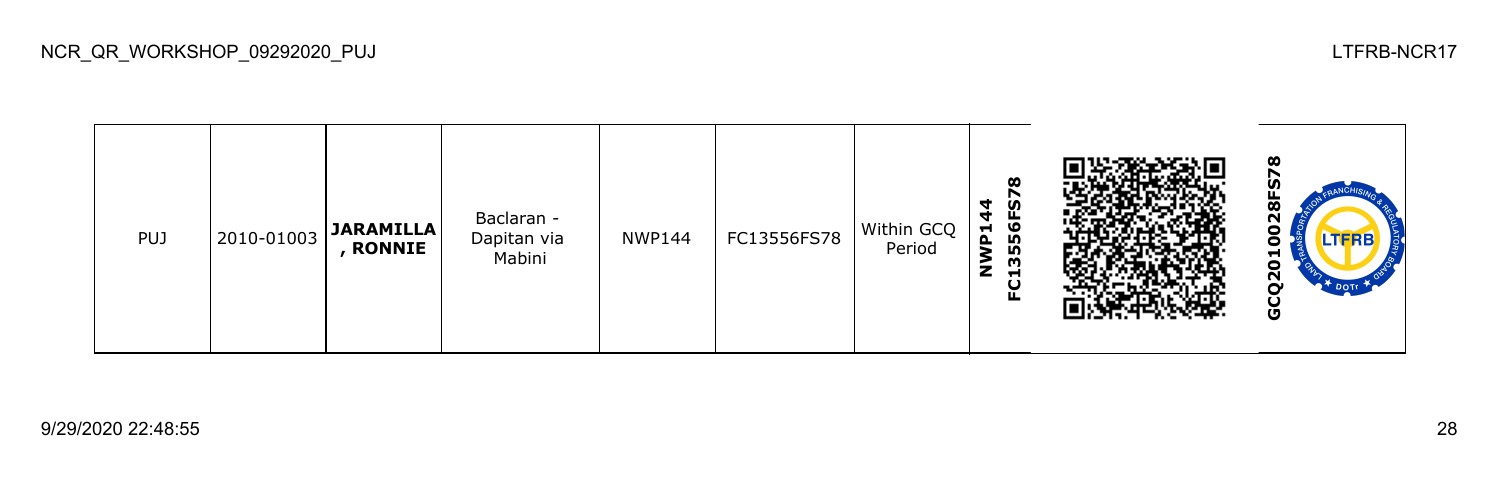| <b>PUJ</b> | 2011-02615 | <b>BALTAZAR</b><br><b>JACINTO</b><br>JR | Baclaran -<br>Dapitan via<br>Mabini | <b>UVS434</b> | MAR201031542   Within GCQ | Period | O<br>$\sim$<br>m<br>4<br>1031<br><b>S43</b><br>$\bullet$<br>$\Rightarrow$<br>$\sim$ |  | ပ<br>m<br>oı<br>ี<br>o<br>LTFRB<br>▬<br>ដ<br>$\tilde{\mathbf{z}}$<br>DOTT<br>U |
|------------|------------|-----------------------------------------|-------------------------------------|---------------|---------------------------|--------|-------------------------------------------------------------------------------------|--|--------------------------------------------------------------------------------|
|------------|------------|-----------------------------------------|-------------------------------------|---------------|---------------------------|--------|-------------------------------------------------------------------------------------|--|--------------------------------------------------------------------------------|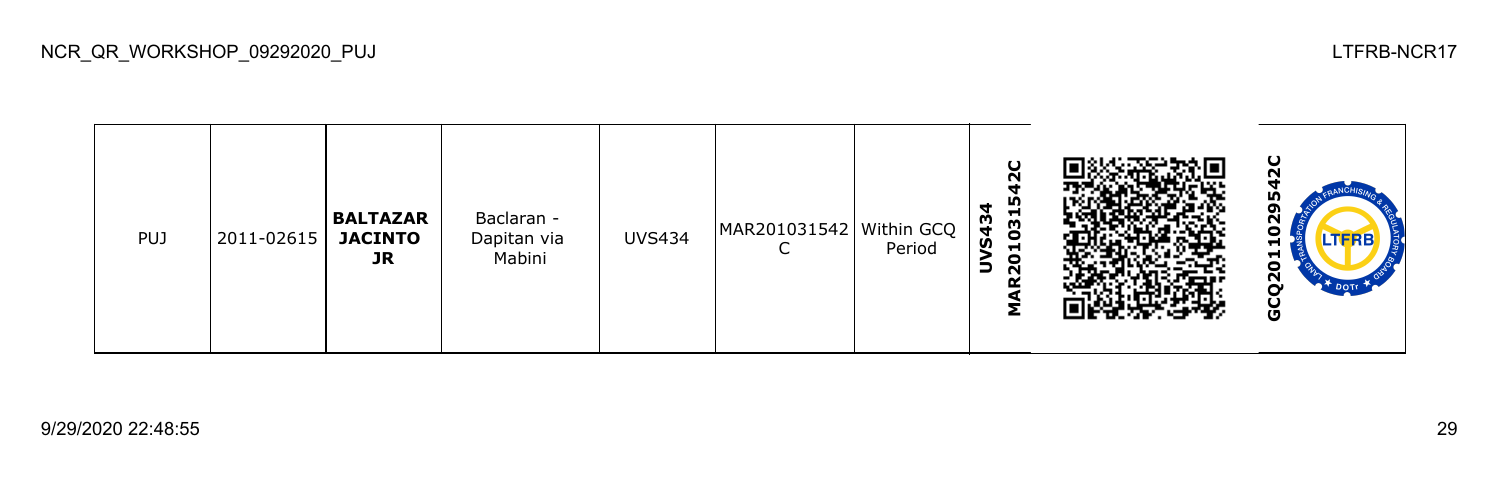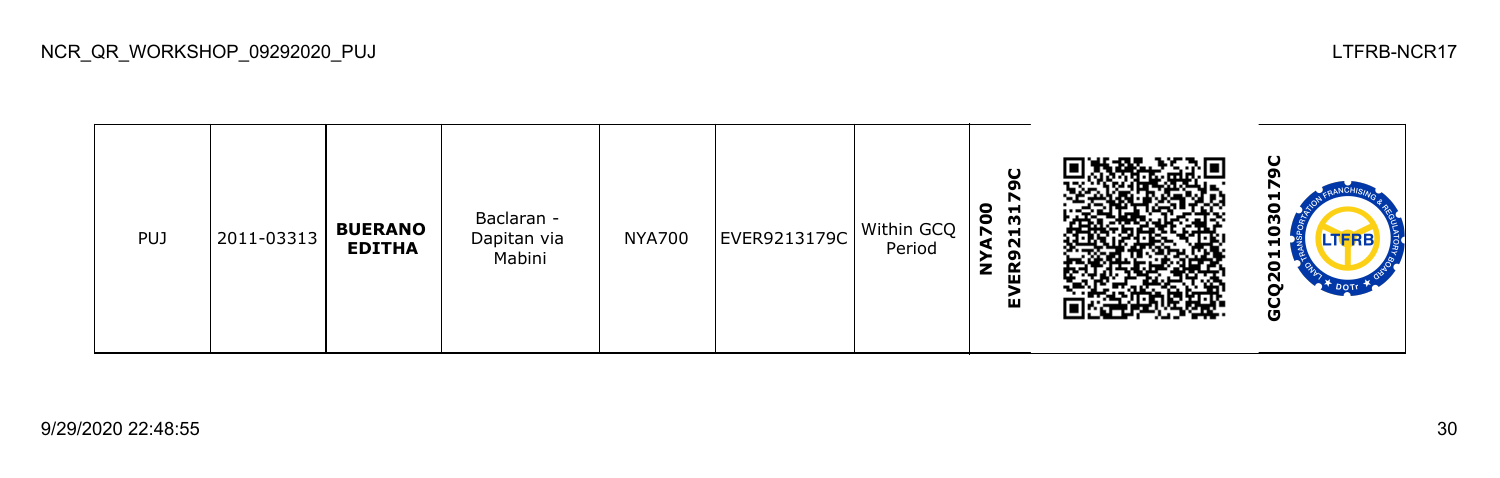| <b>PUJ</b> | 2011-03413 | <b>ILLESCAS</b><br><b>ESMERALD</b><br>O | Baclaran -<br>Dapitan via<br>Mabini | <b>UWE744</b> | HMW20122509   Within GCQ | Period | O<br>o<br>о<br>225<br>ч<br>$\bf{E}$<br>$\overline{5}$<br>$\sim$<br>∍<br><b>.</b> |  | ပ<br>oı<br><b>In</b><br>−<br>w<br>о<br><b>LTFRB</b><br>−<br>⊣<br>o<br>$\bar{\mathbf{S}}$<br>O |
|------------|------------|-----------------------------------------|-------------------------------------|---------------|--------------------------|--------|----------------------------------------------------------------------------------|--|-----------------------------------------------------------------------------------------------|
|------------|------------|-----------------------------------------|-------------------------------------|---------------|--------------------------|--------|----------------------------------------------------------------------------------|--|-----------------------------------------------------------------------------------------------|

NCR\_QR\_WORKSHOP\_09292020\_PUJ LTFRB-NCR17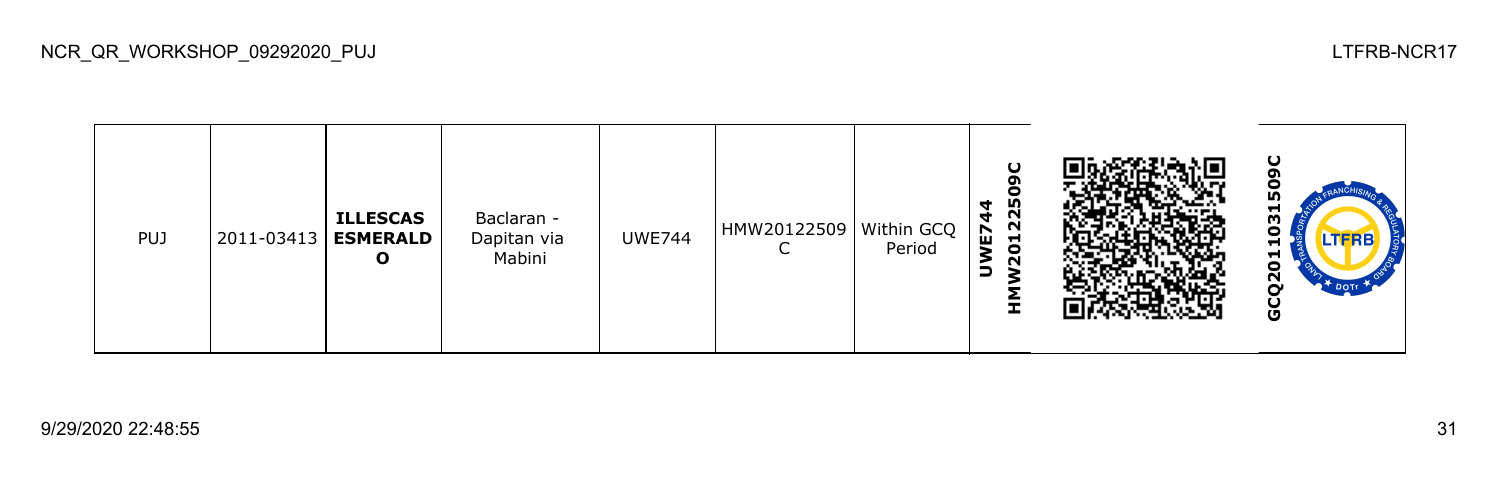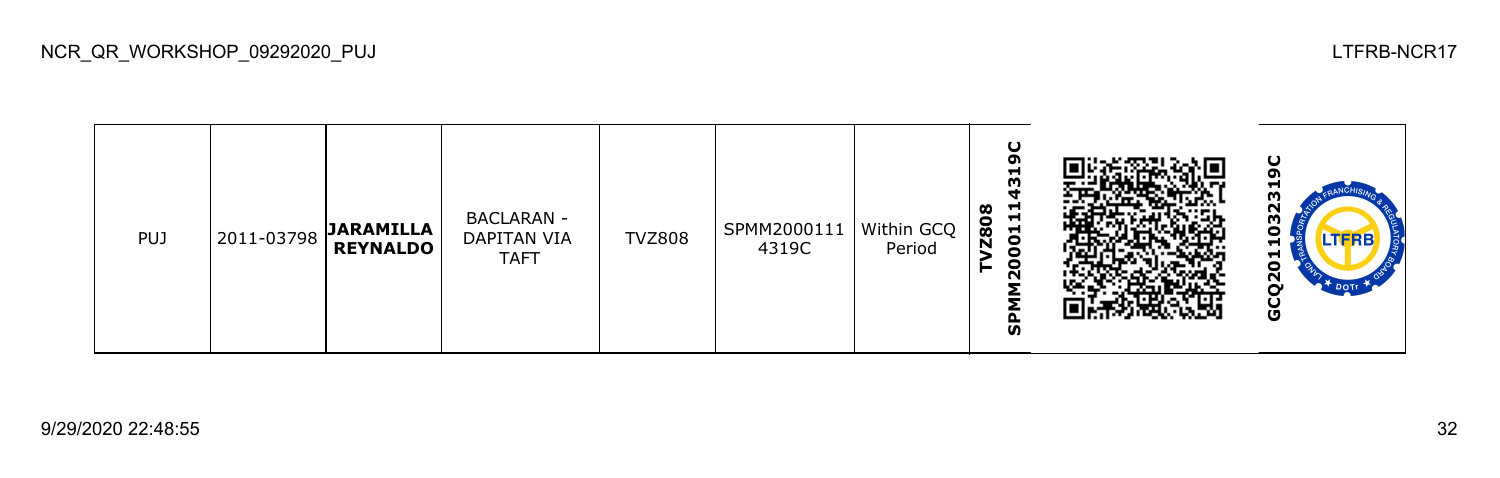

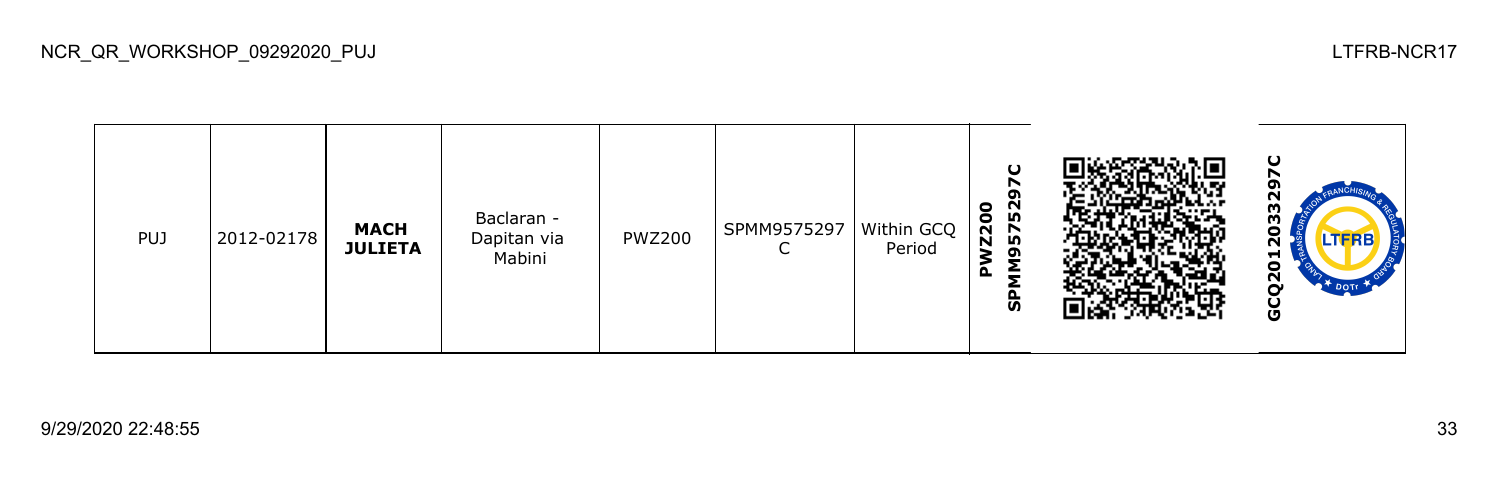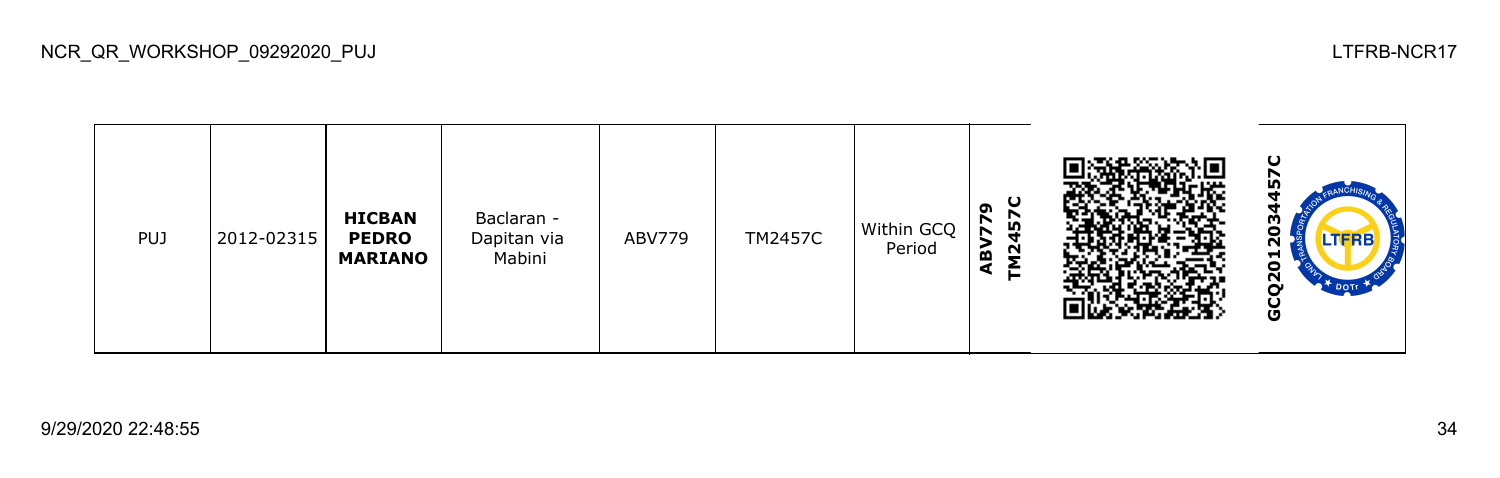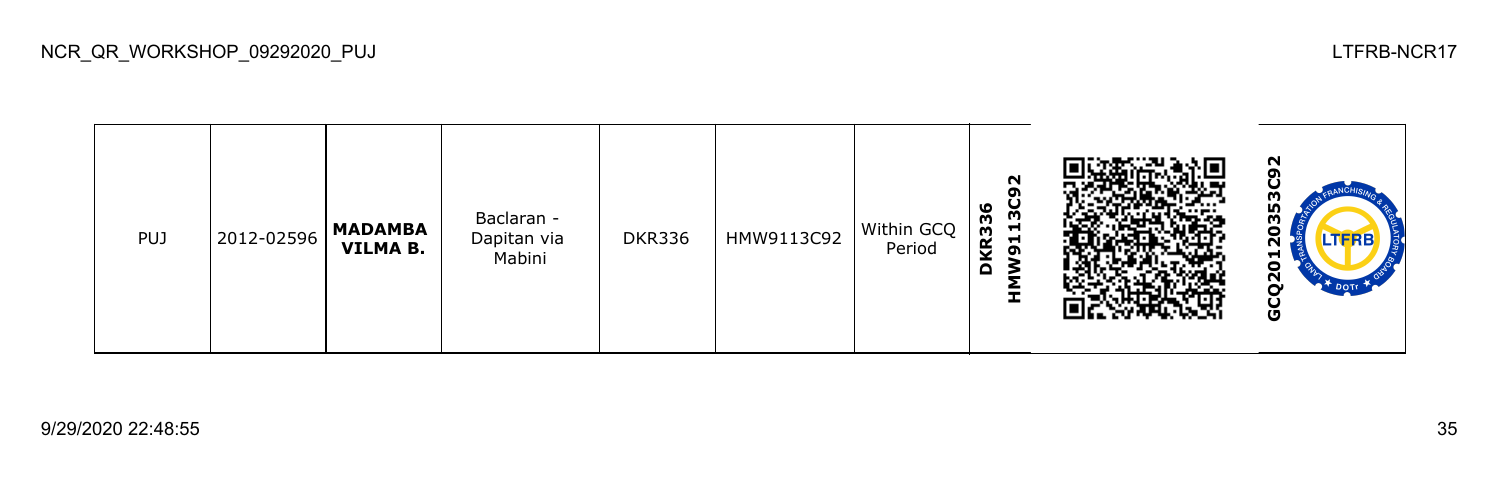

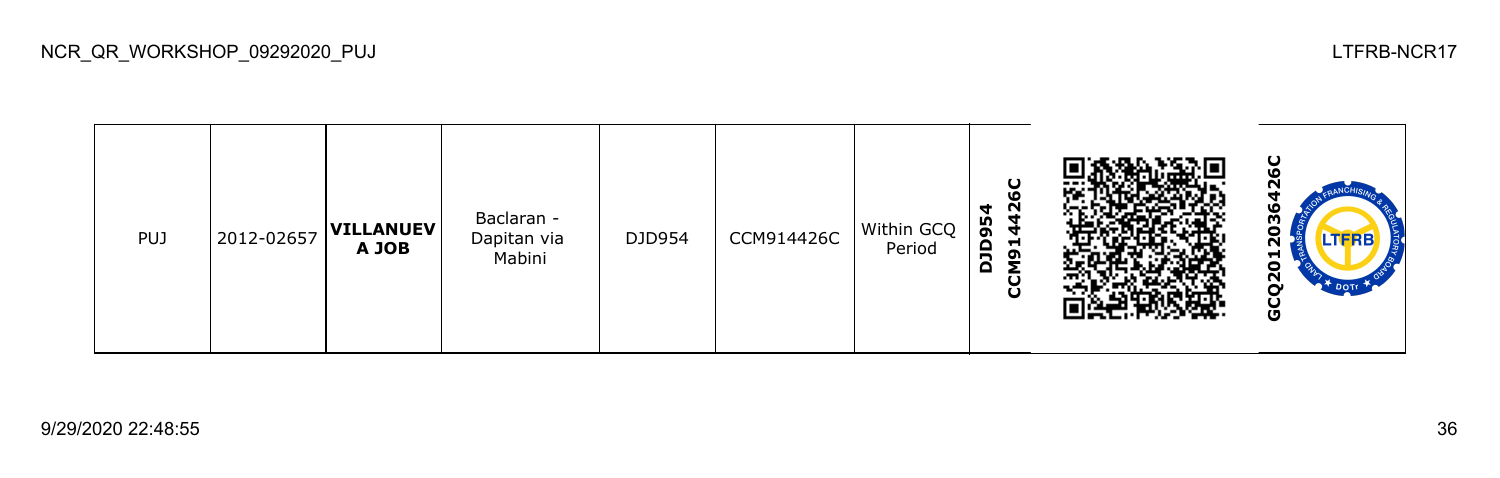

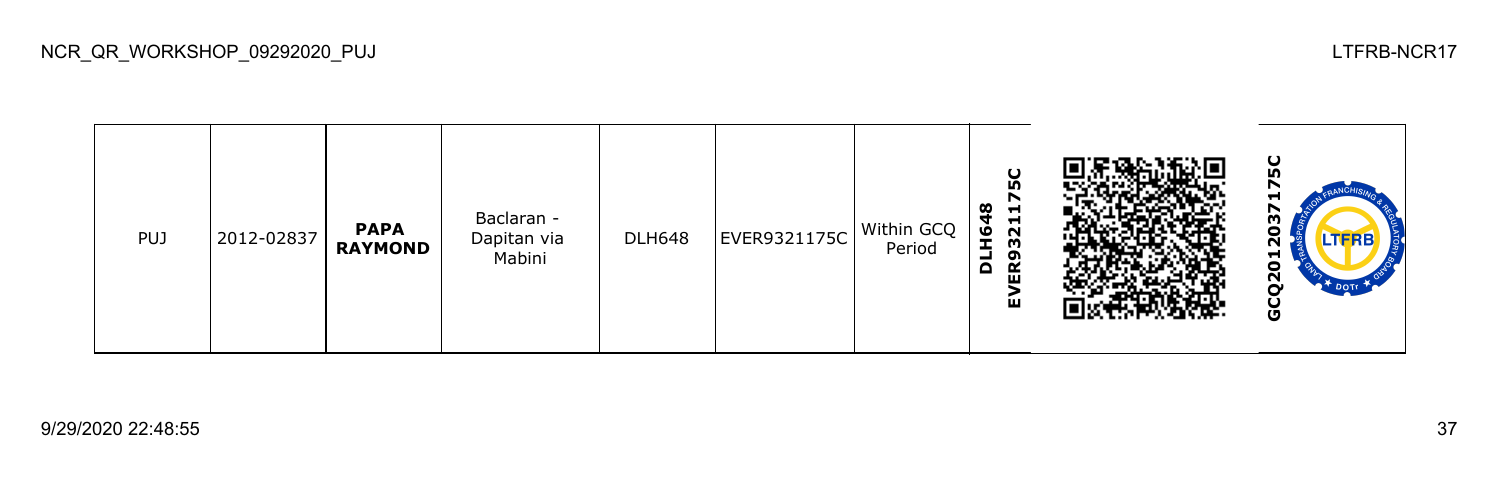| PUJ | 2012-03617 | <b>JARAMILLA</b><br><b>REYNALDO</b><br>&<br><b>ANTONIAN</b><br>A | Baclaran -<br>Dapitan via<br>Mabini | <b>DKX382</b> | SPMM6107893   Within GCQ | Period | O<br>m<br>σ<br>စ္တ<br>KX382<br><b>G</b><br>M61<br>Q<br>ჭ |  | ပ<br>ğ٥<br>œ<br>w<br>o<br><b>LTFRB</b><br>ี<br>⊣<br>o<br>$\mathbf{z}$<br>DOTT<br>O |
|-----|------------|------------------------------------------------------------------|-------------------------------------|---------------|--------------------------|--------|----------------------------------------------------------|--|------------------------------------------------------------------------------------|
|-----|------------|------------------------------------------------------------------|-------------------------------------|---------------|--------------------------|--------|----------------------------------------------------------|--|------------------------------------------------------------------------------------|

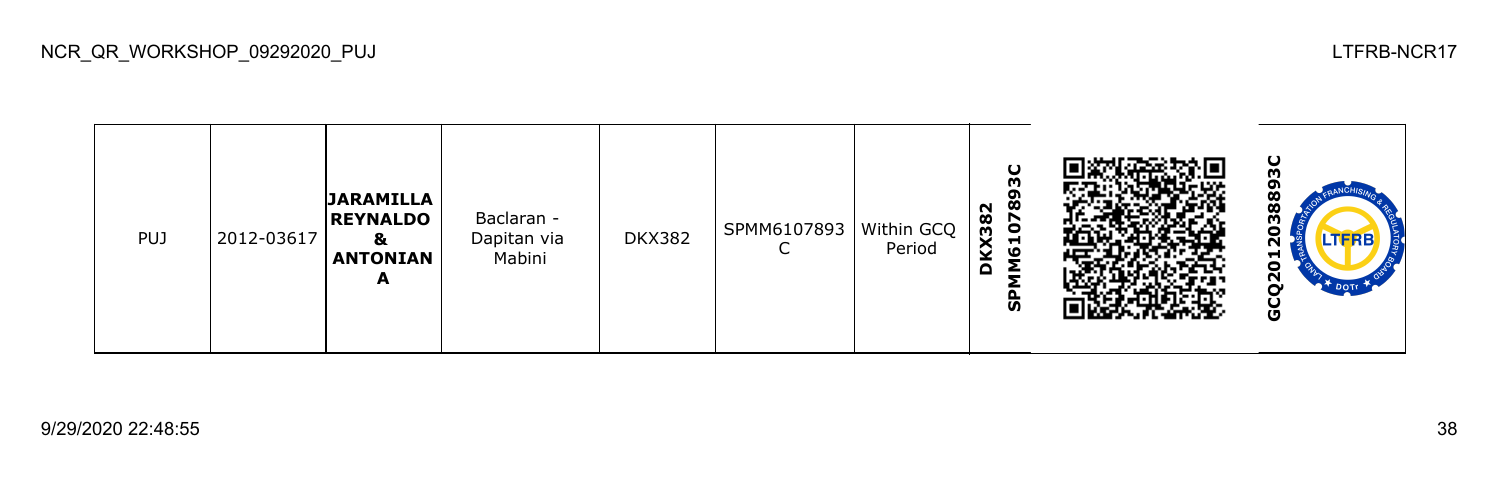| <b>PUJ</b> | 2012-03968 | <b>SOMERA</b><br><b>EDDIE &amp;</b><br><b>CLARISSA</b> | Baclaran -<br>Dapitan via<br>Mabini | <b>TXM479</b> | MAR200627971   Within GCQ | Period | O<br>−<br>o<br>െ<br>r<br><b>G2</b><br>t,<br>ξ<br>8<br>$\sim$<br>Q |  | ပ<br>H<br>o<br>w<br><b>THRD</b><br>5<br>$\overline{2}$<br>DOTE<br>မ္ပ |
|------------|------------|--------------------------------------------------------|-------------------------------------|---------------|---------------------------|--------|-------------------------------------------------------------------|--|-----------------------------------------------------------------------|
|------------|------------|--------------------------------------------------------|-------------------------------------|---------------|---------------------------|--------|-------------------------------------------------------------------|--|-----------------------------------------------------------------------|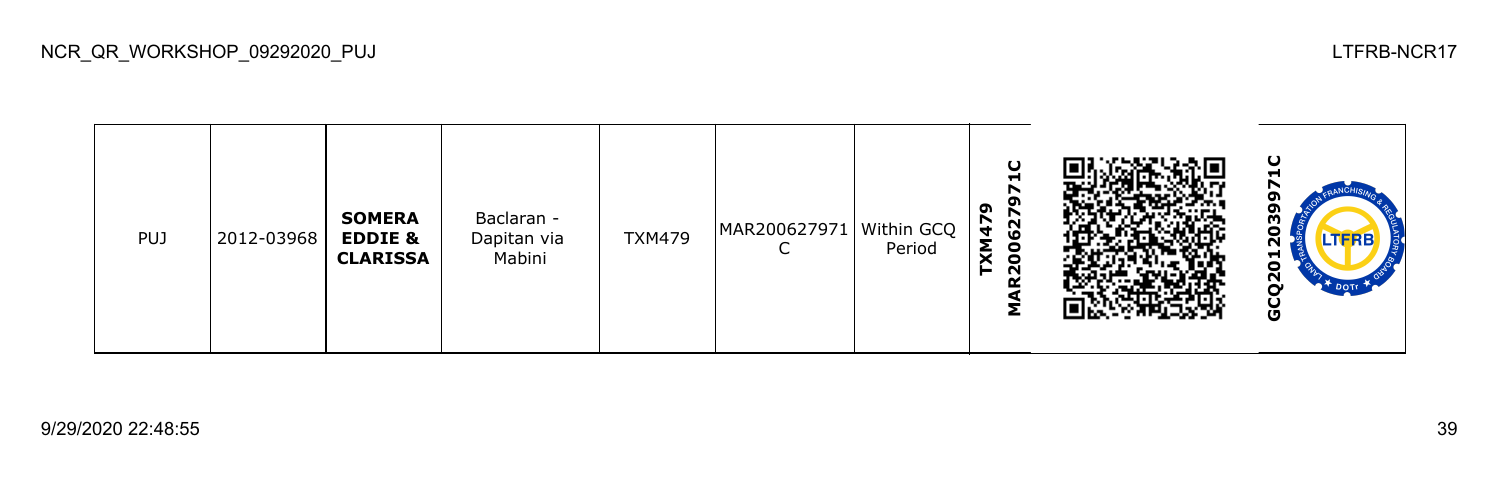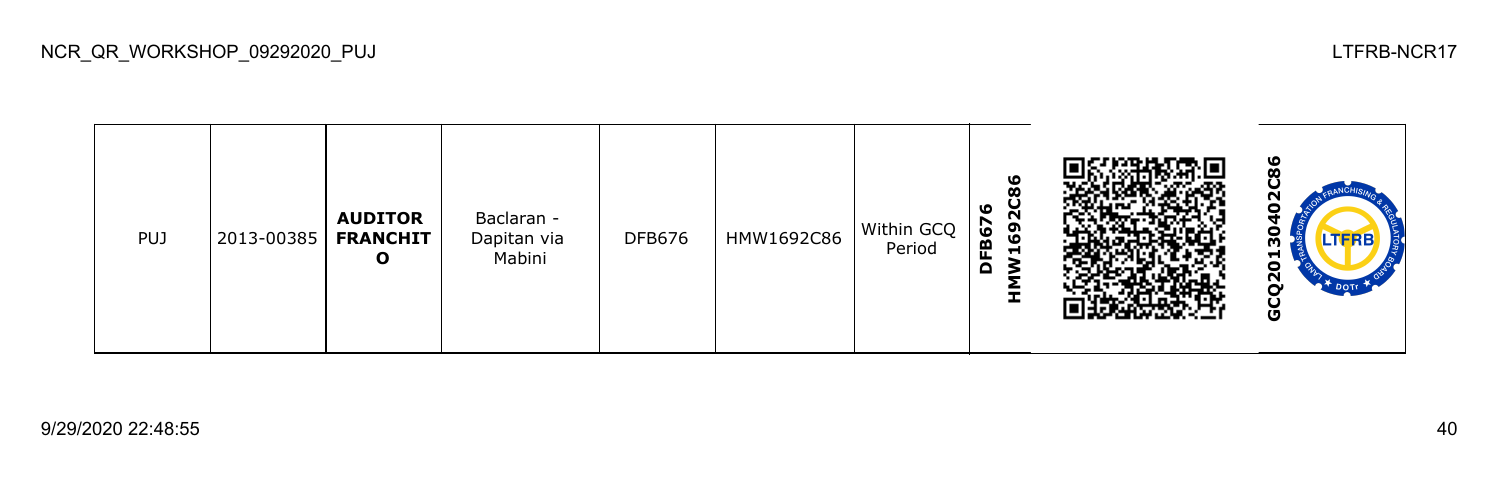

NCR\_QR\_WORKSHOP\_09292020\_PUJ LTFRB-NCR17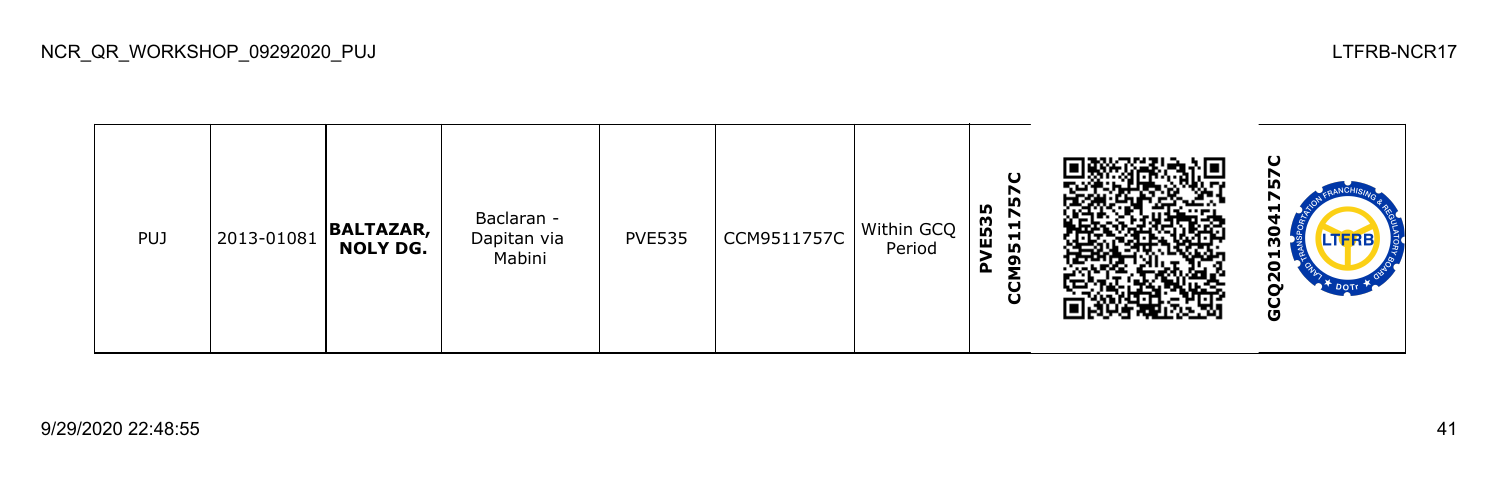| <b>PUJ</b> | 2013-01081 | BALTAZAR, | Baclaran -<br>Dapitan via<br>Mabini |  | MAR201634381   Within GCQ | Period | ပ<br>381<br>ч<br>ဇ္ဗ<br>$\blacksquare$<br>$\bullet$<br>N |  | ပ<br>H.<br>œ<br>N<br>леке<br>−<br>0<br>$\mathbf{z}$<br>DOT<br>O |
|------------|------------|-----------|-------------------------------------|--|---------------------------|--------|----------------------------------------------------------|--|-----------------------------------------------------------------|
|------------|------------|-----------|-------------------------------------|--|---------------------------|--------|----------------------------------------------------------|--|-----------------------------------------------------------------|

NCR\_QR\_WORKSHOP\_09292020\_PUJ LTFRB-NCR17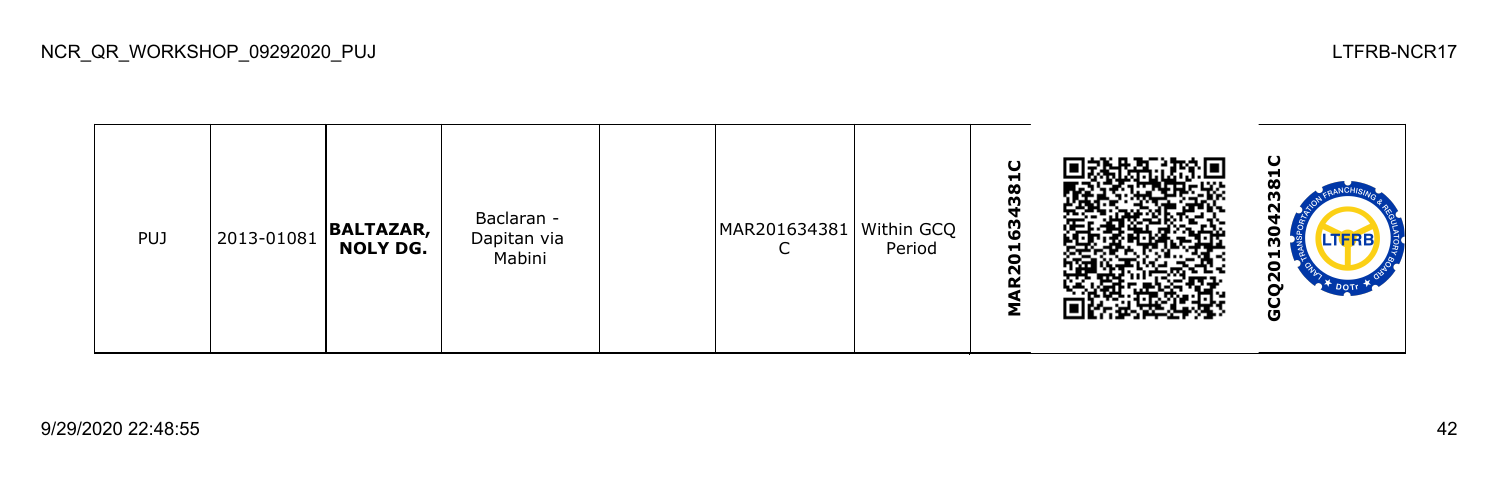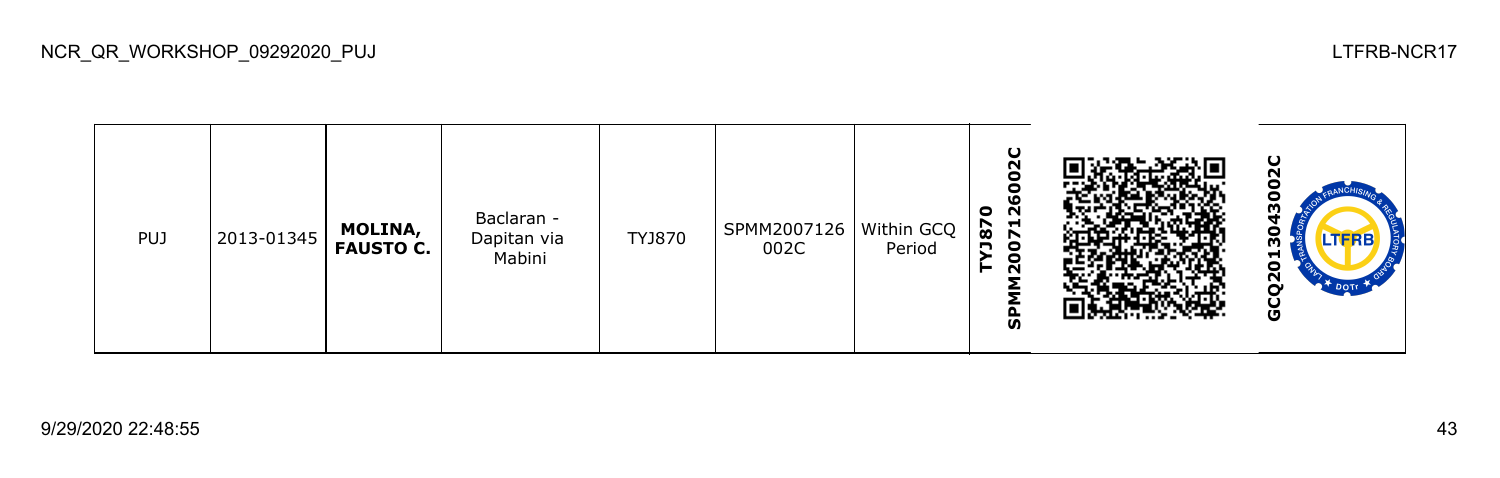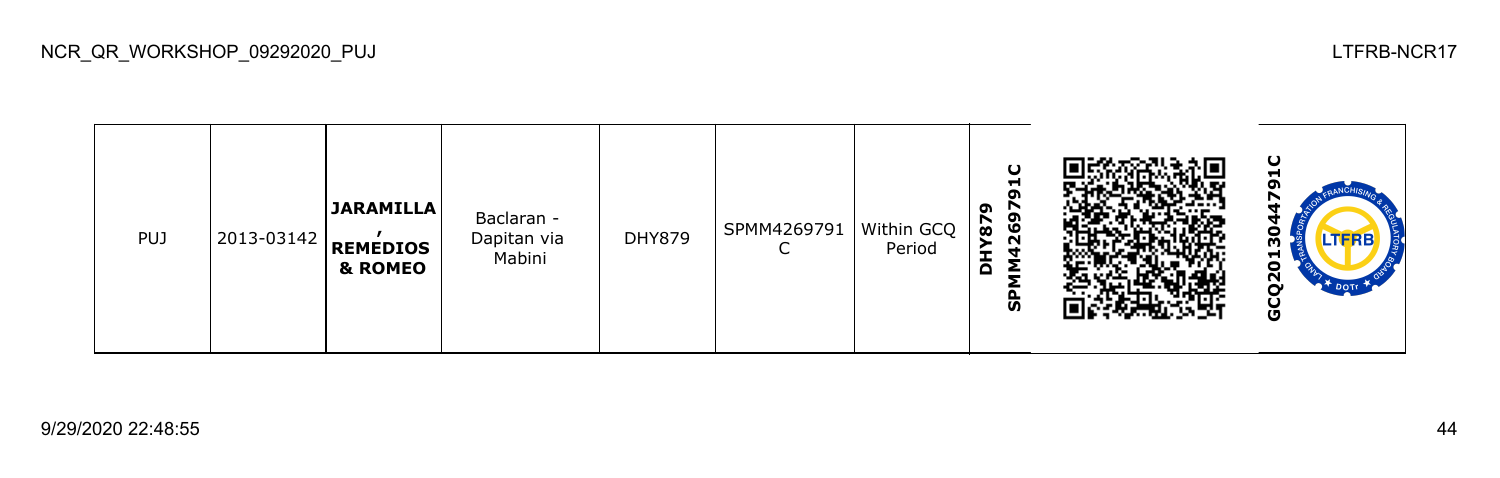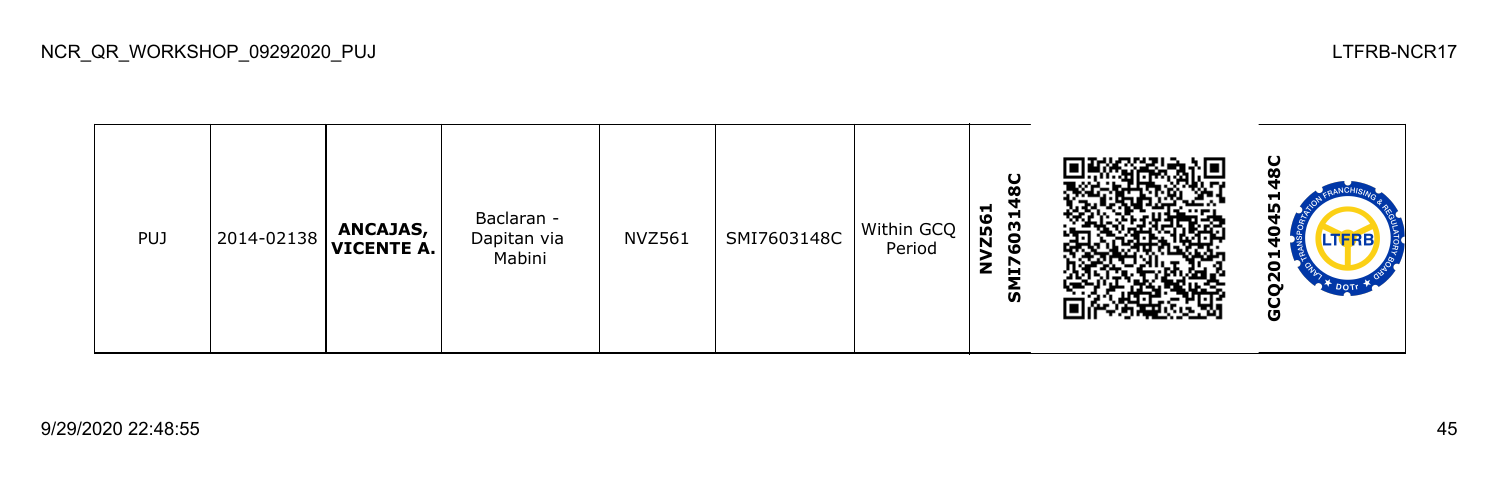| <b>PUJ</b> | 2015-00941 | <b>ILLESCAS,</b><br><b>ESMERALD</b><br>0 C. | Baclaran -<br>Dapitan via<br>Mabini | <b>DLJ706</b> | HMW20142302   Within GCQ  <br>8C | Period | U<br>œ<br>N<br>4230<br><b>J706</b><br>$\overline{0}$<br>$\Omega$<br>$\bar{\mathbf{N}}$ |  | ō<br>œ<br>о<br>ഥ<br><b>LTFRB</b><br>m<br>5<br>$\overline{a}$<br>DOTT<br>ن<br>ق |
|------------|------------|---------------------------------------------|-------------------------------------|---------------|----------------------------------|--------|----------------------------------------------------------------------------------------|--|--------------------------------------------------------------------------------|
|------------|------------|---------------------------------------------|-------------------------------------|---------------|----------------------------------|--------|----------------------------------------------------------------------------------------|--|--------------------------------------------------------------------------------|

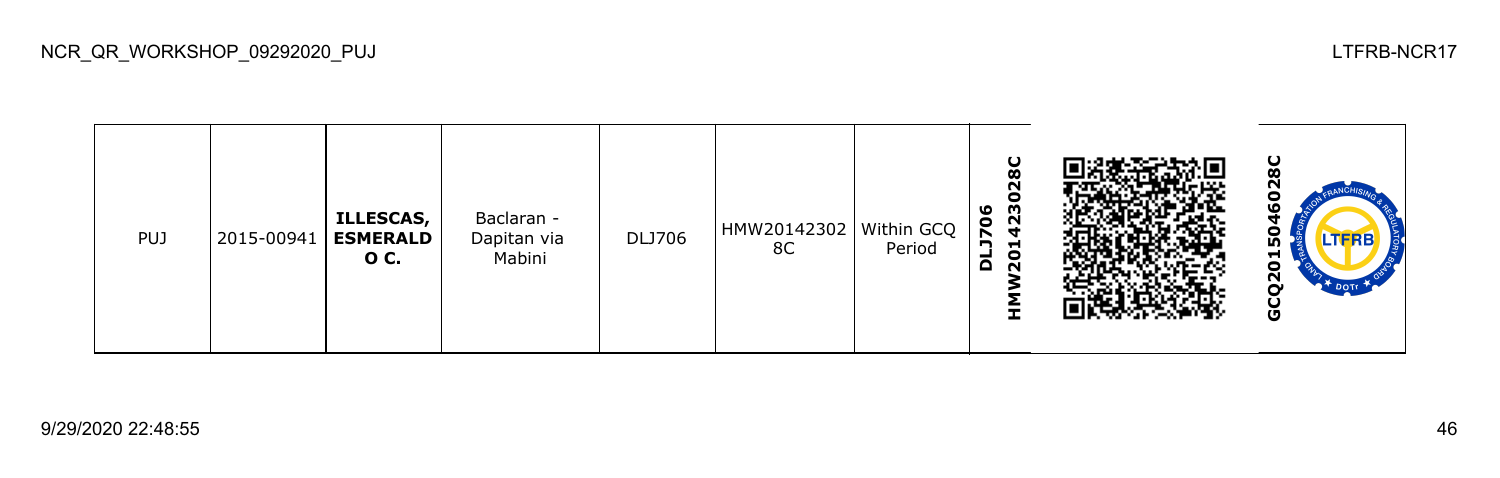| <b>PUJ</b> | 2015-04288 | <b>BUERANO,</b><br><b>GERRY P.</b> | Baclaran -<br>Dapitan via<br>Mabini | <b>DGM969</b> | SMI8932640C | Within GCQ<br>Period | ຶ<br><b>26</b><br>96<br>m<br>Σ<br>1189<br>ပ<br>$\Omega$<br>ັທ |  | ပ<br>о<br>LTFRB<br>n<br>−<br>o<br>N<br>O |
|------------|------------|------------------------------------|-------------------------------------|---------------|-------------|----------------------|---------------------------------------------------------------|--|------------------------------------------|
|------------|------------|------------------------------------|-------------------------------------|---------------|-------------|----------------------|---------------------------------------------------------------|--|------------------------------------------|

NCR\_QR\_WORKSHOP\_09292020\_PUJ LTFRB-NCR17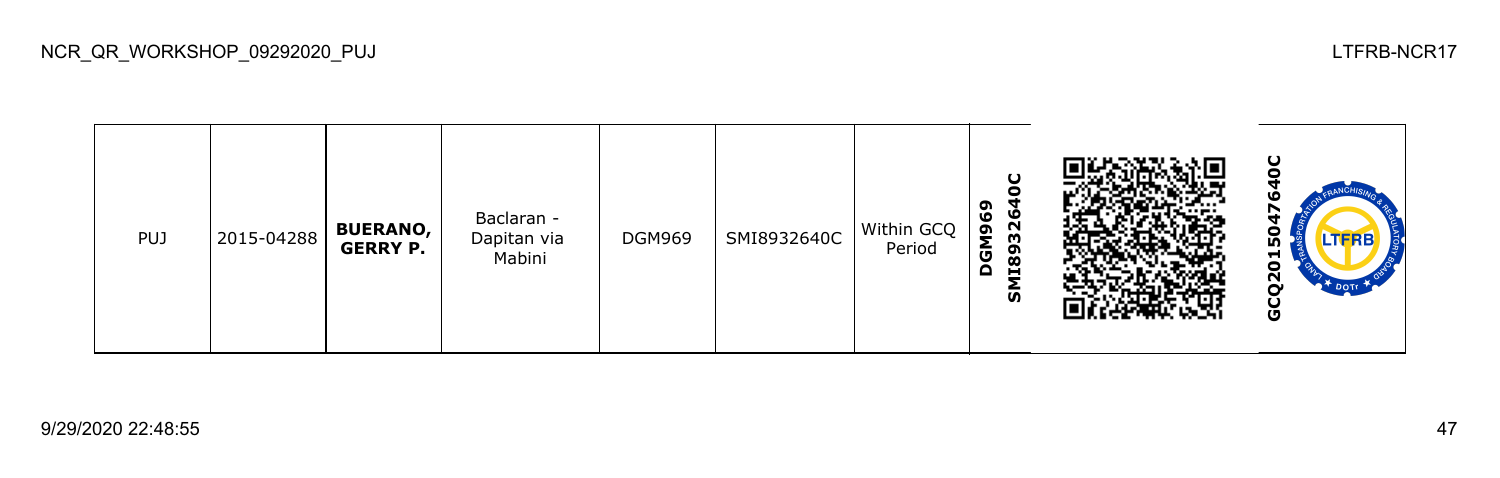

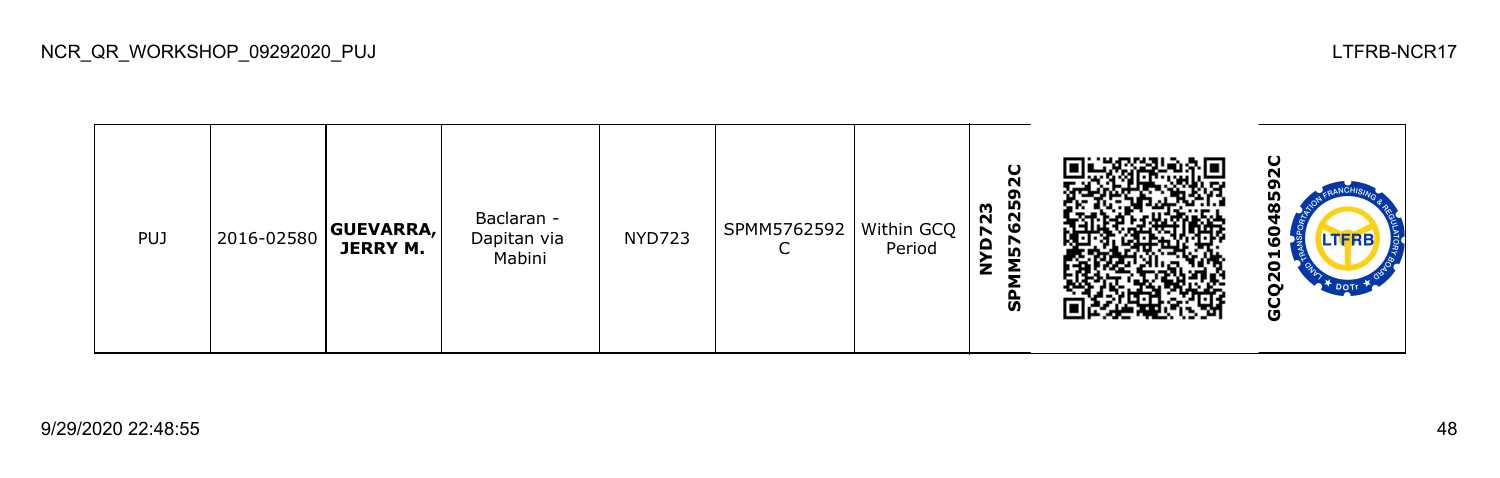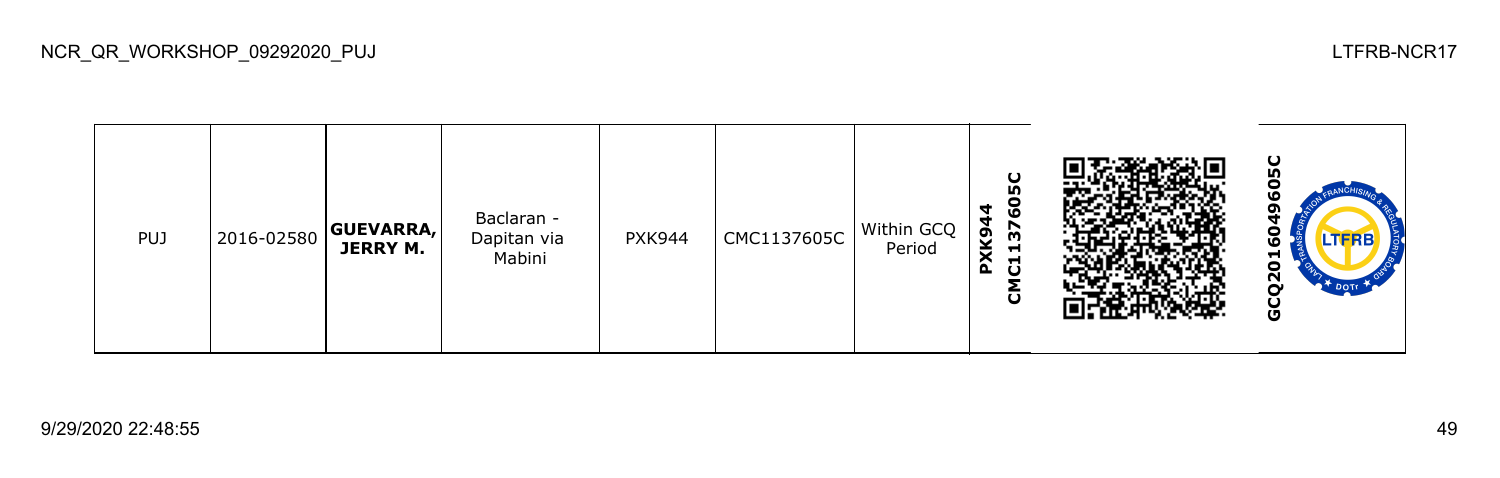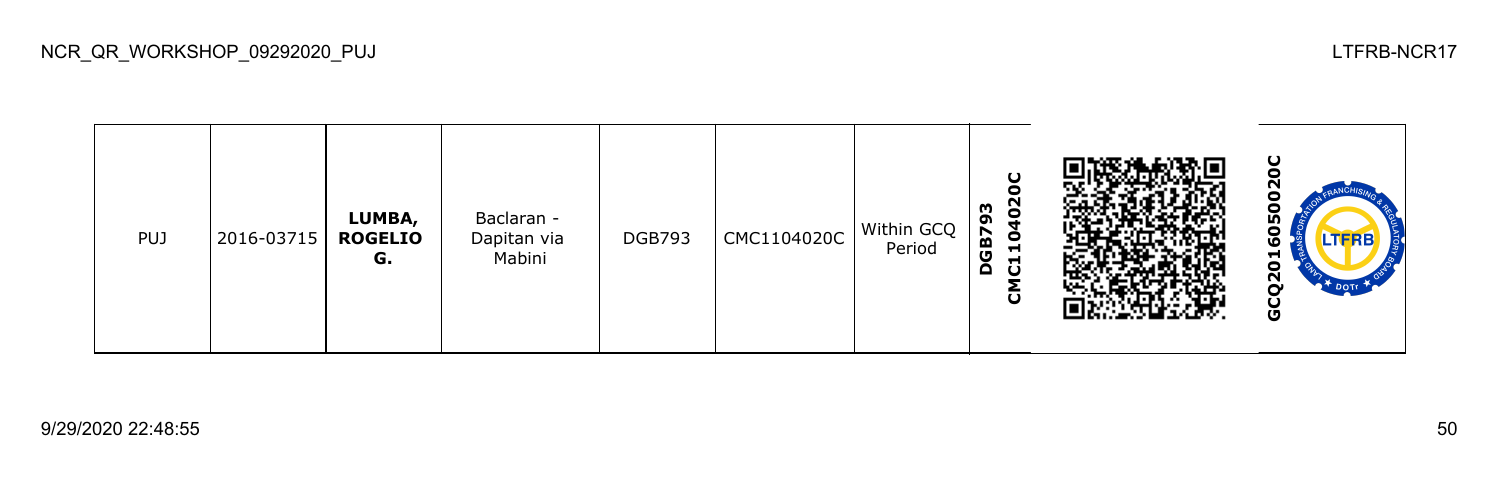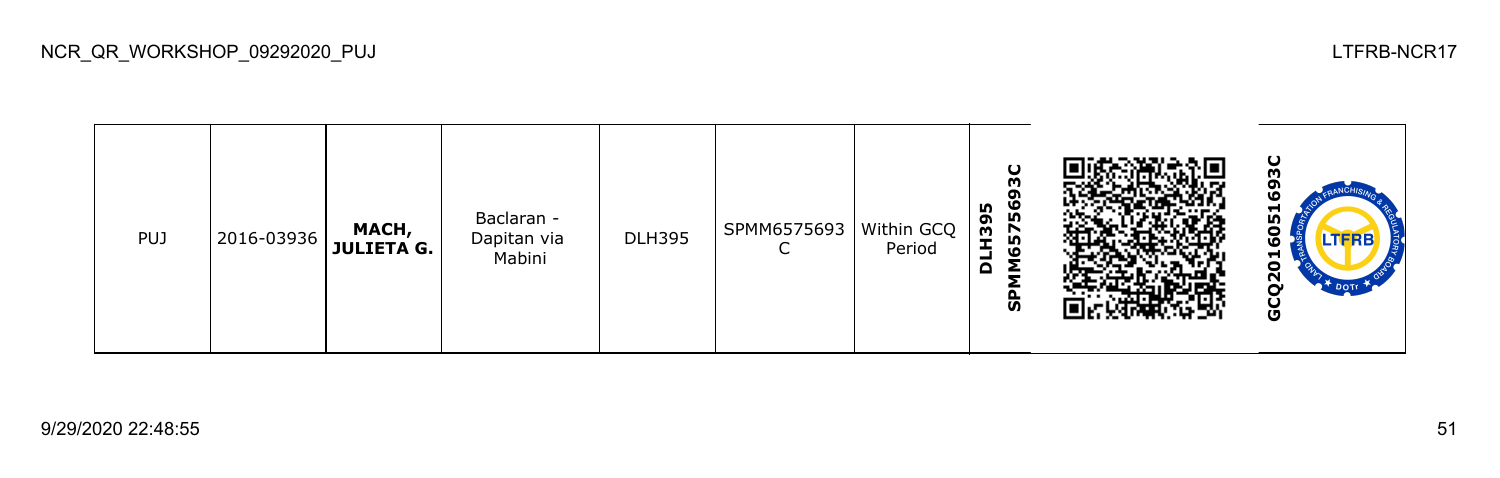

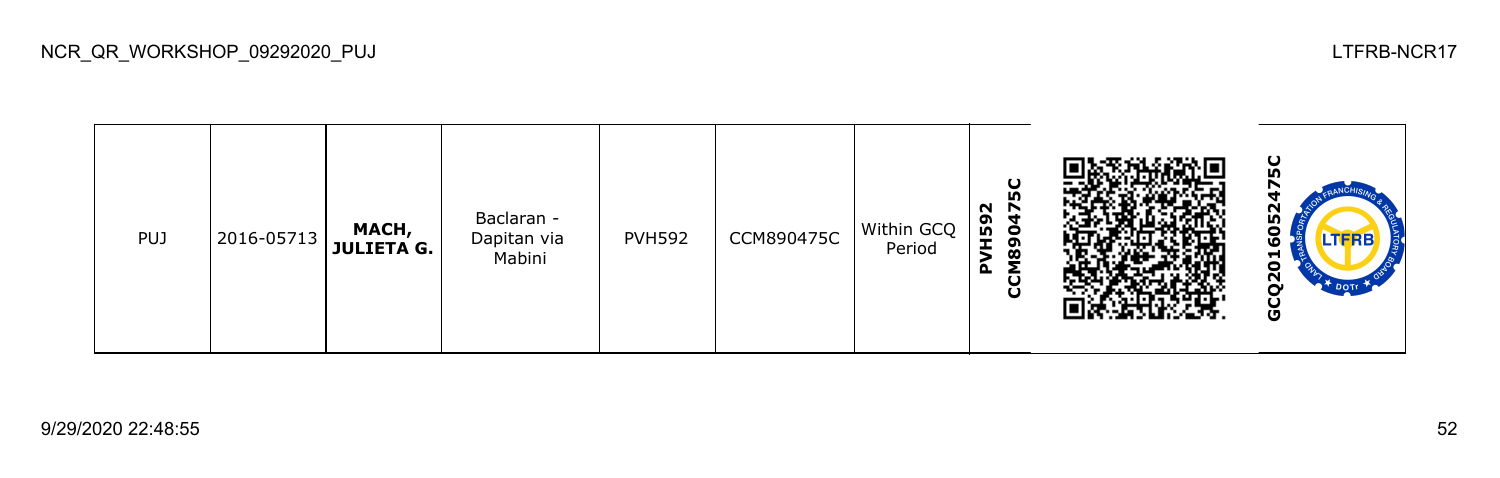

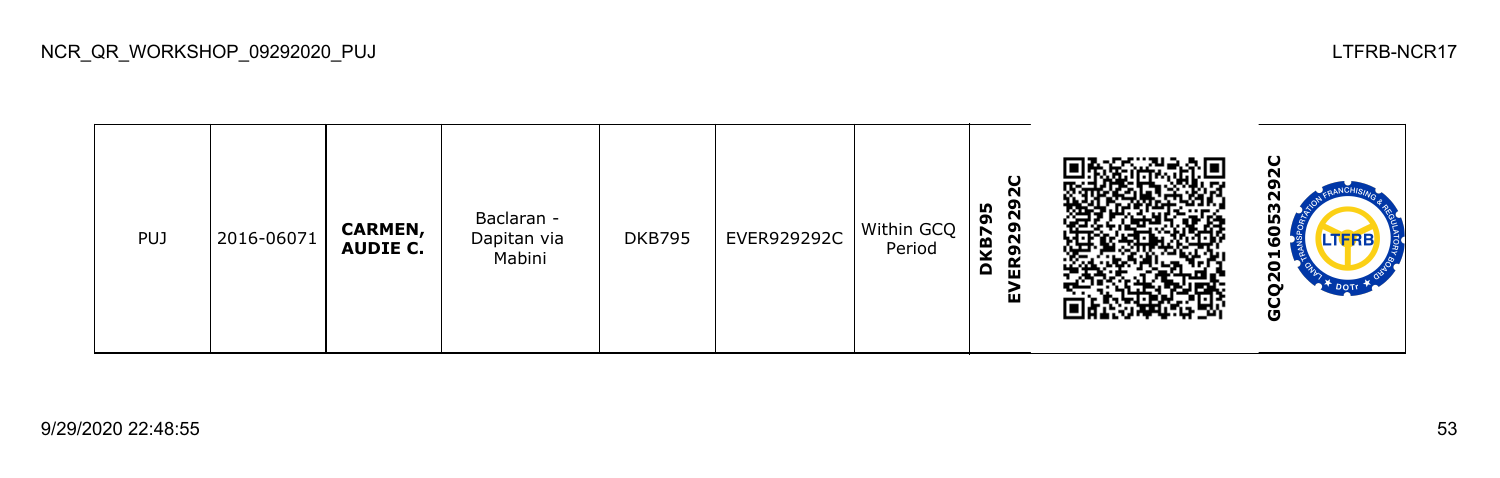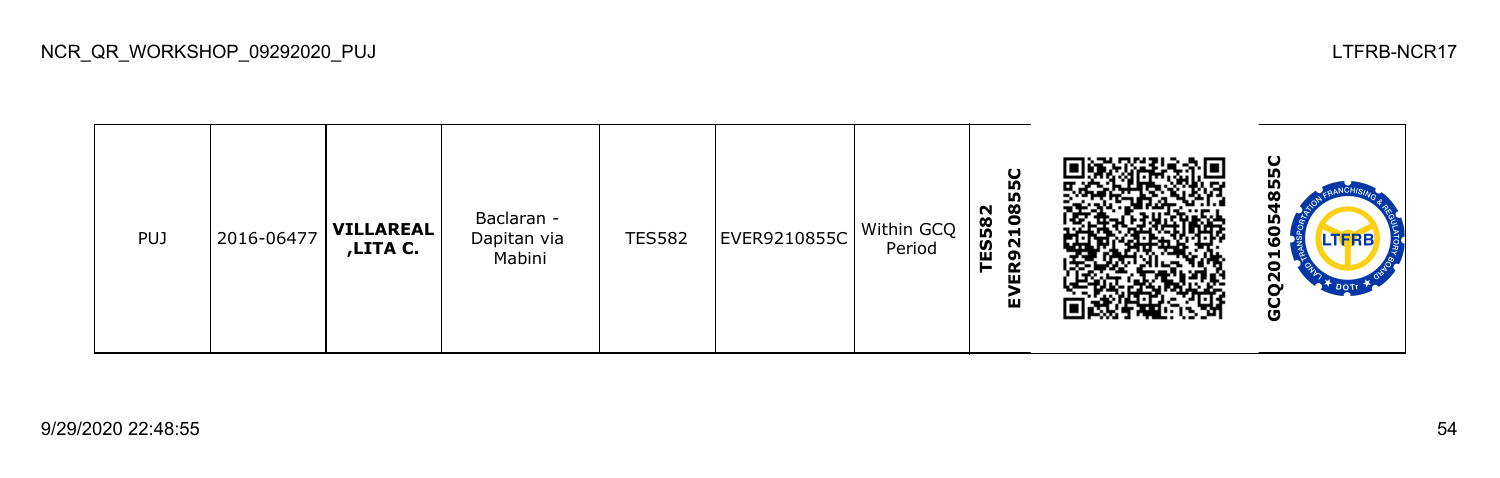

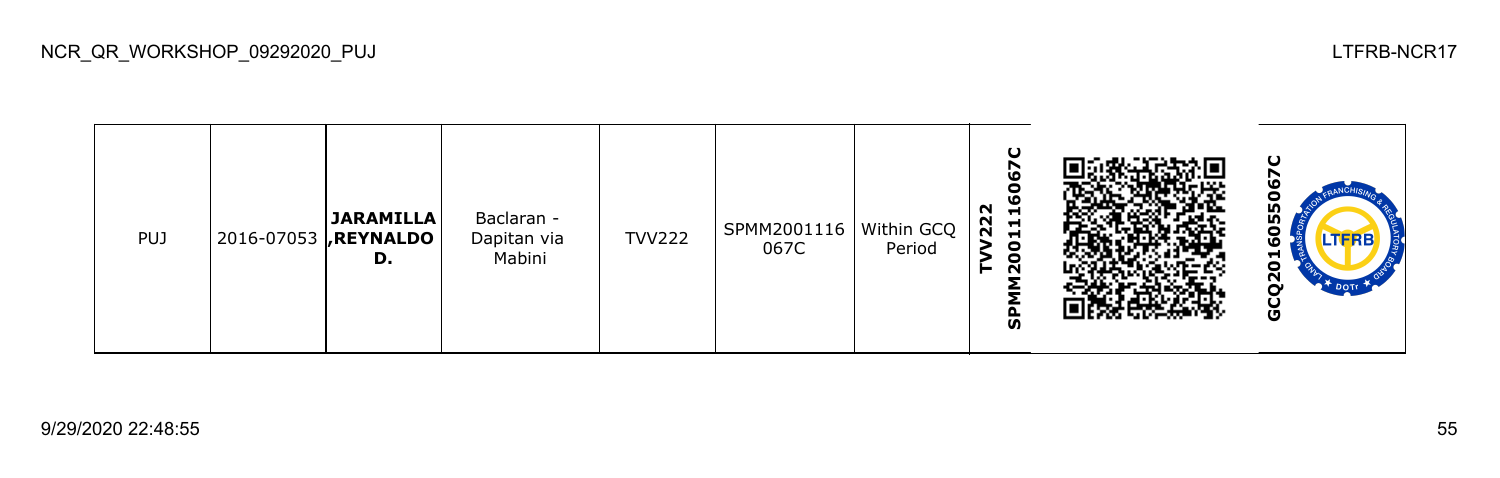

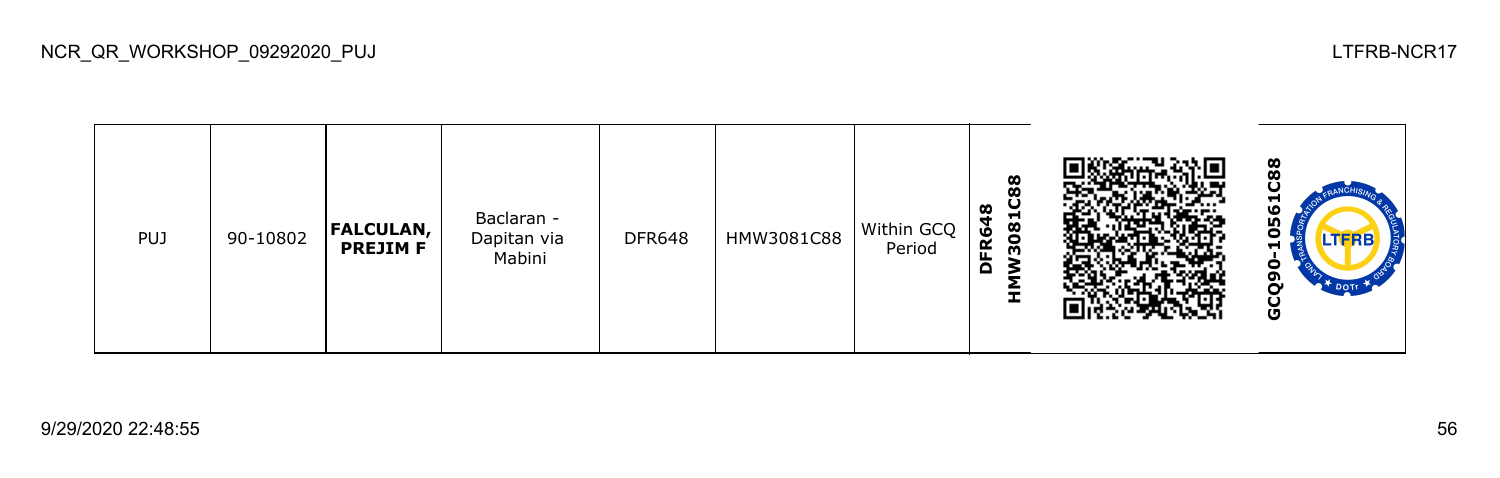

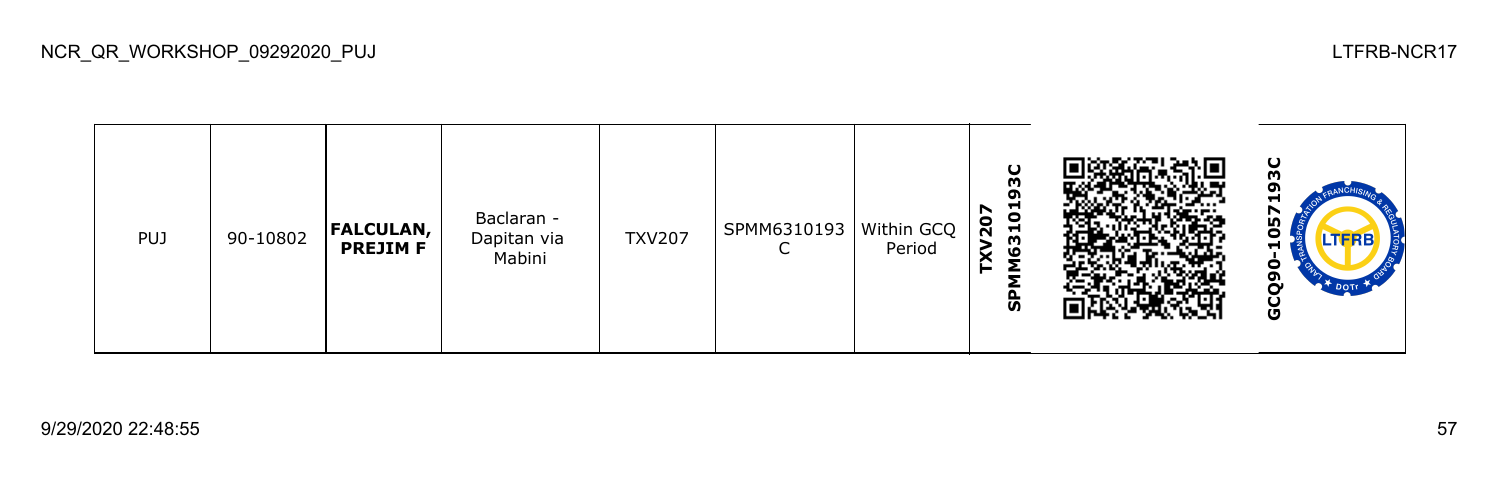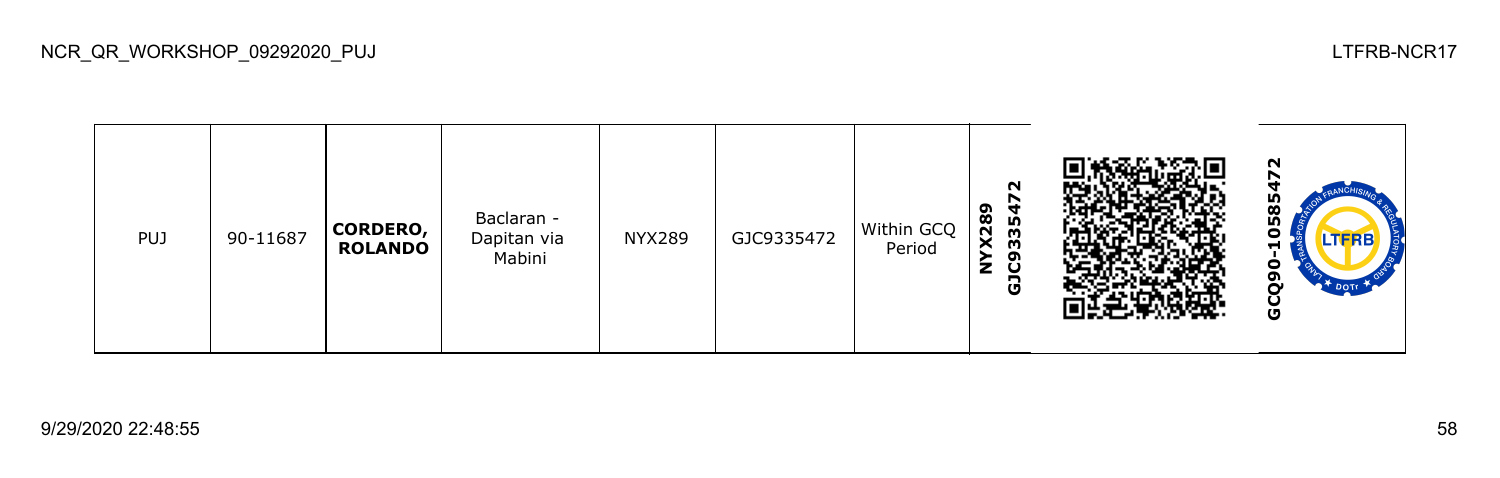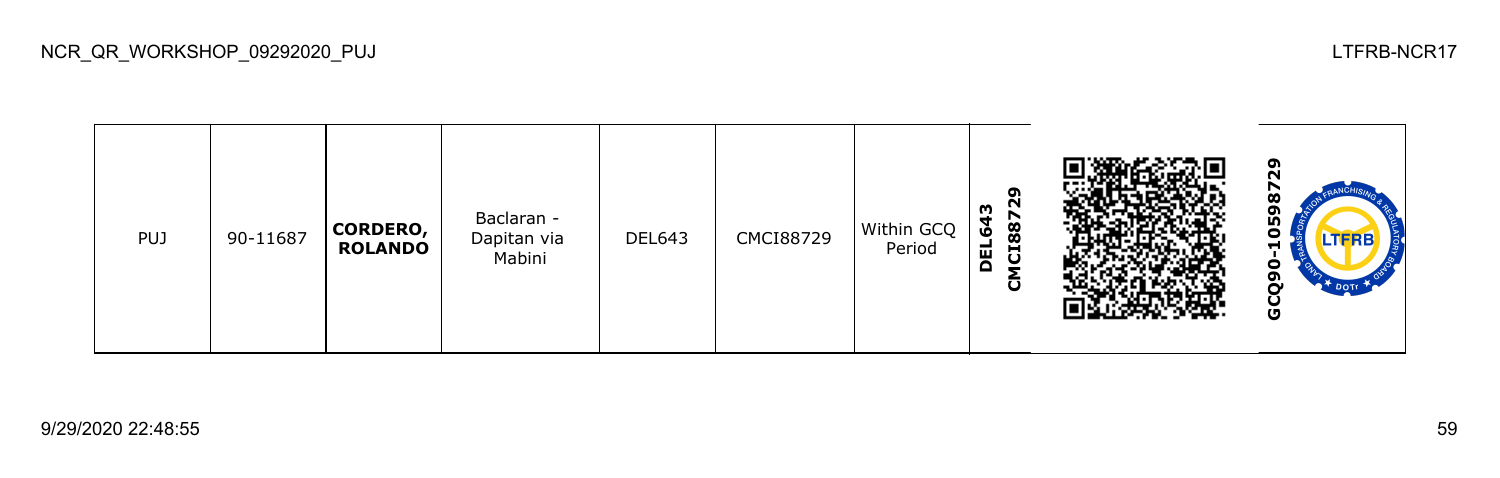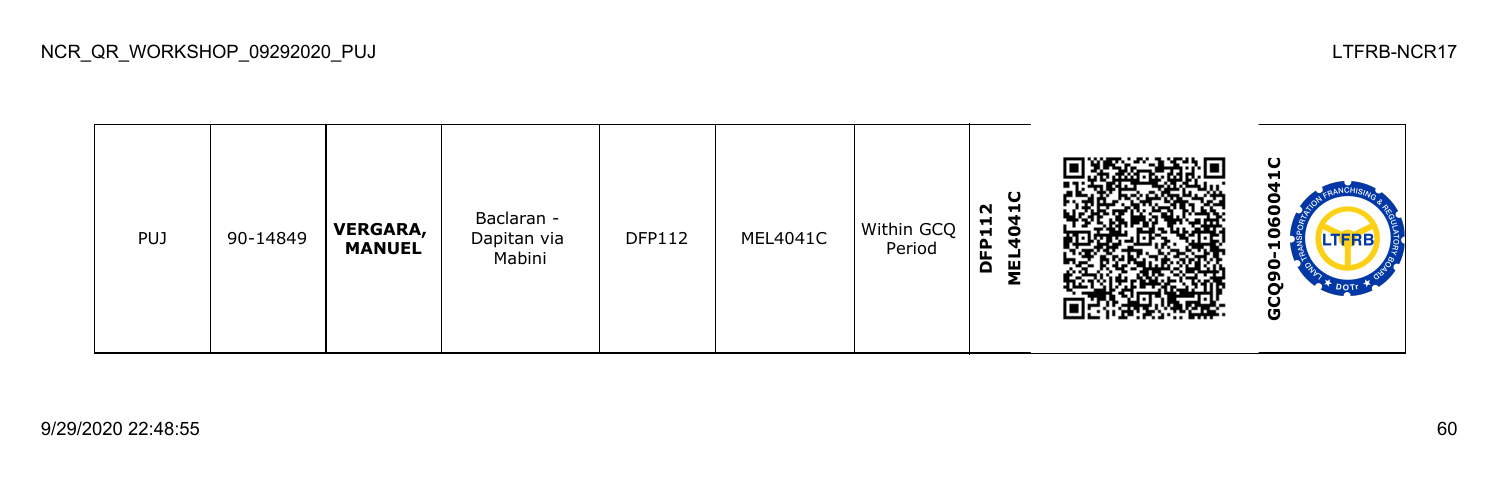

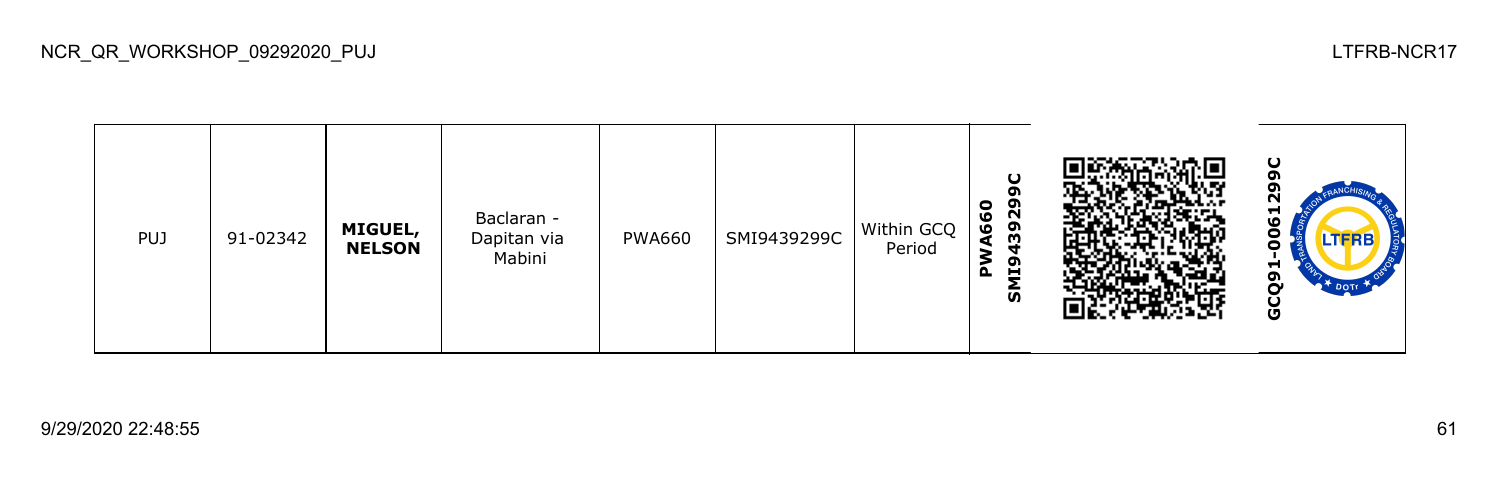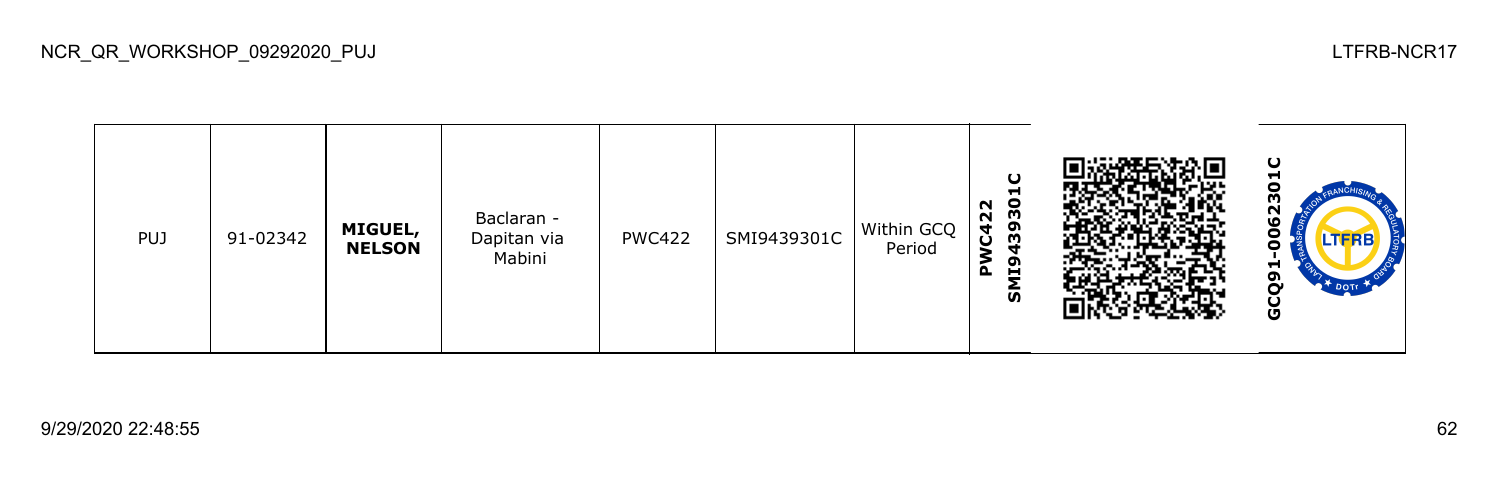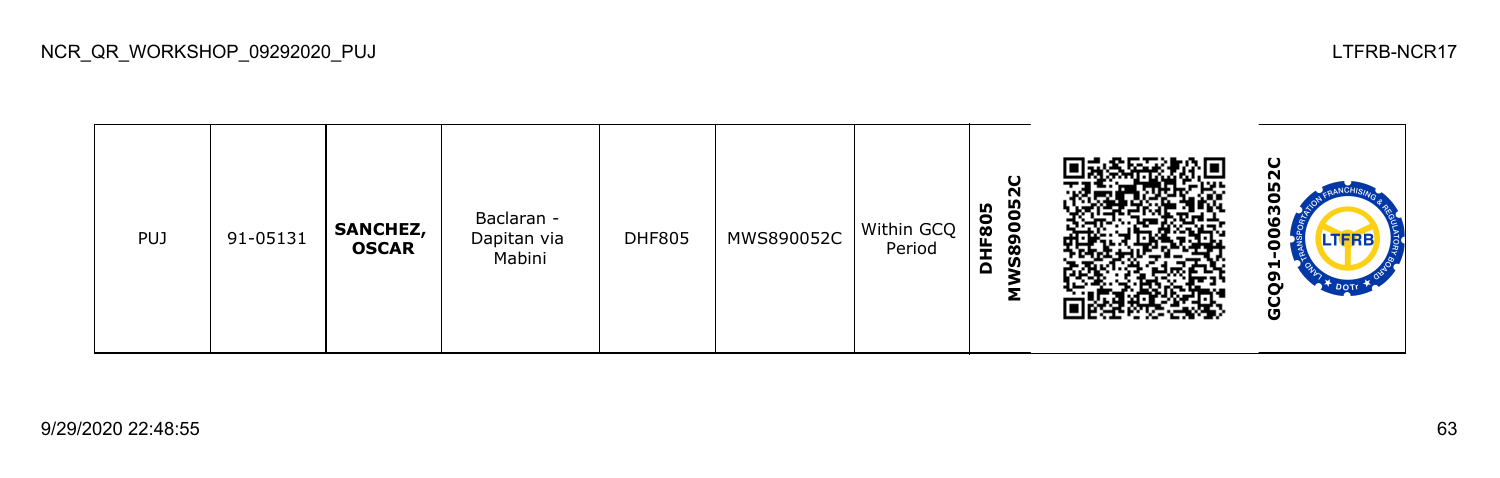

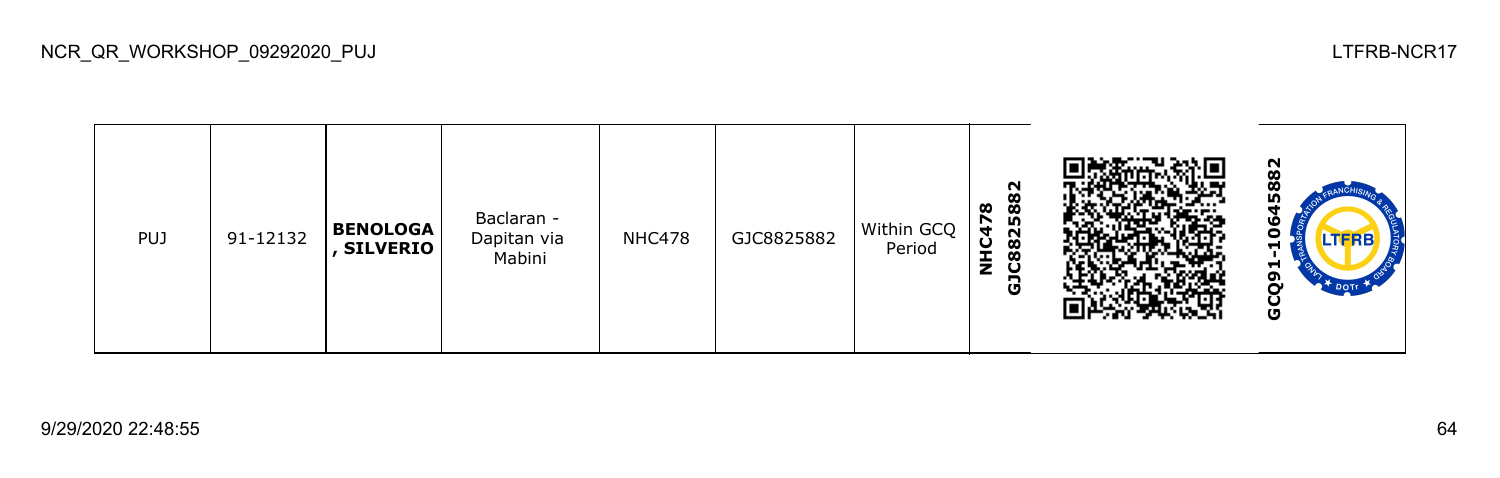| <b>PUJ</b> | 92-05989 | CASOY,<br><b>ROSENDA</b><br>н. | Baclaran -<br>Dapitan via<br>Mabini | <b>TWH500</b> | HMW20011931   Within GCQ  <br>2C | Period | ပ<br>N<br>−<br>93<br>$\bullet$<br>$\frac{1}{2}$<br>$\blacksquare$<br>$\overline{5}$<br>0<br>N |  | ပ<br>ี<br>π<br>653<br>N<br>oı<br>Ğ |
|------------|----------|--------------------------------|-------------------------------------|---------------|----------------------------------|--------|-----------------------------------------------------------------------------------------------|--|------------------------------------|
|------------|----------|--------------------------------|-------------------------------------|---------------|----------------------------------|--------|-----------------------------------------------------------------------------------------------|--|------------------------------------|

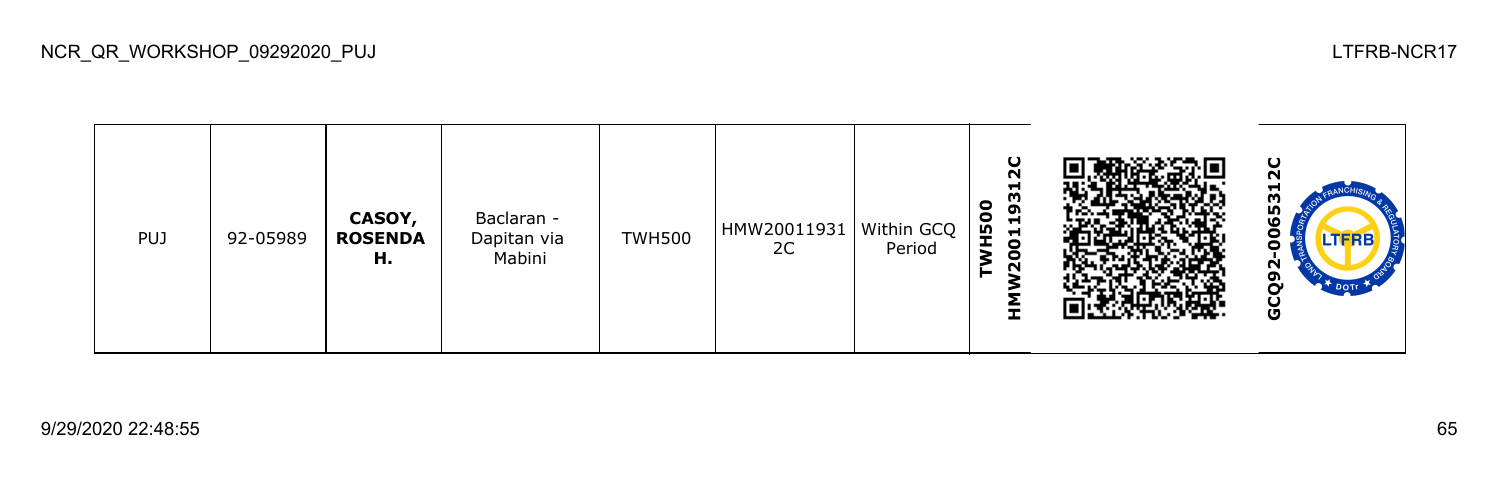

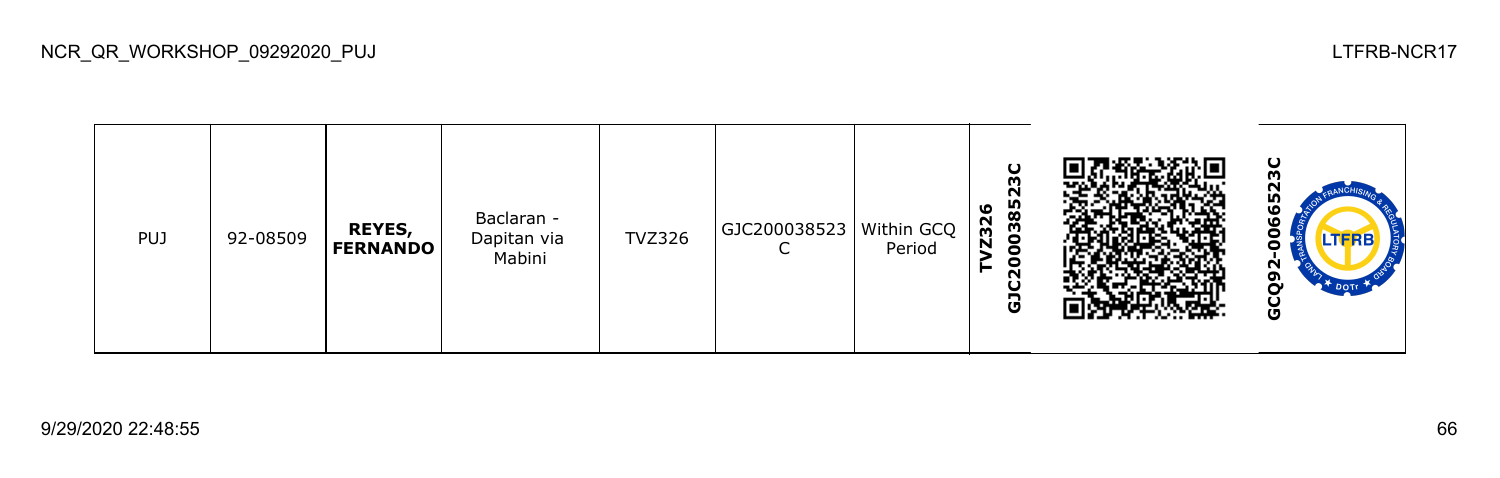

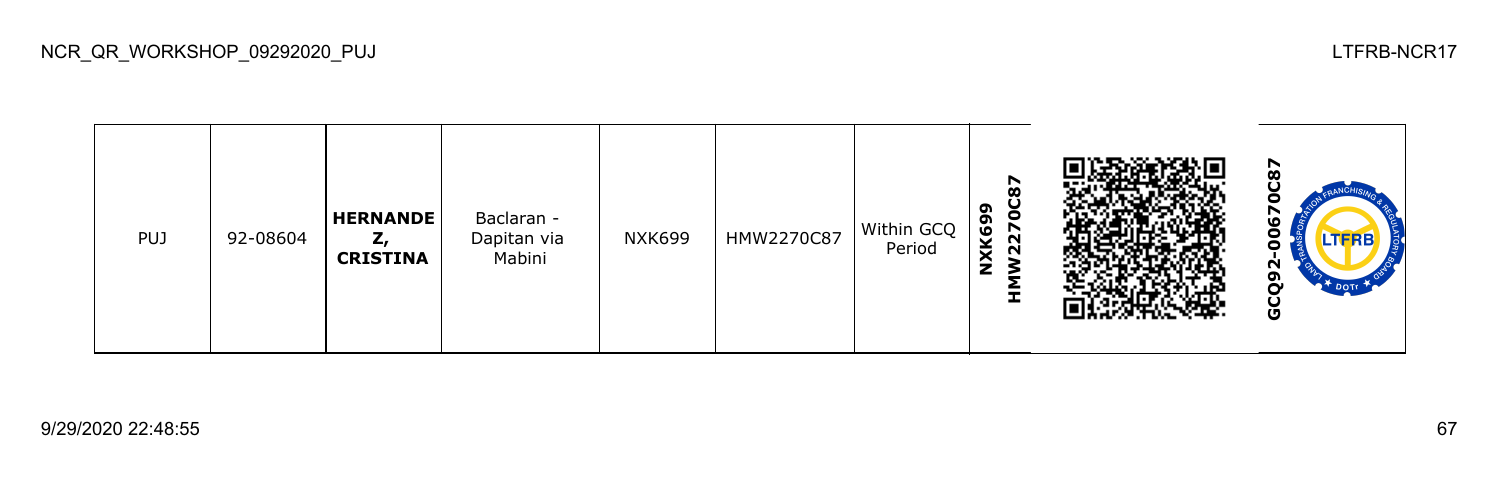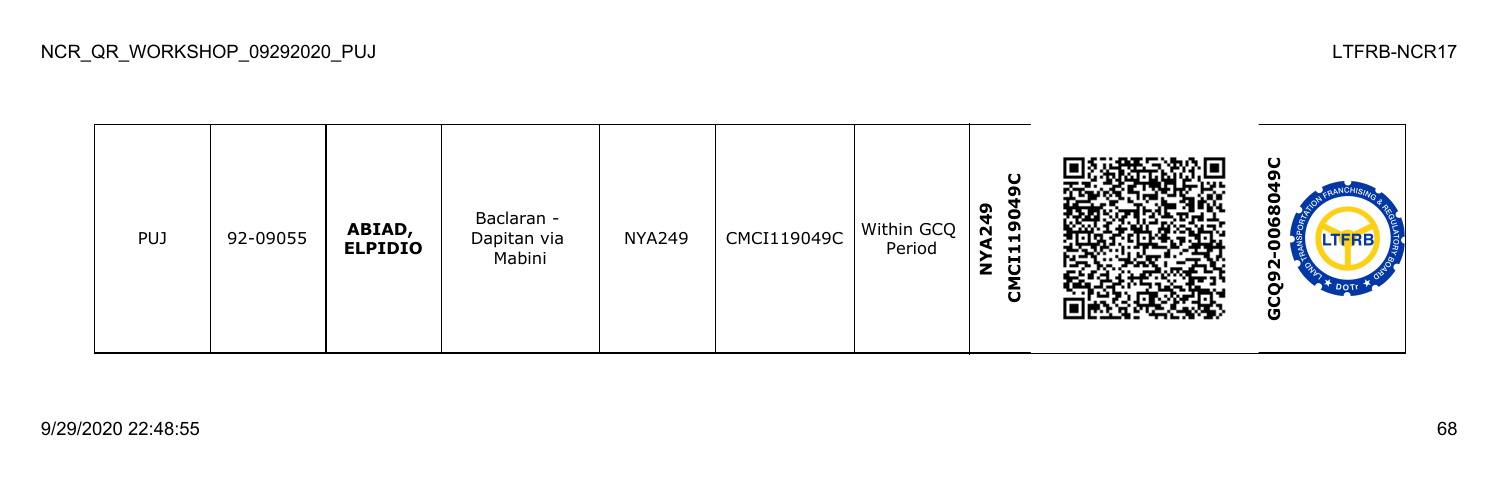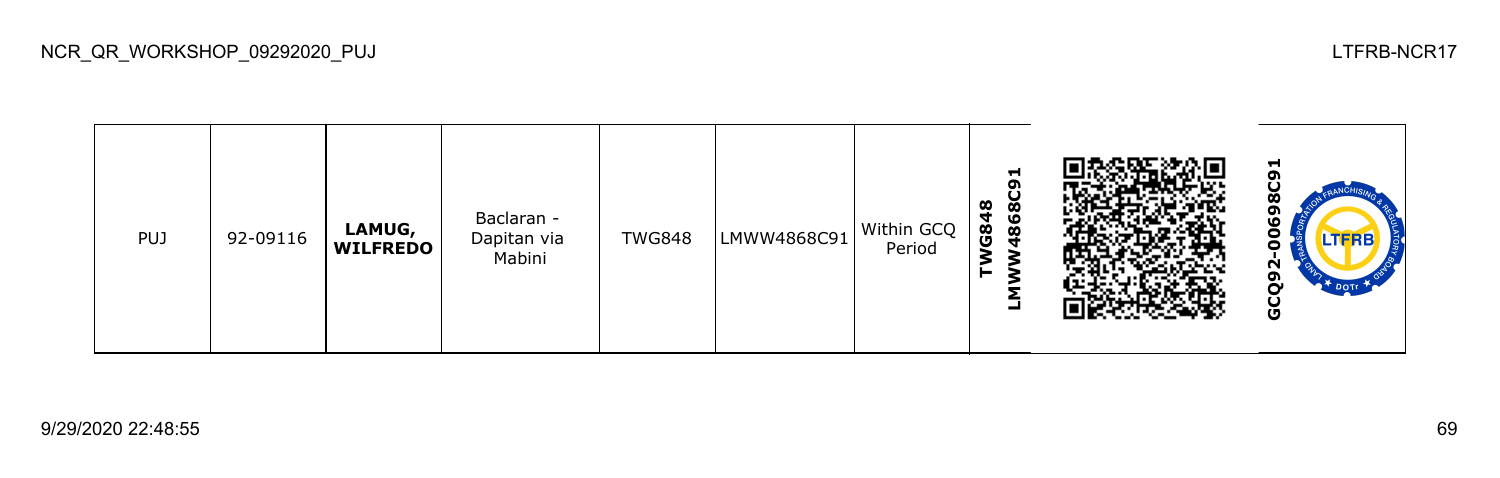| <b>PUJ</b> | 92-12873 | LEYESA,<br><b>REYNALDO</b> | Baclaran -<br>Dapitan via<br>Mabini | <b>NYC458</b> | SPMM5889792   Within GCQ | Period | $\mathbf C$<br>N<br>σ<br>$\infty$<br>58897<br>C45<br>z<br>╺<br>င္ဟ |  | ပ<br>N<br>LTERB<br>Н<br>И<br>ຫ<br>ט |
|------------|----------|----------------------------|-------------------------------------|---------------|--------------------------|--------|--------------------------------------------------------------------|--|-------------------------------------|
|------------|----------|----------------------------|-------------------------------------|---------------|--------------------------|--------|--------------------------------------------------------------------|--|-------------------------------------|

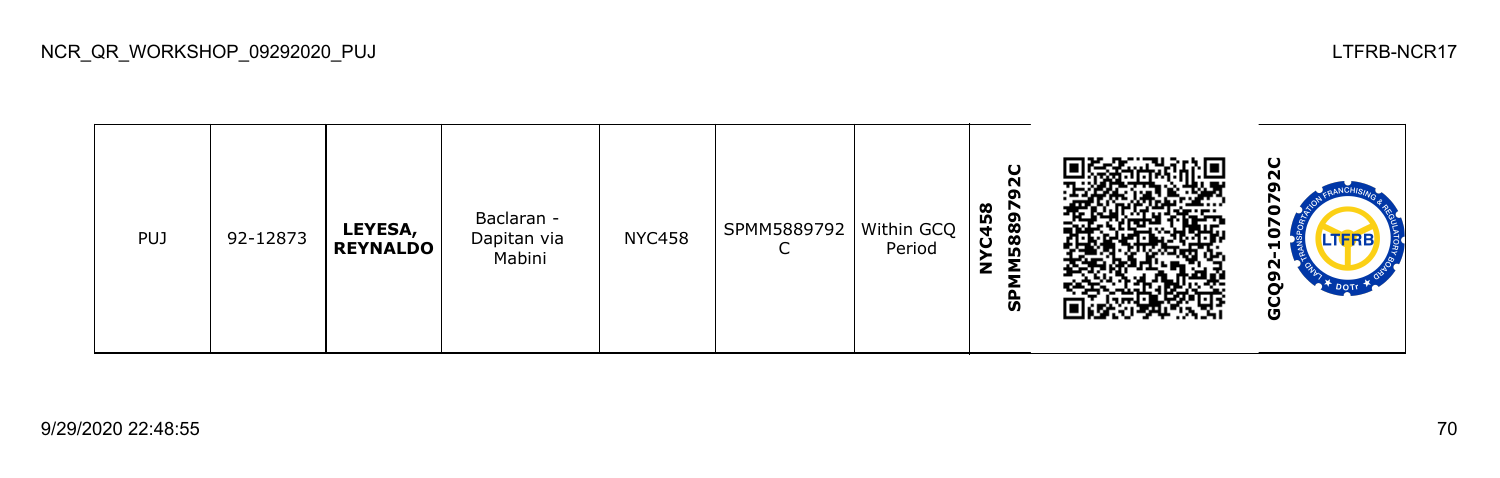

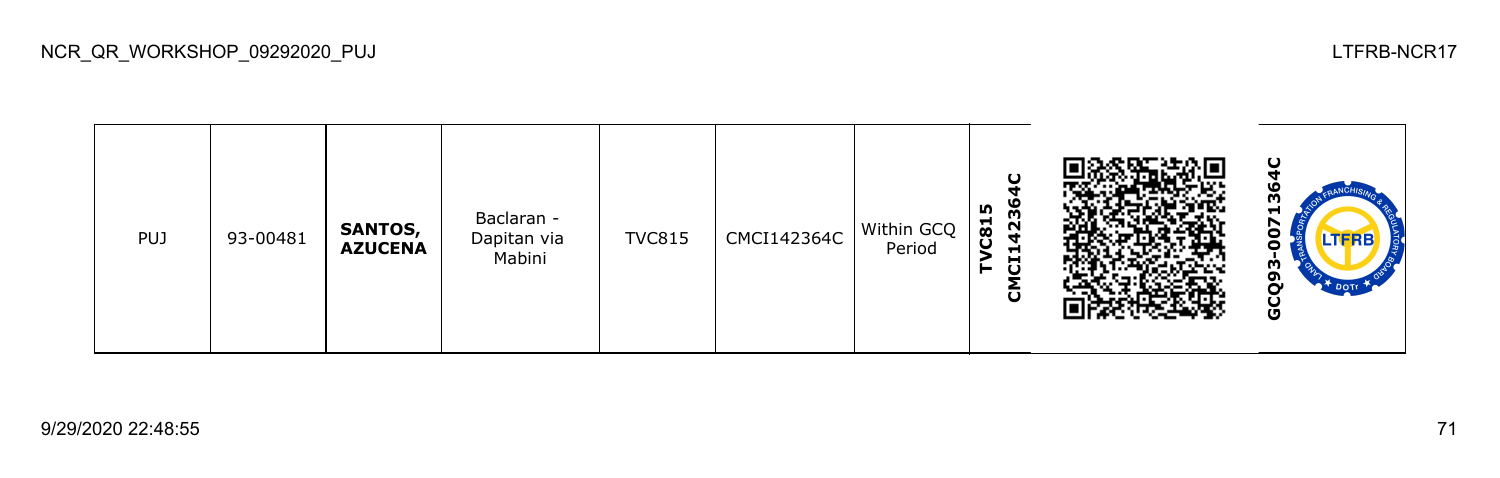

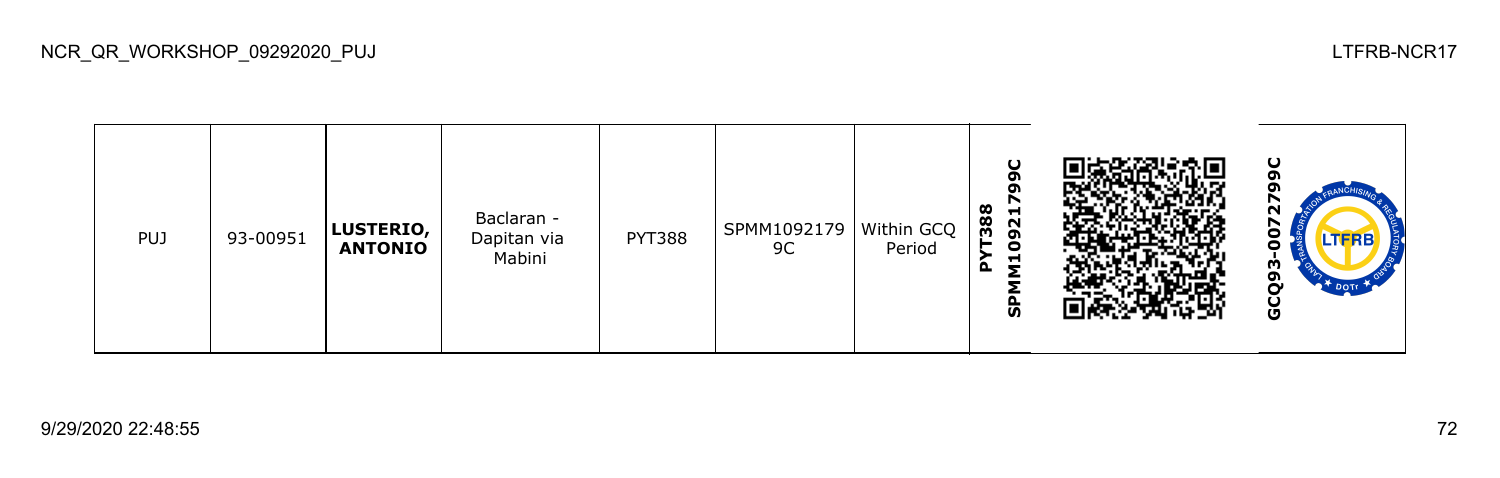

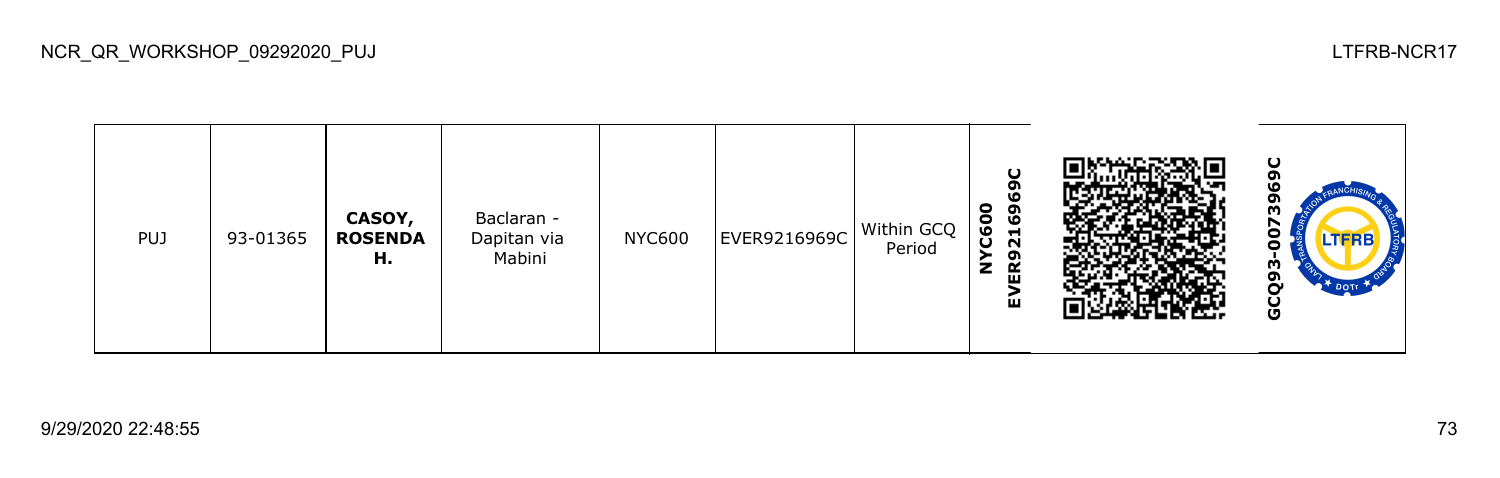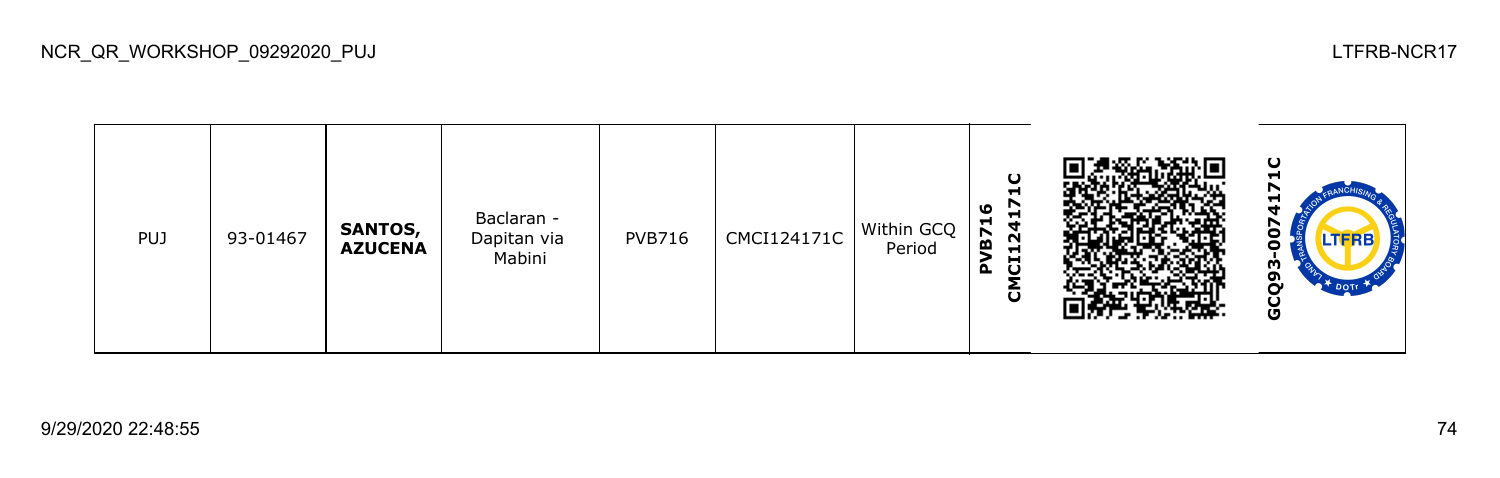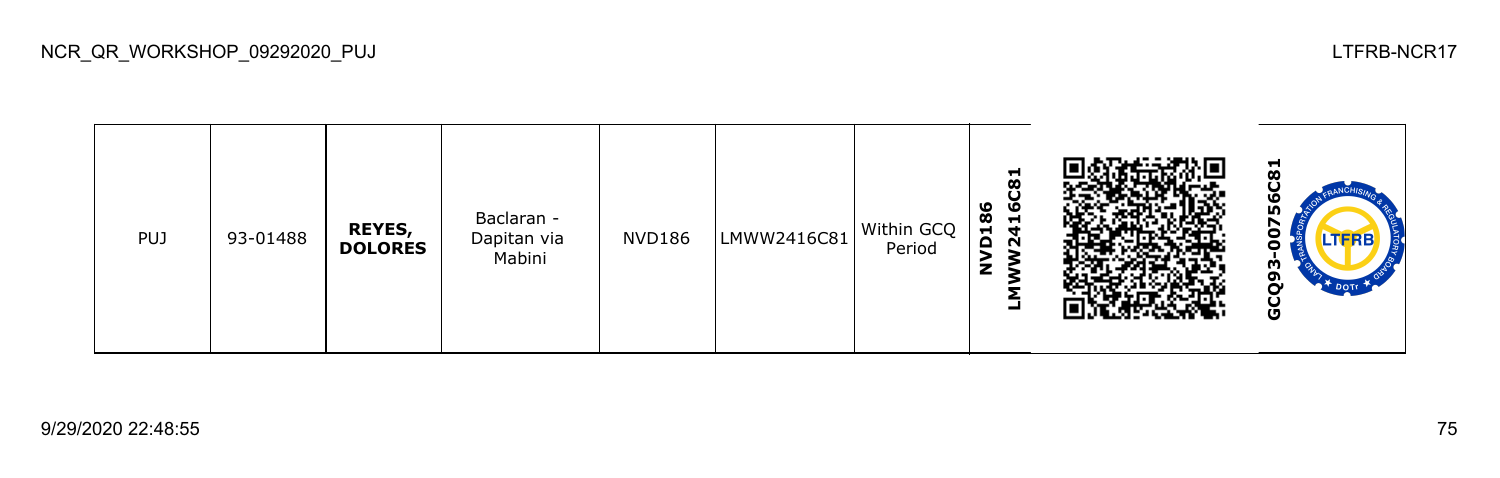

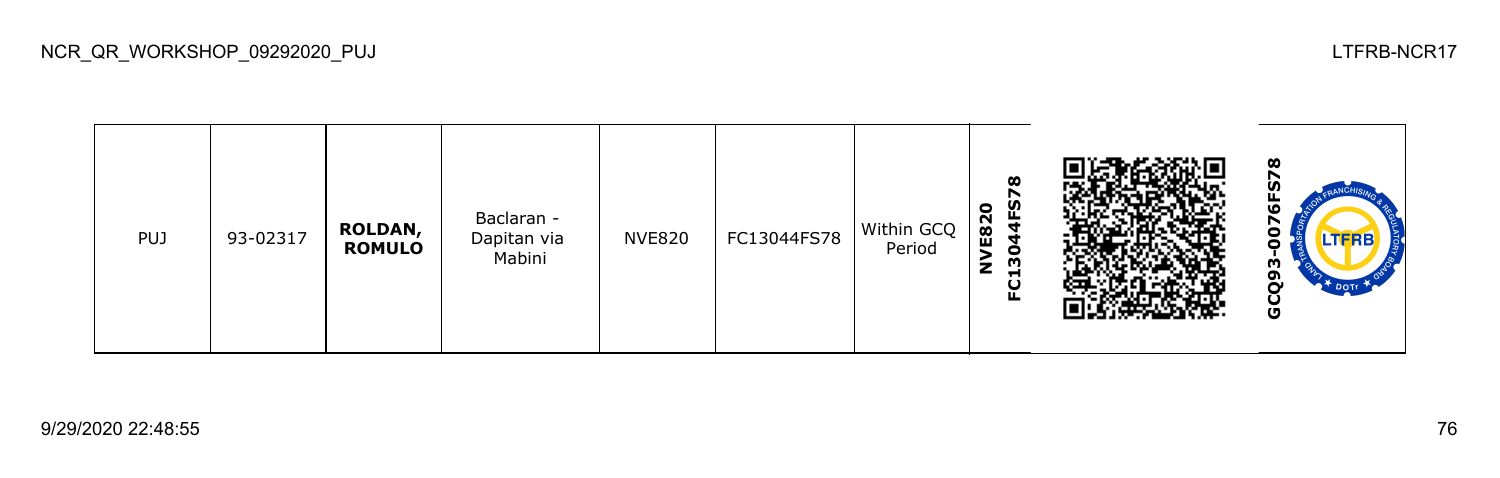

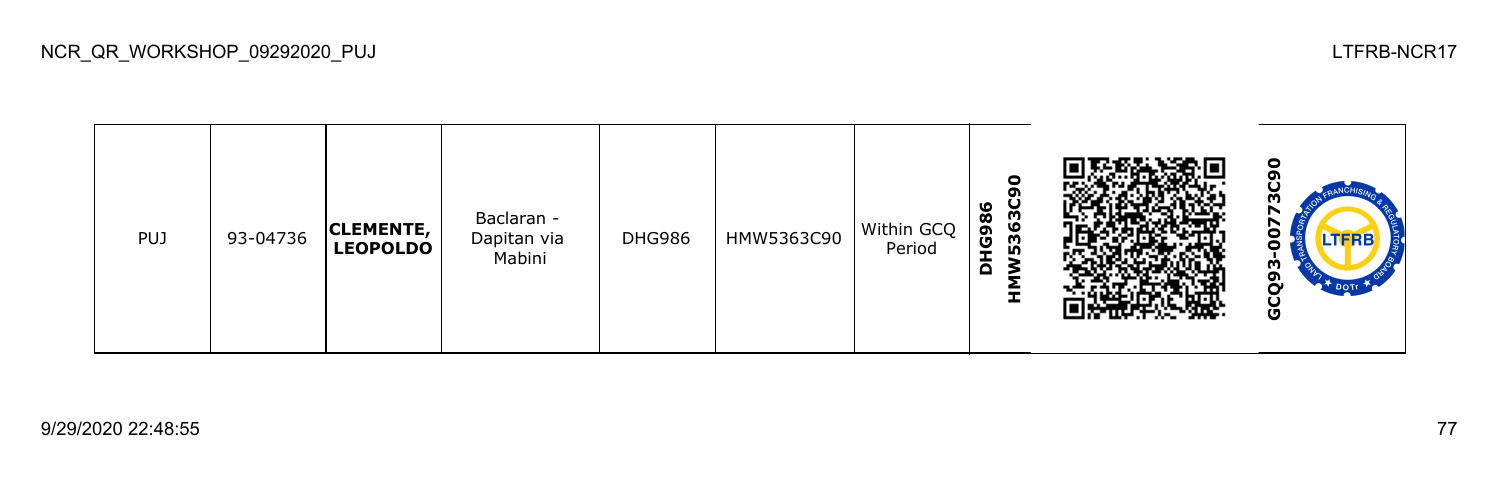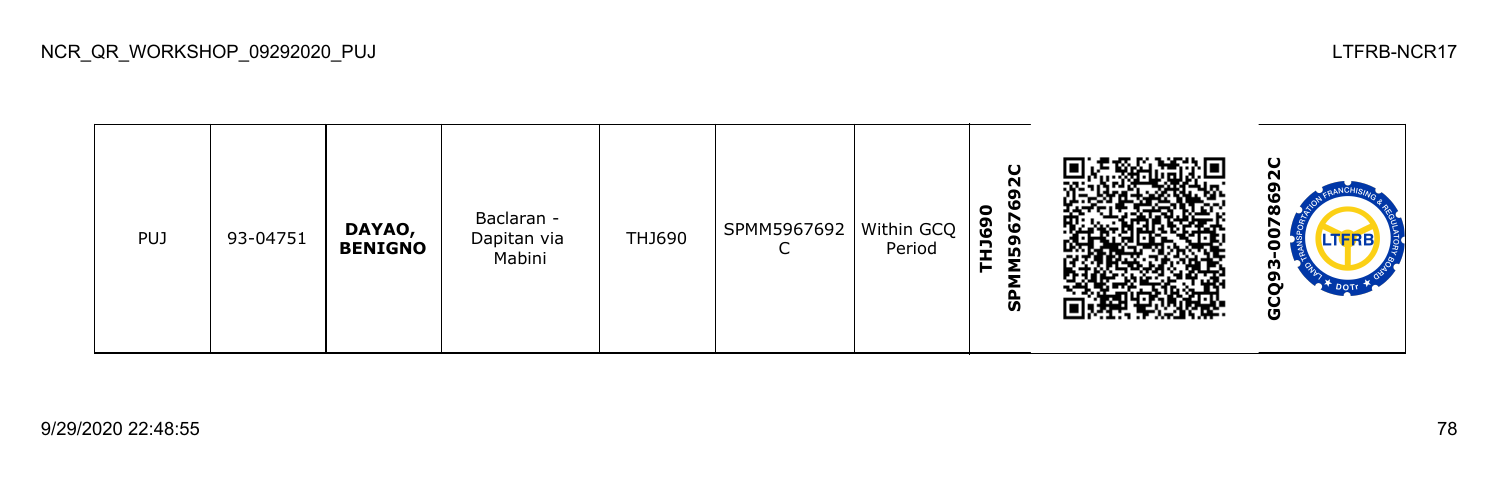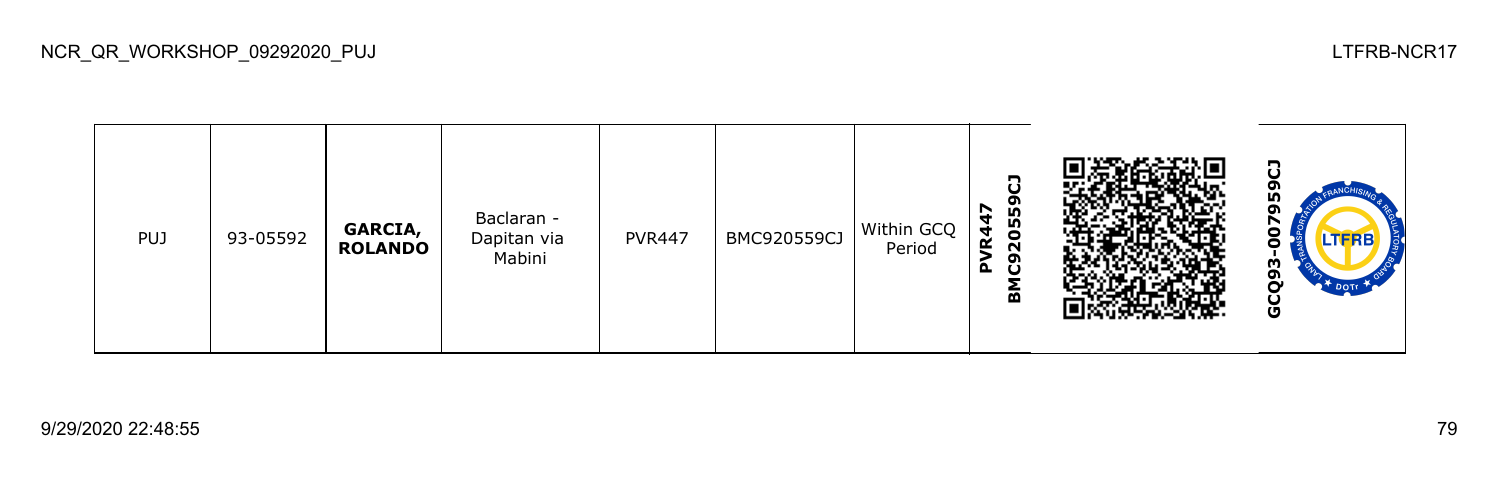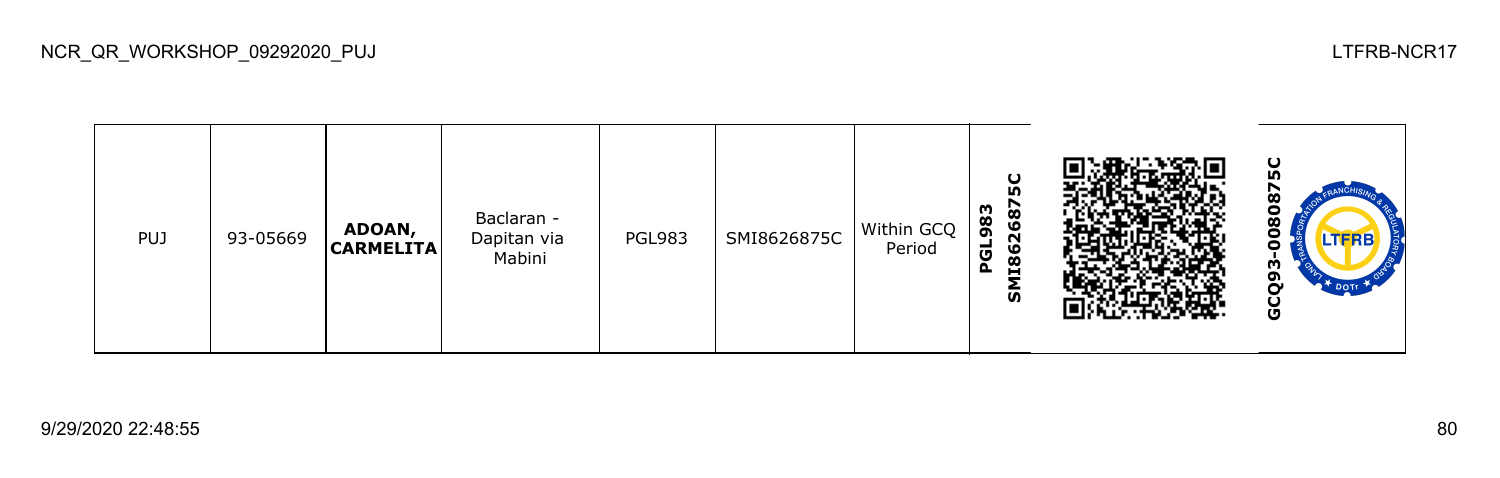

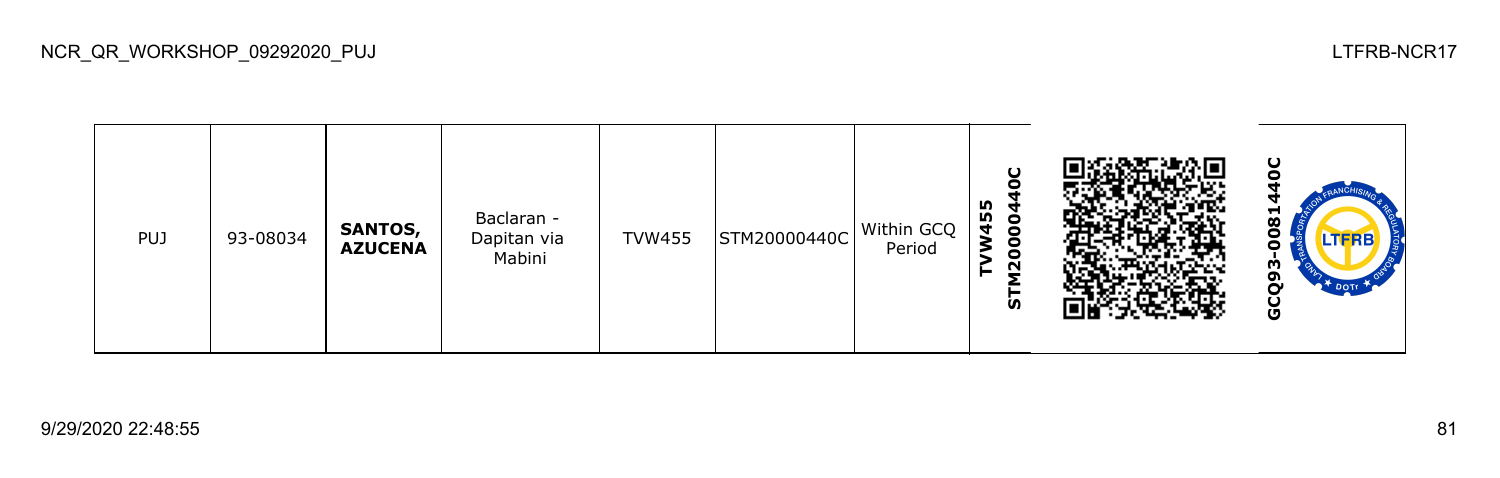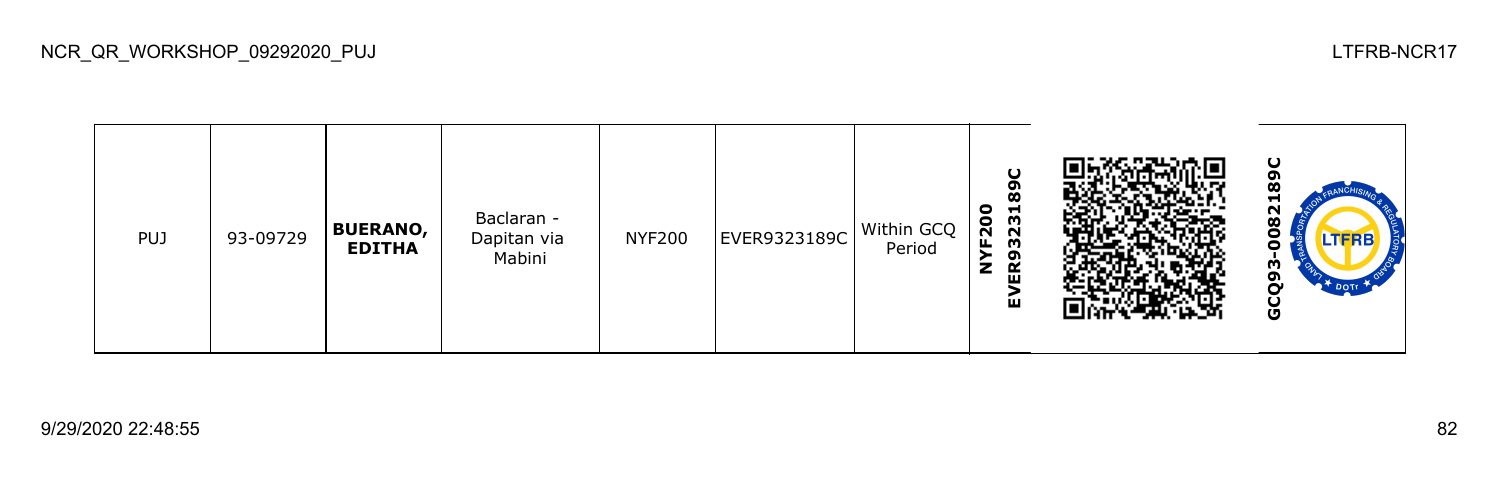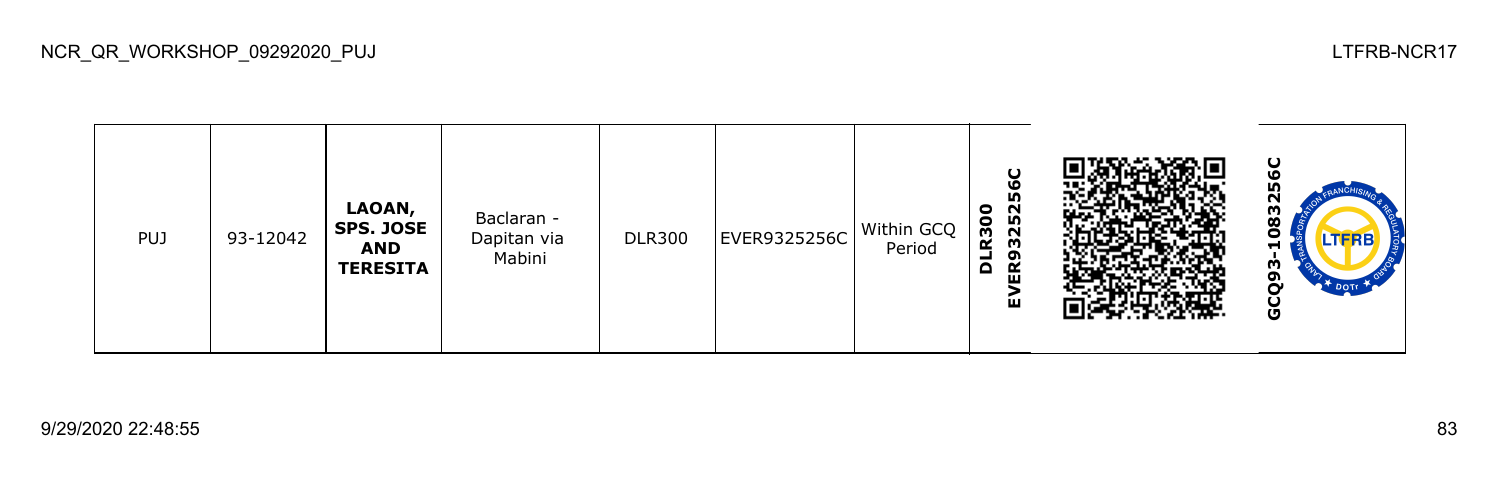| <b>PUJ</b> | 94-00026 | <b>CRUCILLO,</b><br><b>SOTERO B.</b> | Baclaran -<br>Dapitan via<br>Mabini | <b>TVW358</b> | SPMM2000113   Within GCQ  <br>151C | Period | ပ<br>Н<br><b>In</b><br>Н<br>m<br>$\infty$<br>Н<br><b>LO</b><br>$\overline{5}$<br>m<br>0<br>O<br>N<br>ჭ |  | υ<br><b>IU</b><br>ᆸ<br>ထ<br>.TFRB<br>ດາ<br>ט |
|------------|----------|--------------------------------------|-------------------------------------|---------------|------------------------------------|--------|--------------------------------------------------------------------------------------------------------|--|----------------------------------------------|
|------------|----------|--------------------------------------|-------------------------------------|---------------|------------------------------------|--------|--------------------------------------------------------------------------------------------------------|--|----------------------------------------------|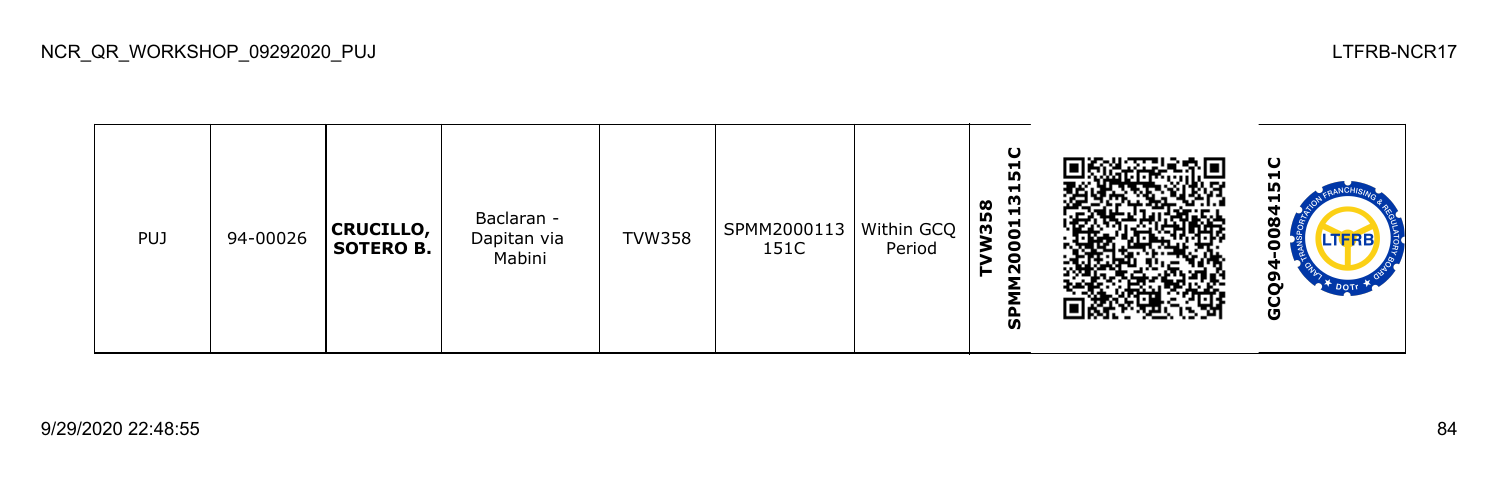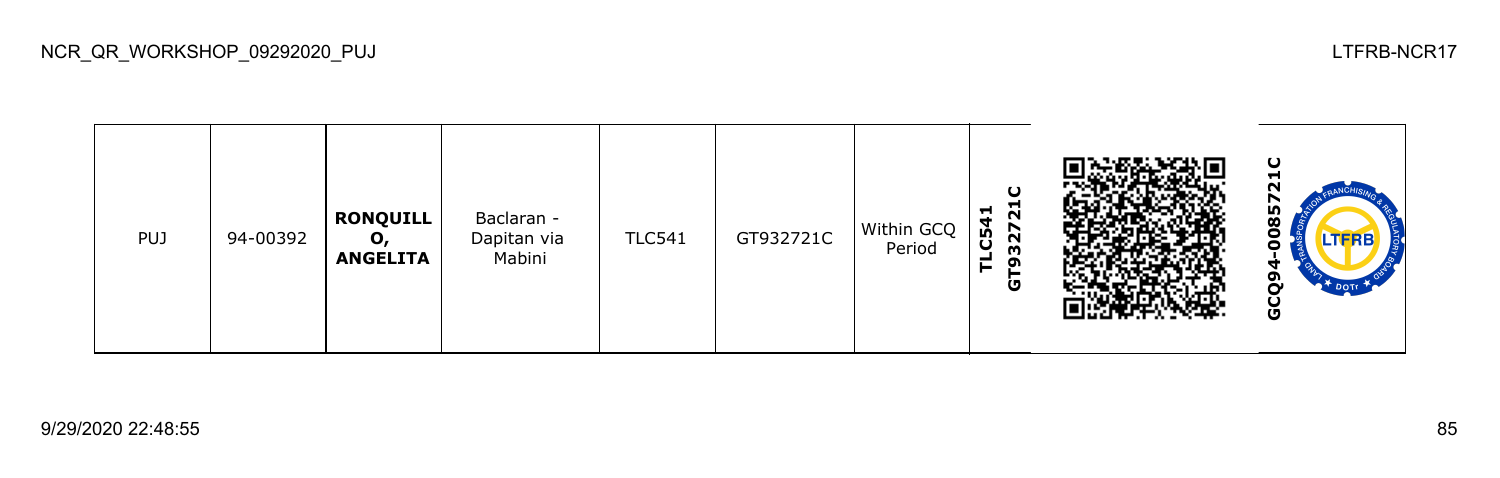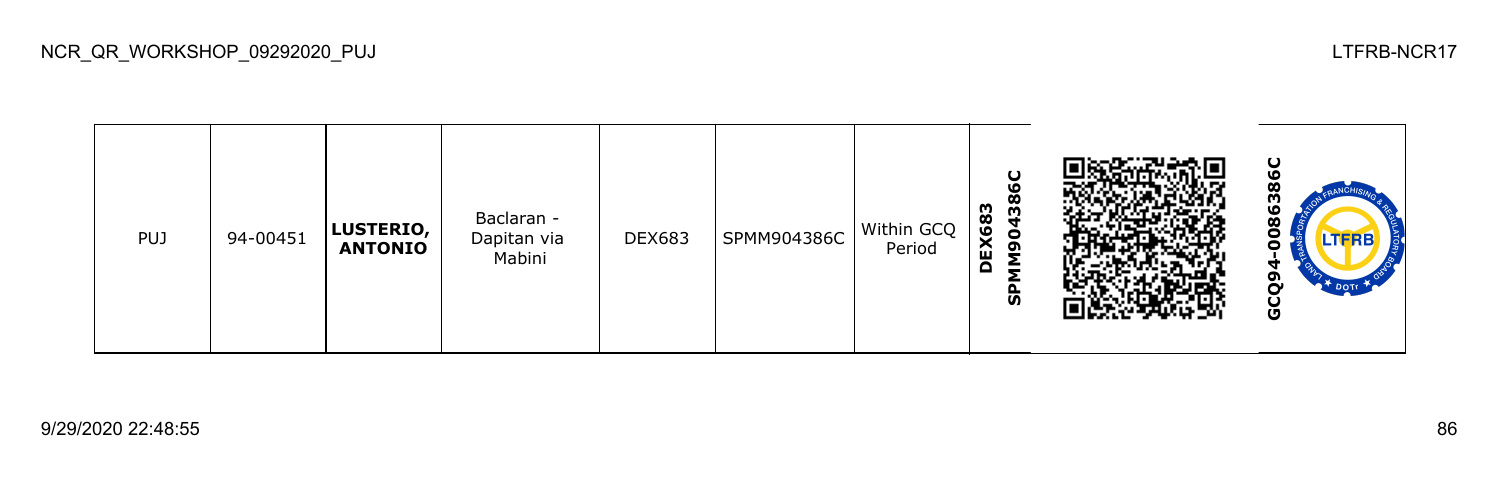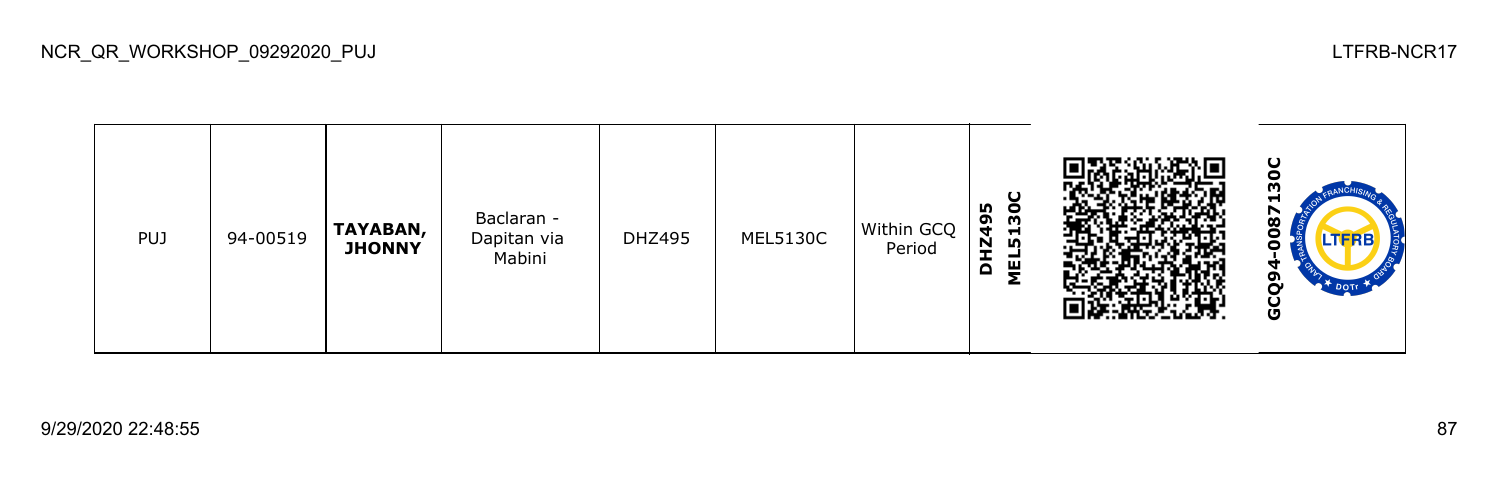

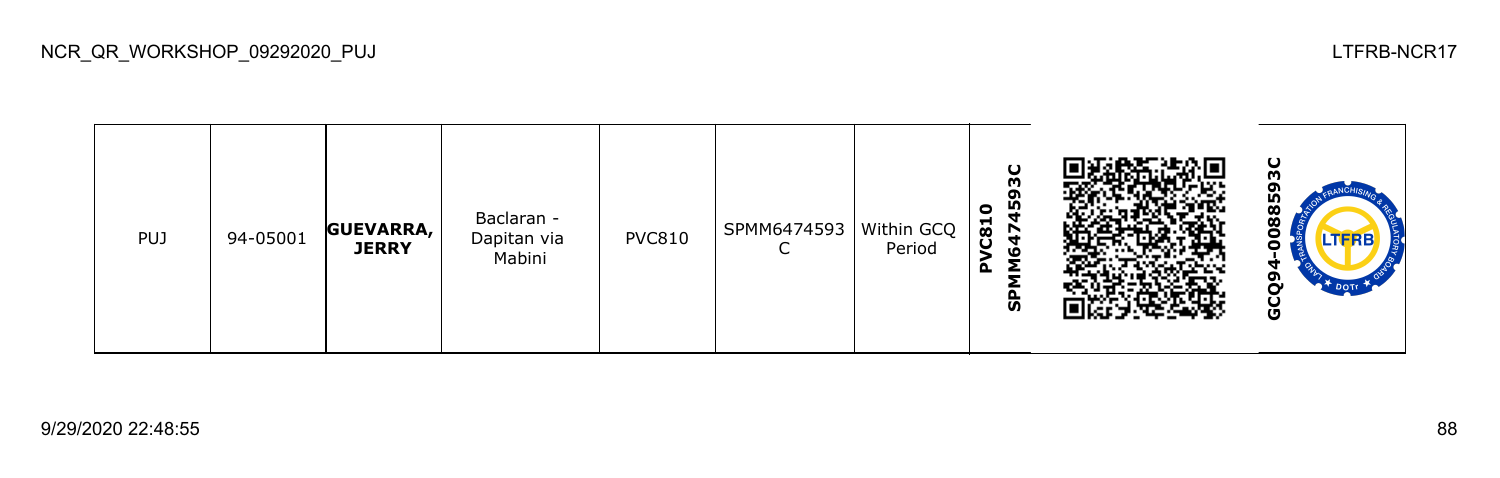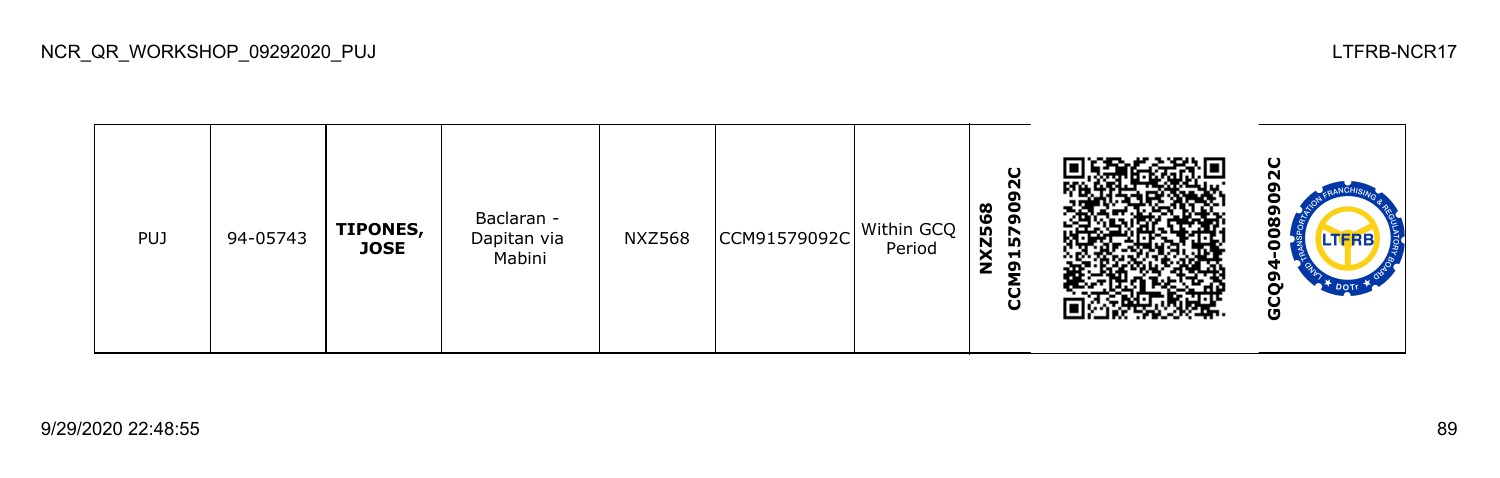

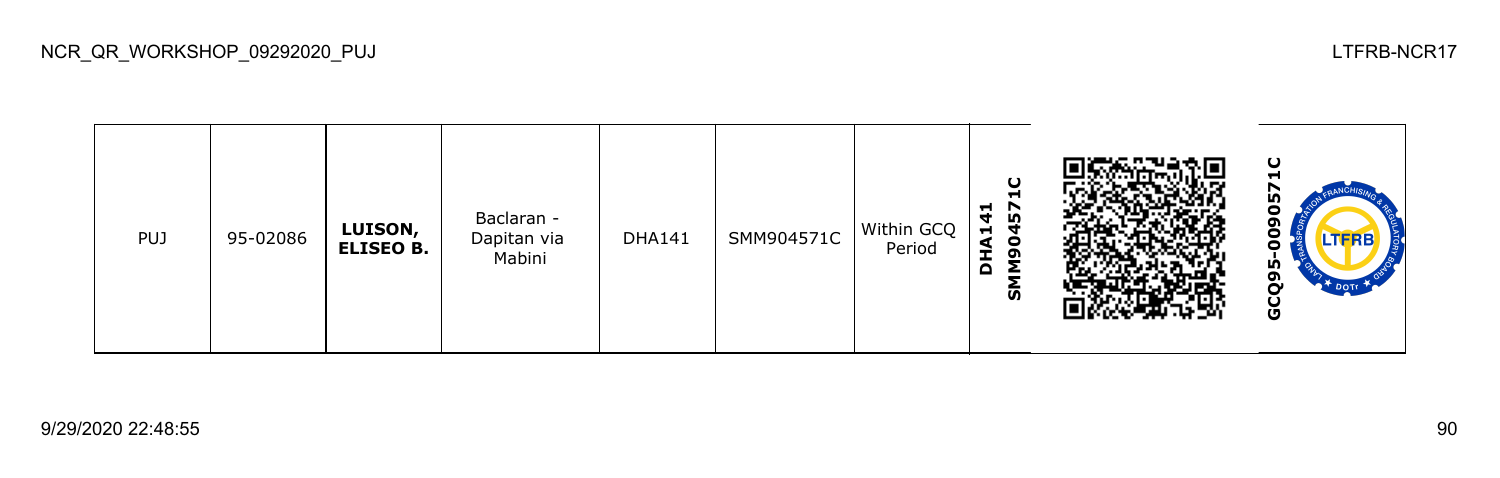

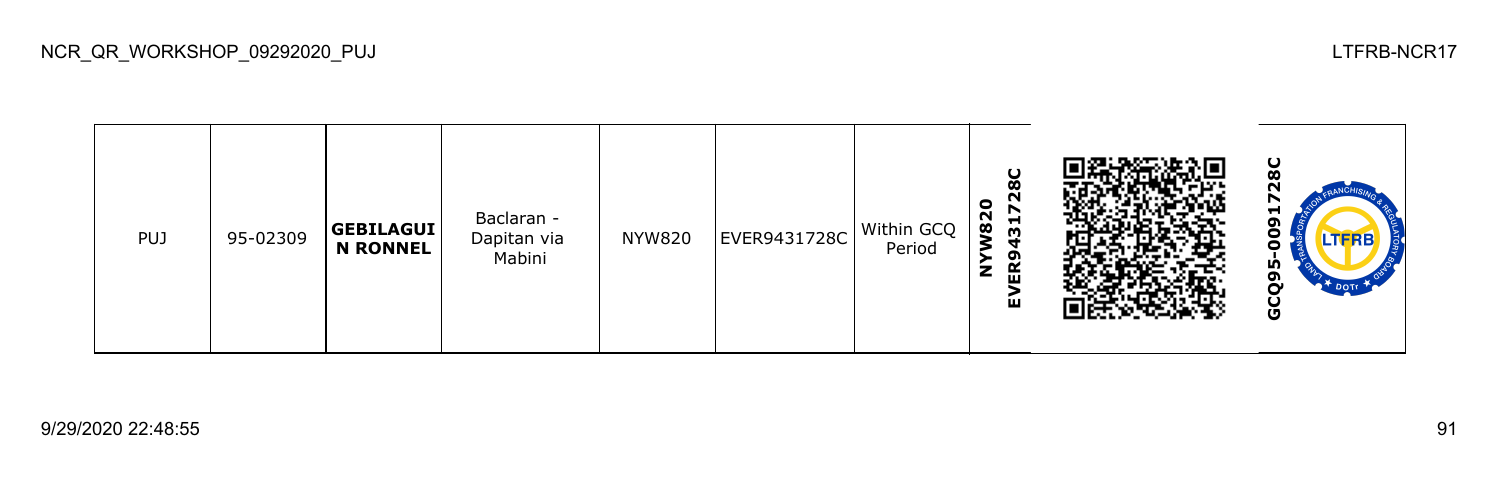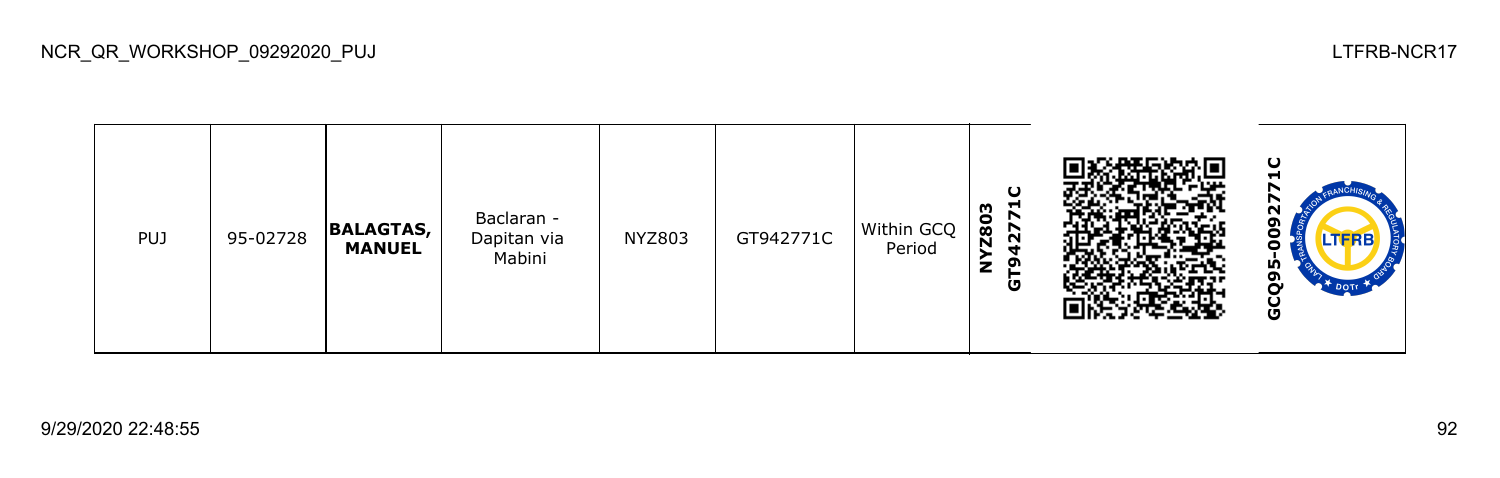

O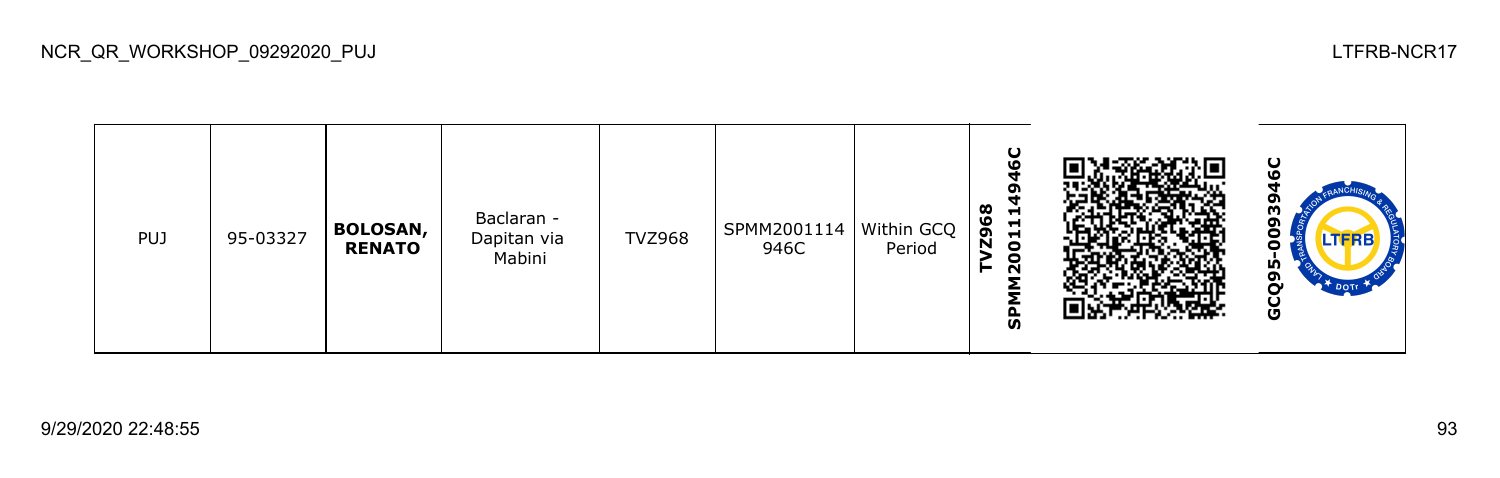

NCR\_QR\_WORKSHOP\_09292020\_PUJ LTFRB-NCR17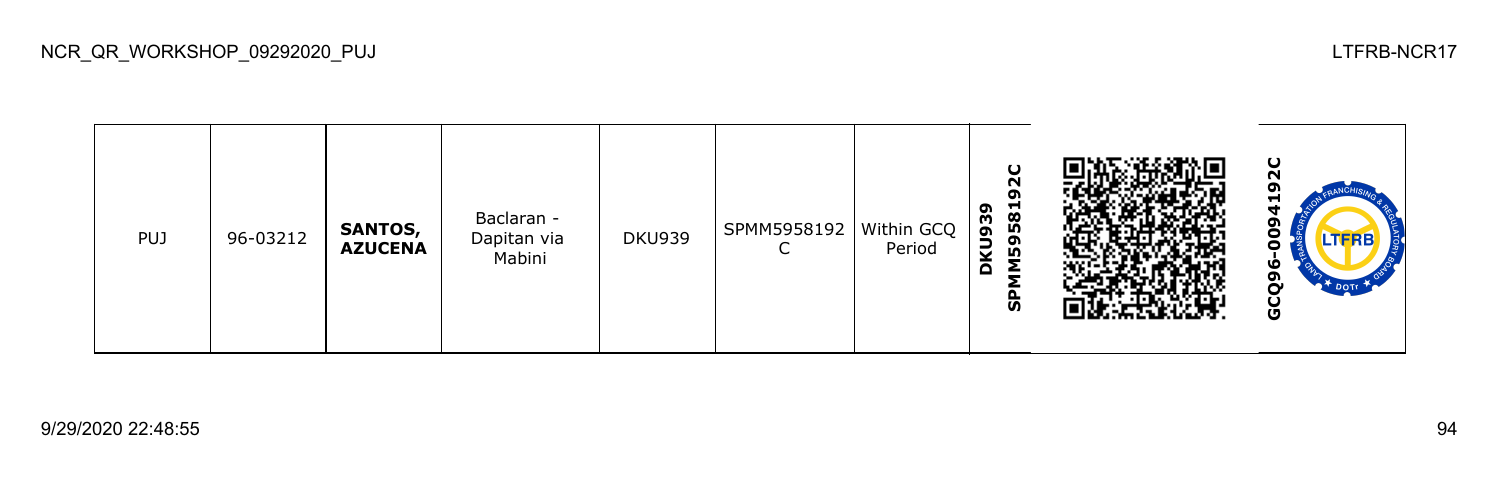

NCR\_QR\_WORKSHOP\_09292020\_PUJ LTFRB-NCR17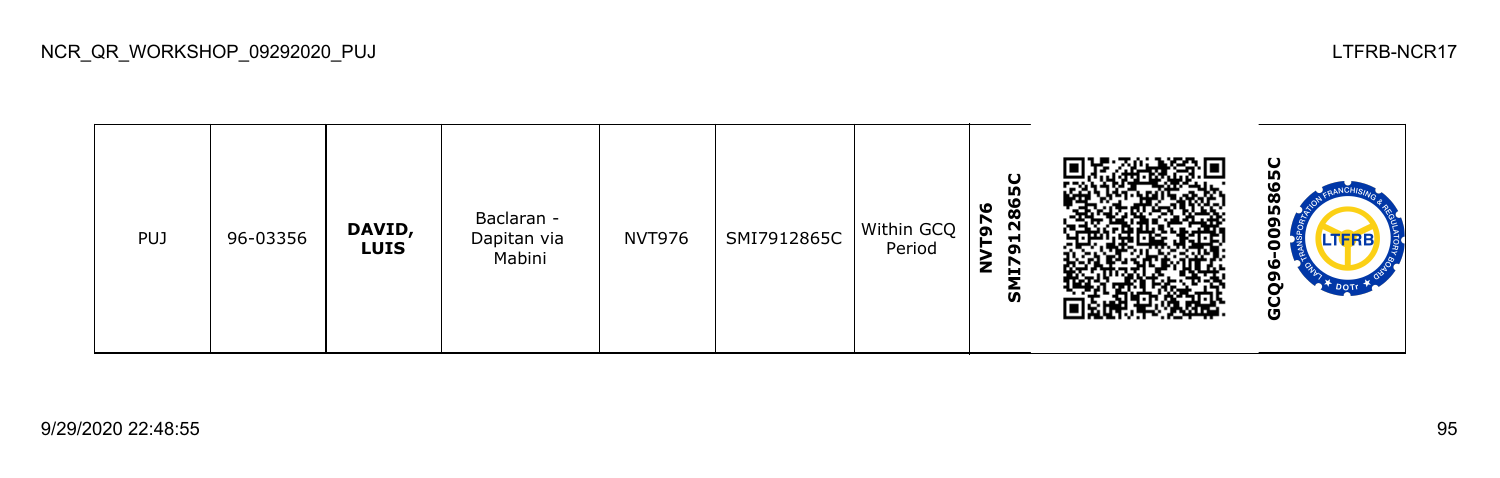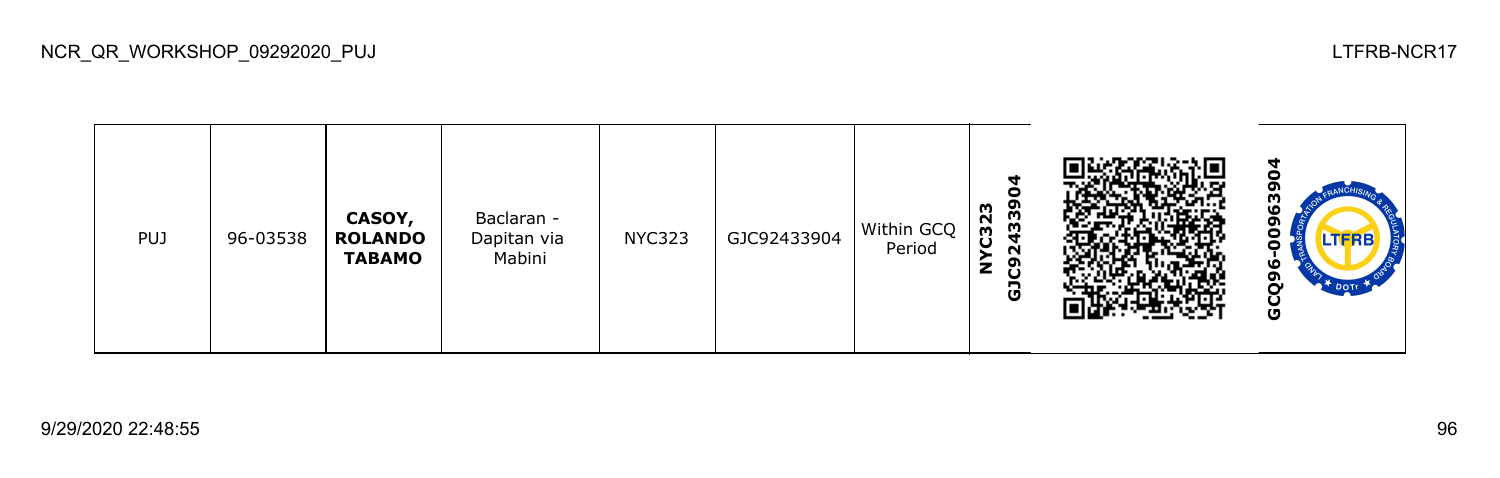| <b>PUJ</b> | 96-03538 | CASOY,<br><b>ROLANDO</b><br><b>TABAMO</b> | Baclaran -<br>Dapitan via<br>Mabini | <b>TXE263</b> | SPMM2004122<br>899C | Within GCQ  <br>Period | ပ<br>σ<br>œ<br>ົ<br><b>XE263</b><br>$\sim$<br>$\frac{1}{4}$<br>8<br>$\overline{\mathbf{N}}$<br>ທ |  | ပ<br>œ<br>TERE<br>ω<br>ຓ<br>~<br>Ū |
|------------|----------|-------------------------------------------|-------------------------------------|---------------|---------------------|------------------------|--------------------------------------------------------------------------------------------------|--|------------------------------------|
|------------|----------|-------------------------------------------|-------------------------------------|---------------|---------------------|------------------------|--------------------------------------------------------------------------------------------------|--|------------------------------------|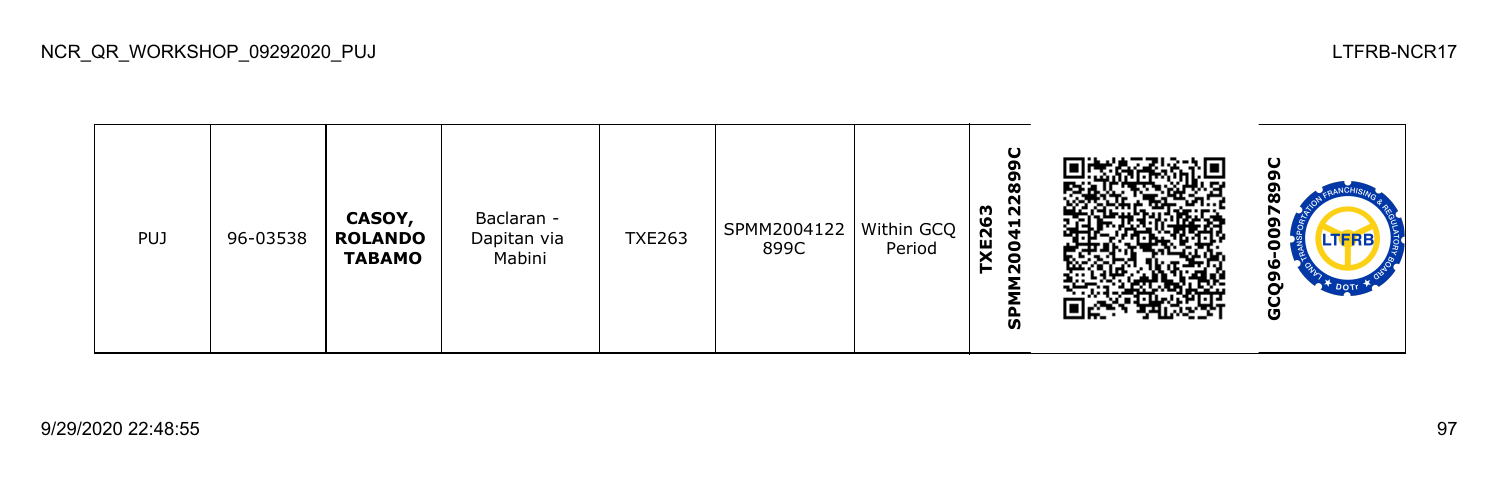

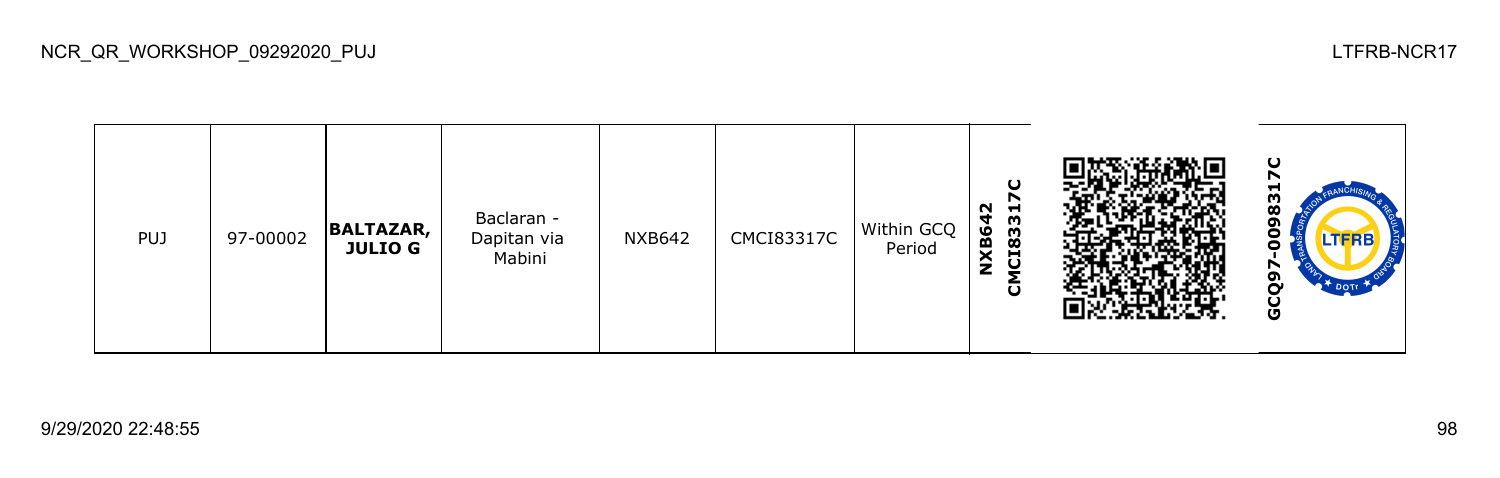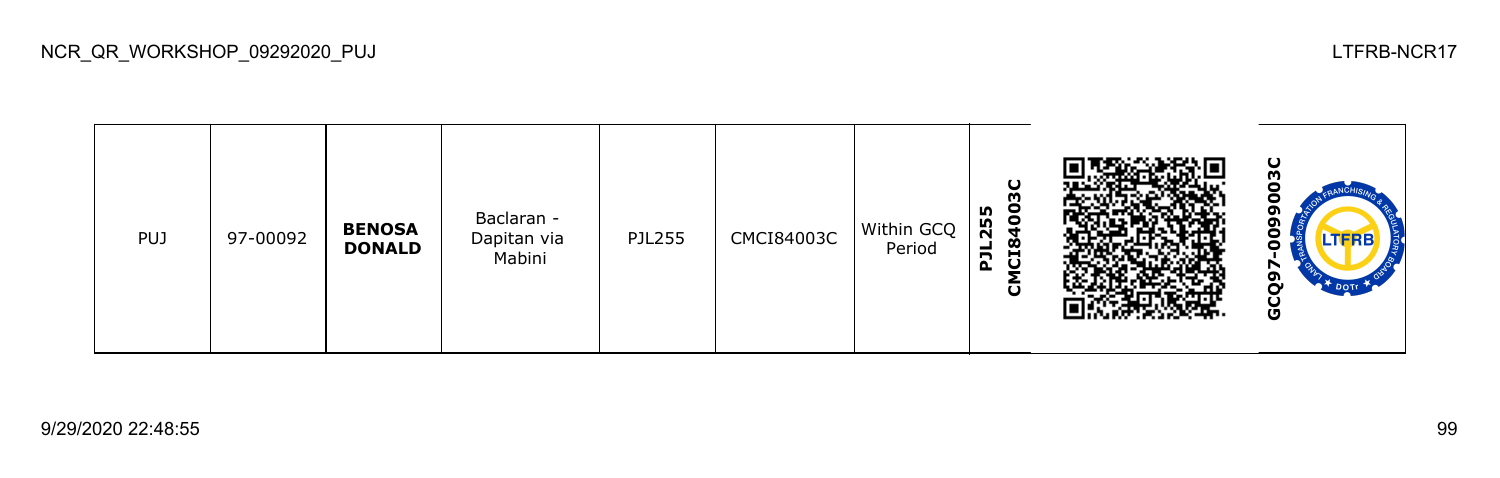

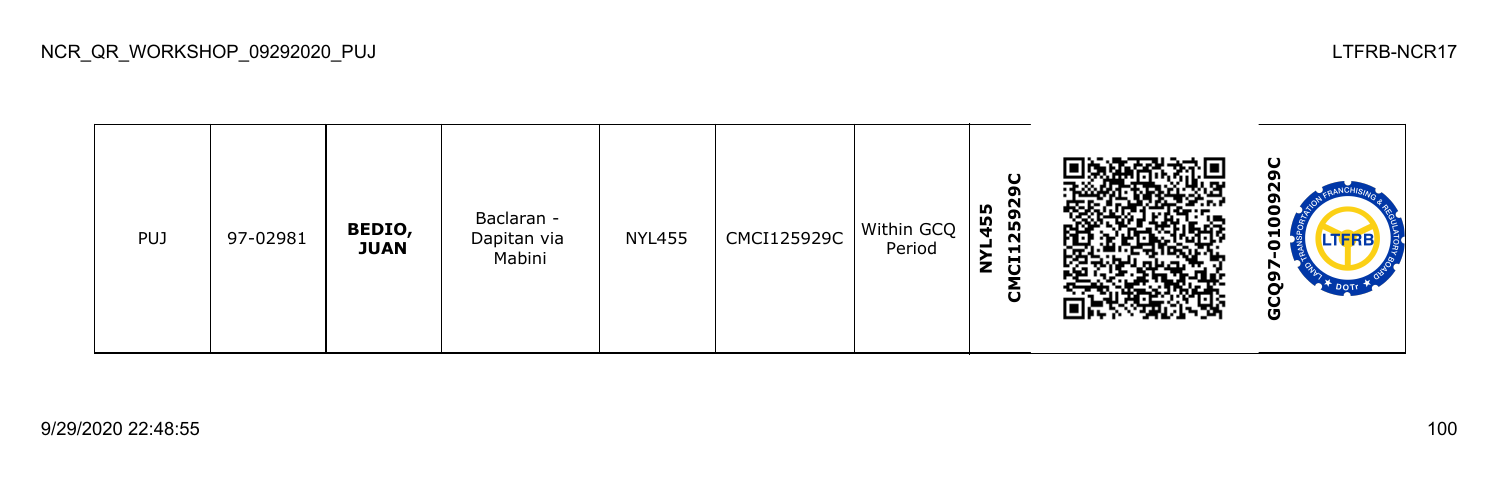

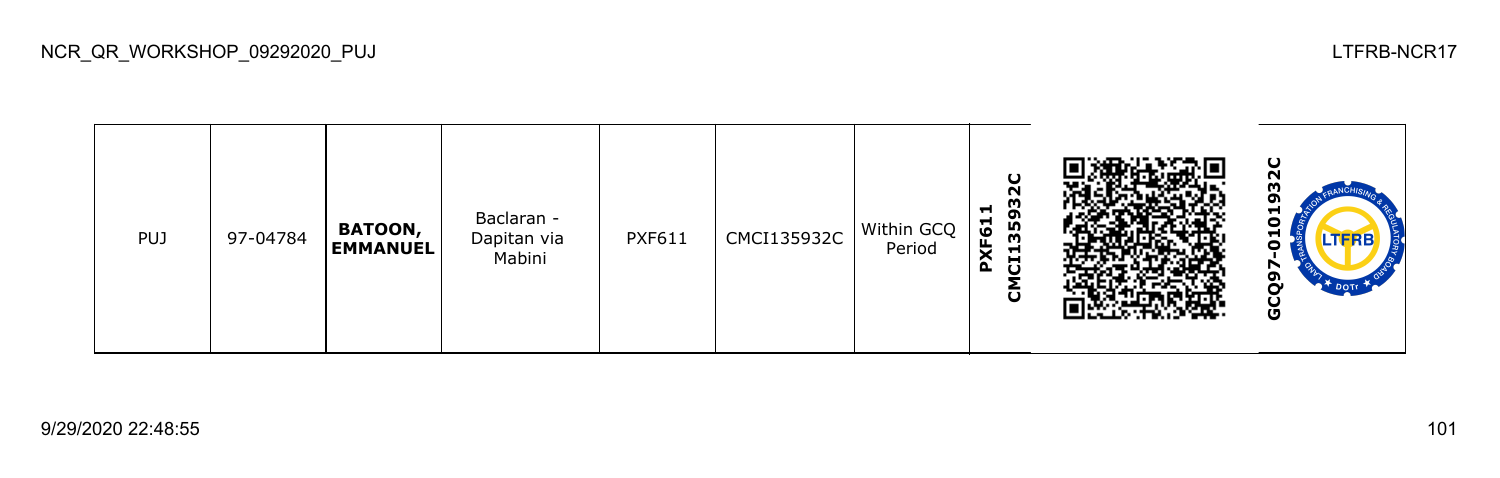

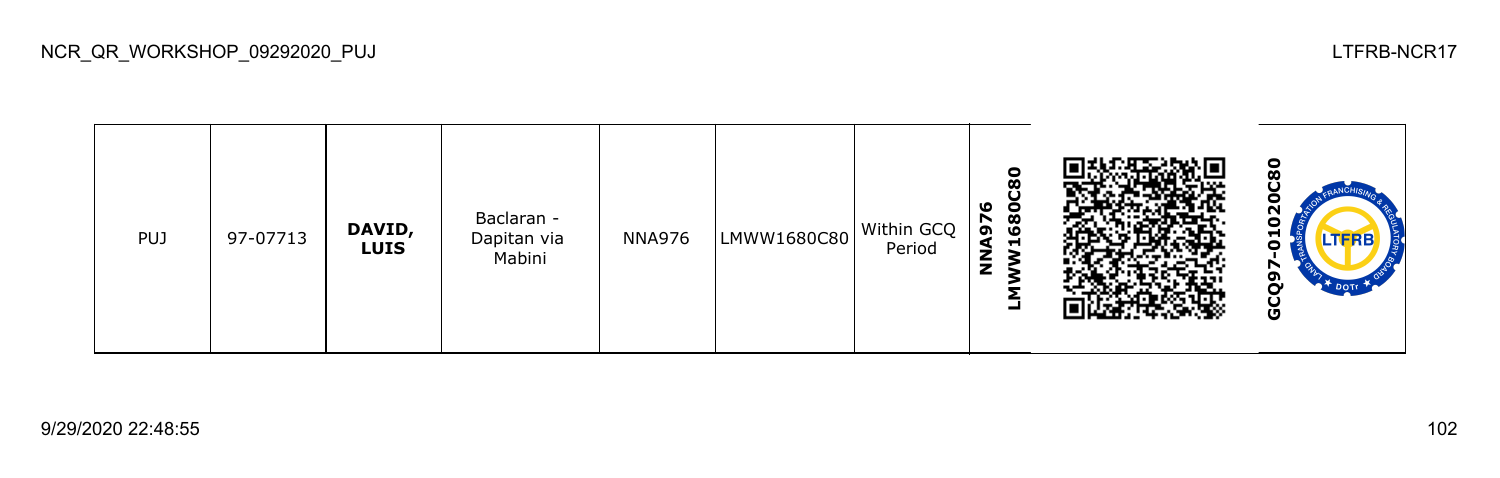

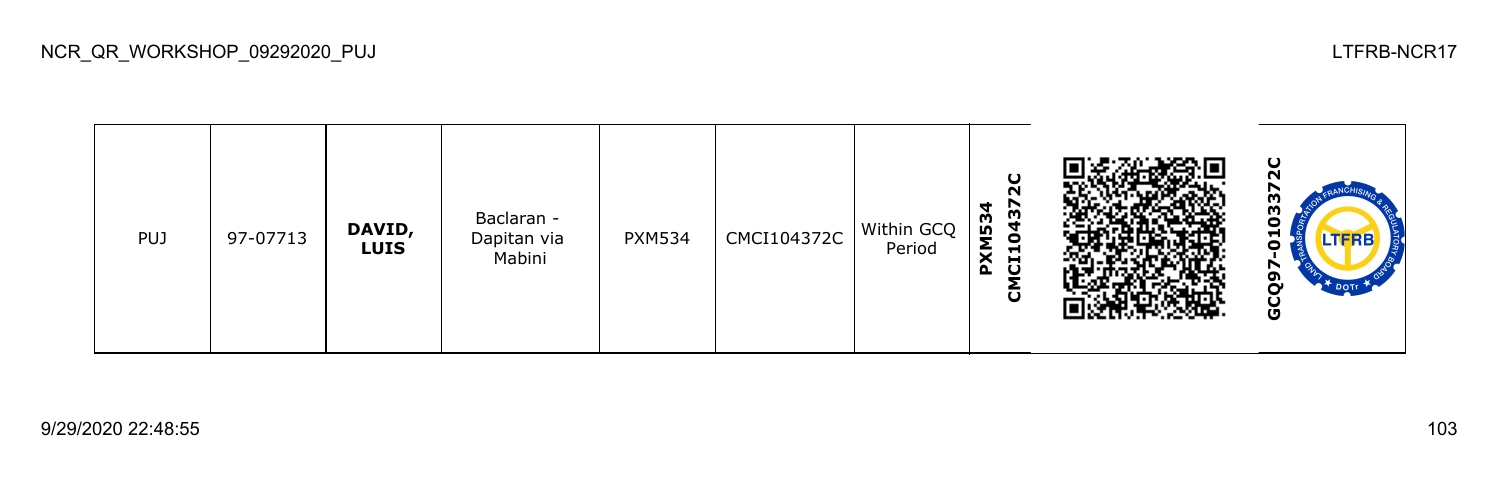

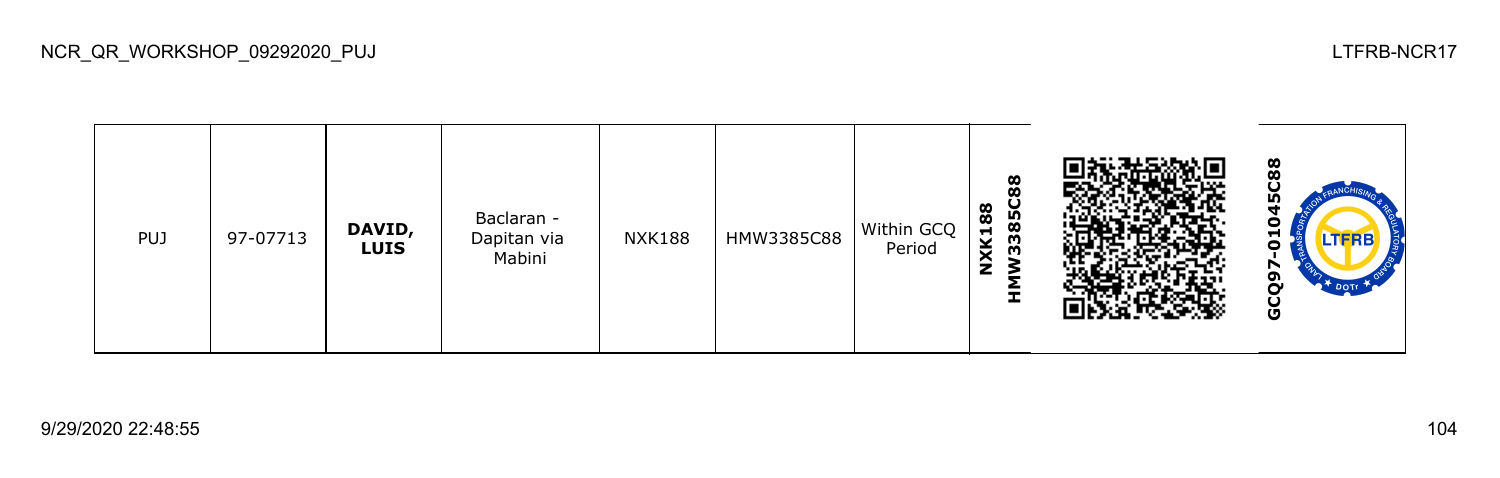

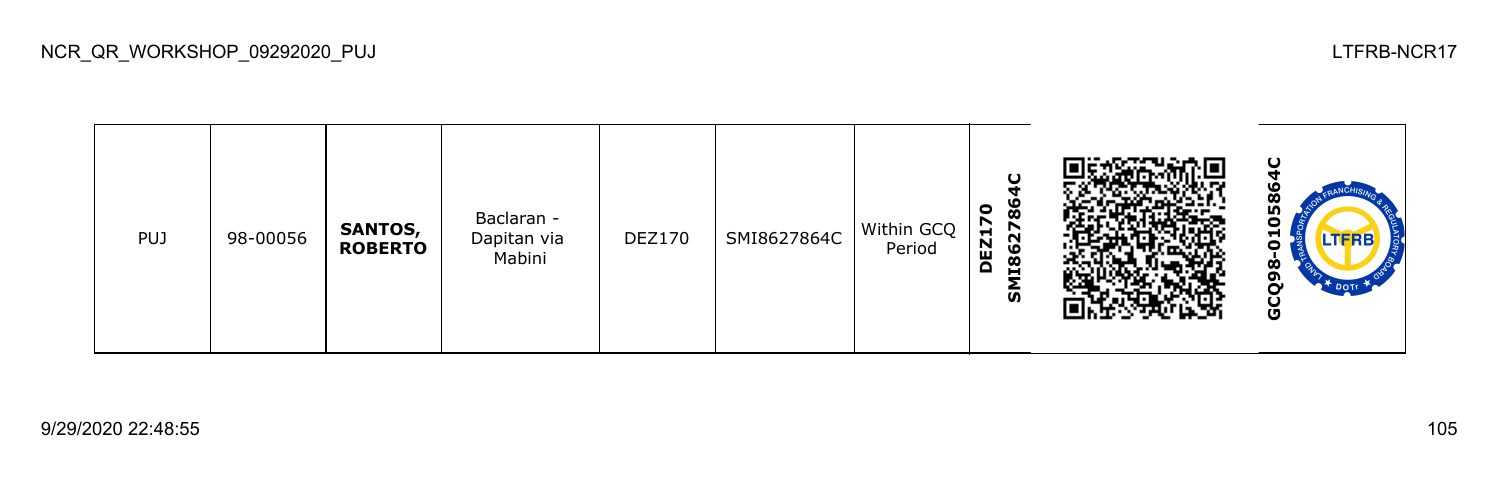

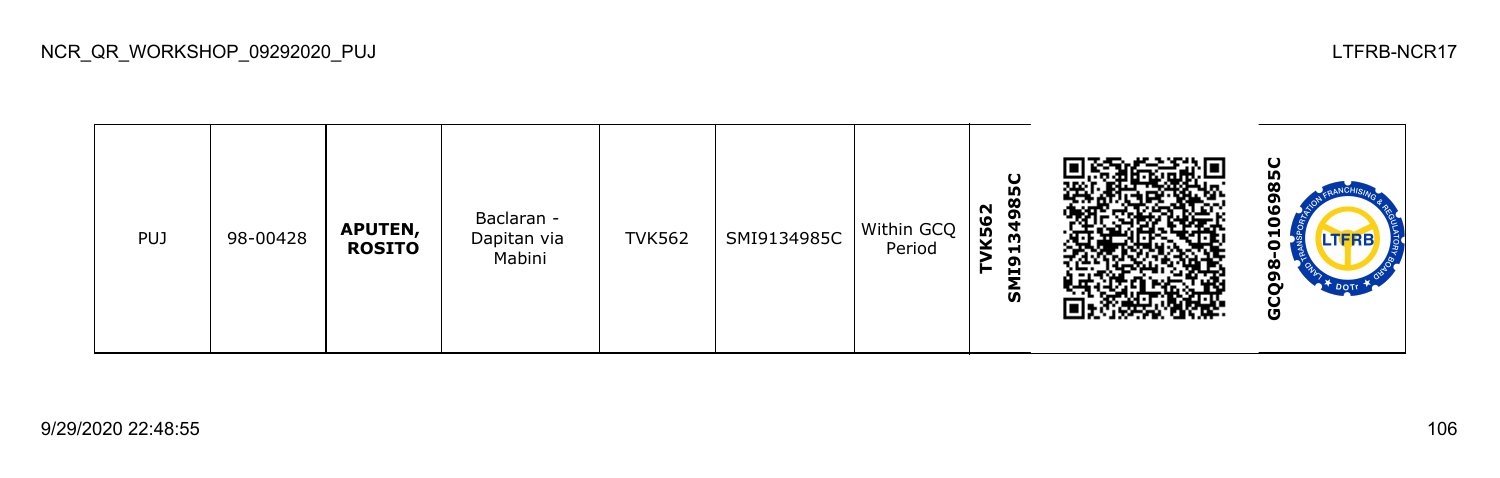

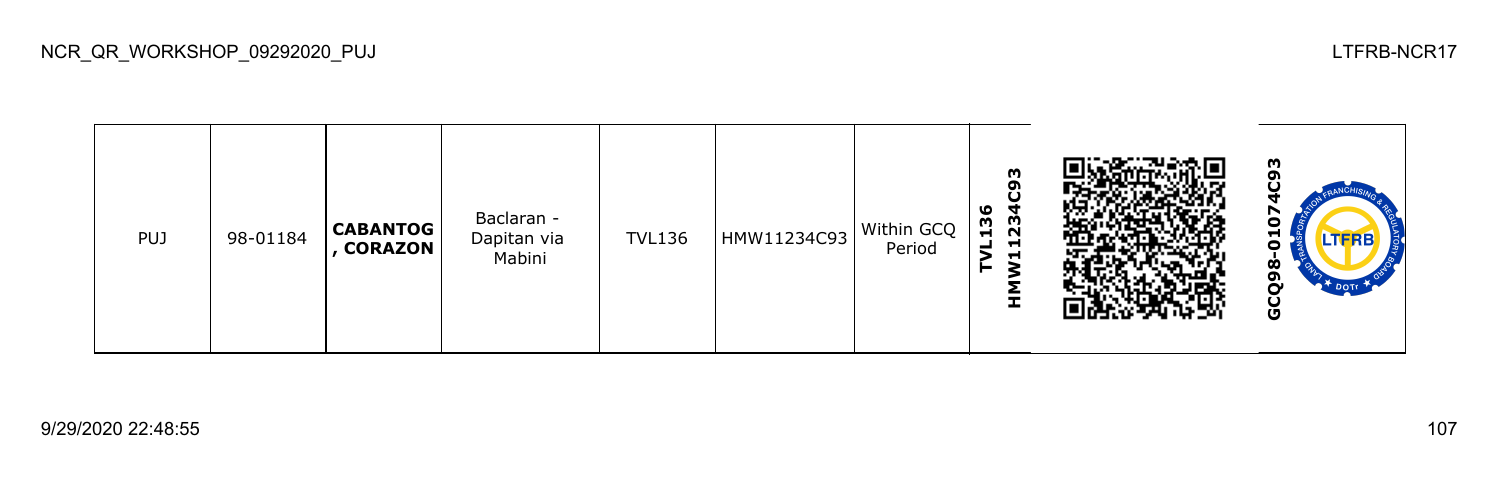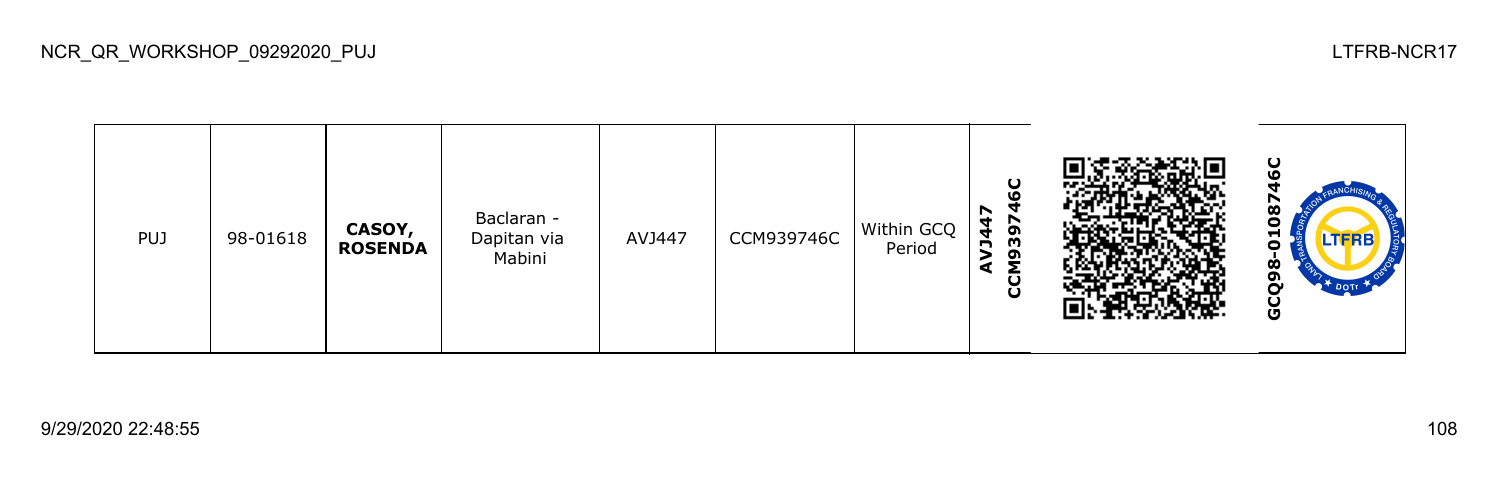

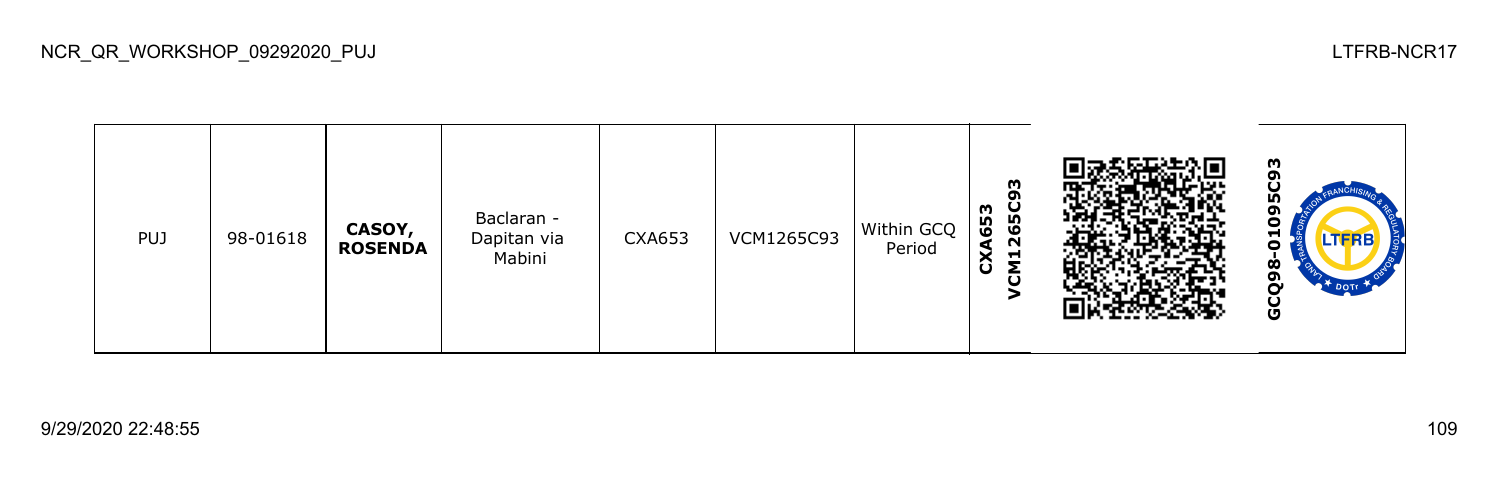

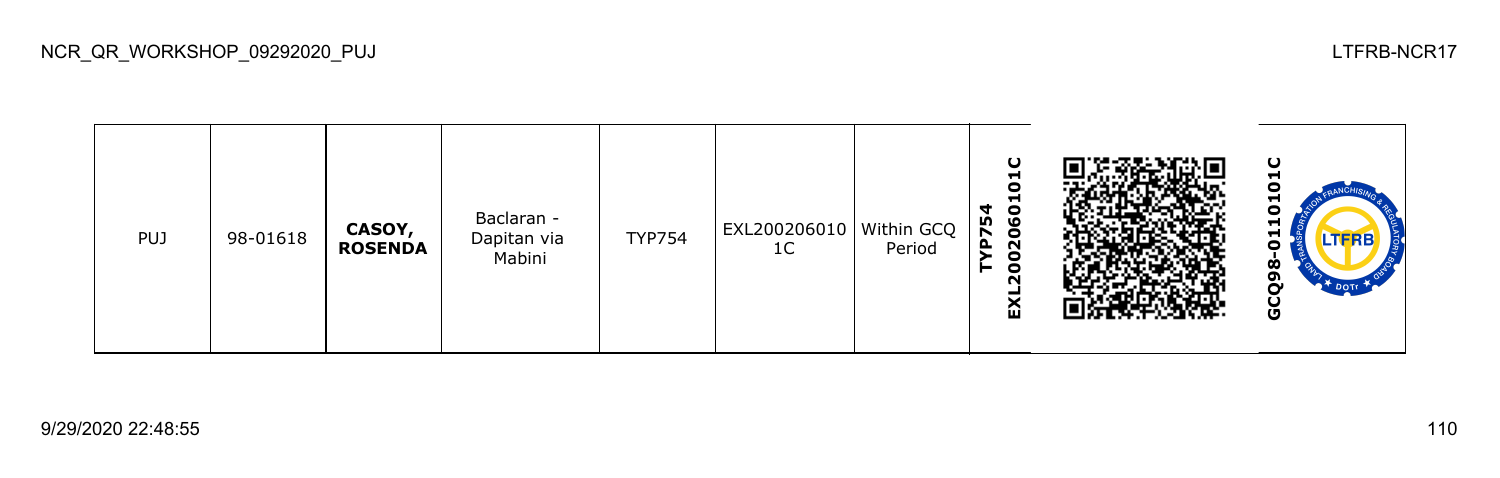| <b>PUJ</b> | 98-02117 | <b>MACARAEG</b><br>, MARINA | Baclaran -<br>Dapitan via<br>Mabini | <b>PWW495</b> | SPMM8675595 | Within GCQ<br>Period | ပ<br>۱ñ<br>559<br>m<br>മ<br>$\mathbf{\hat{z}}$<br>N<br>ဖ<br>ø<br>Σ<br>മ<br>ທ |  | ပ<br><b>IV</b><br>ნე<br>÷.<br>⊣<br>-<br>œ.<br>o<br>Ū |
|------------|----------|-----------------------------|-------------------------------------|---------------|-------------|----------------------|------------------------------------------------------------------------------|--|------------------------------------------------------|
|------------|----------|-----------------------------|-------------------------------------|---------------|-------------|----------------------|------------------------------------------------------------------------------|--|------------------------------------------------------|

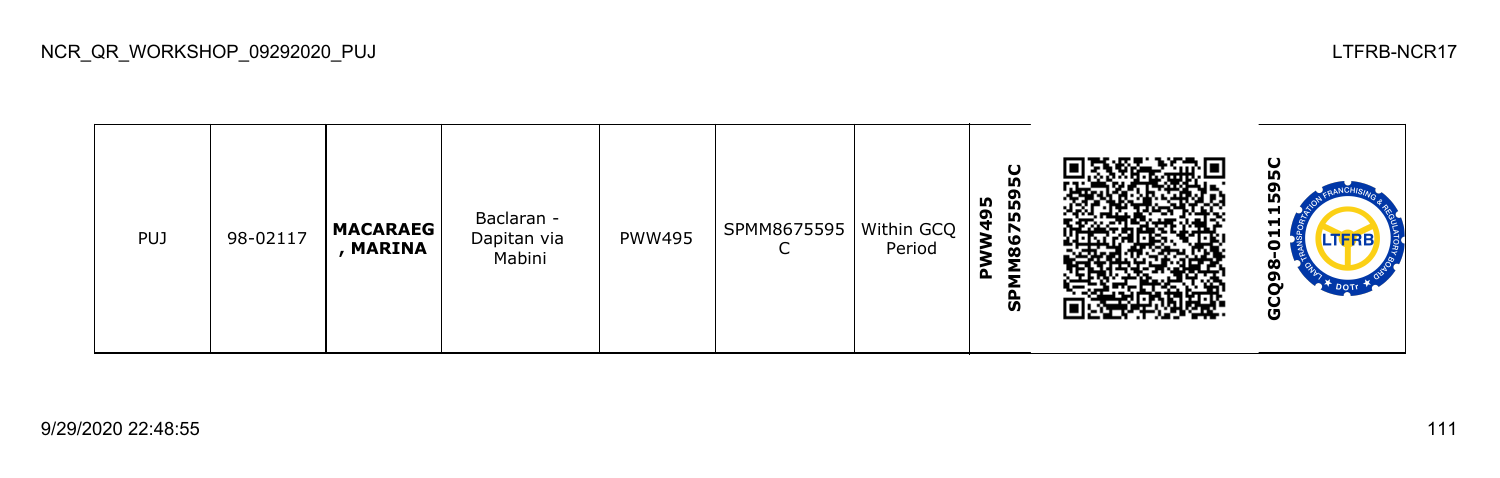| <b>PUJ</b> | 98-03769 | <b>BORJA,</b><br><b>LEONILA -</b><br><b>NPA</b> | Baclaran -<br>Dapitan via<br>Mabini | <b>NVL986</b> | LTC2873RIZC | Within GCQ<br>Period | U<br>N<br>3RI.<br>ဖ<br>$\overline{8}$<br>r<br>−<br>$\infty$<br>ã<br>z<br>┙ |  | ပ<br>N<br>-<br>œ<br>N<br>ы<br>-<br>$\overline{\phantom{a}}$<br>$\dot{\mathbf{z}}$<br>o<br>r<br>DOTT<br>U<br>ပ |
|------------|----------|-------------------------------------------------|-------------------------------------|---------------|-------------|----------------------|----------------------------------------------------------------------------|--|---------------------------------------------------------------------------------------------------------------|
|------------|----------|-------------------------------------------------|-------------------------------------|---------------|-------------|----------------------|----------------------------------------------------------------------------|--|---------------------------------------------------------------------------------------------------------------|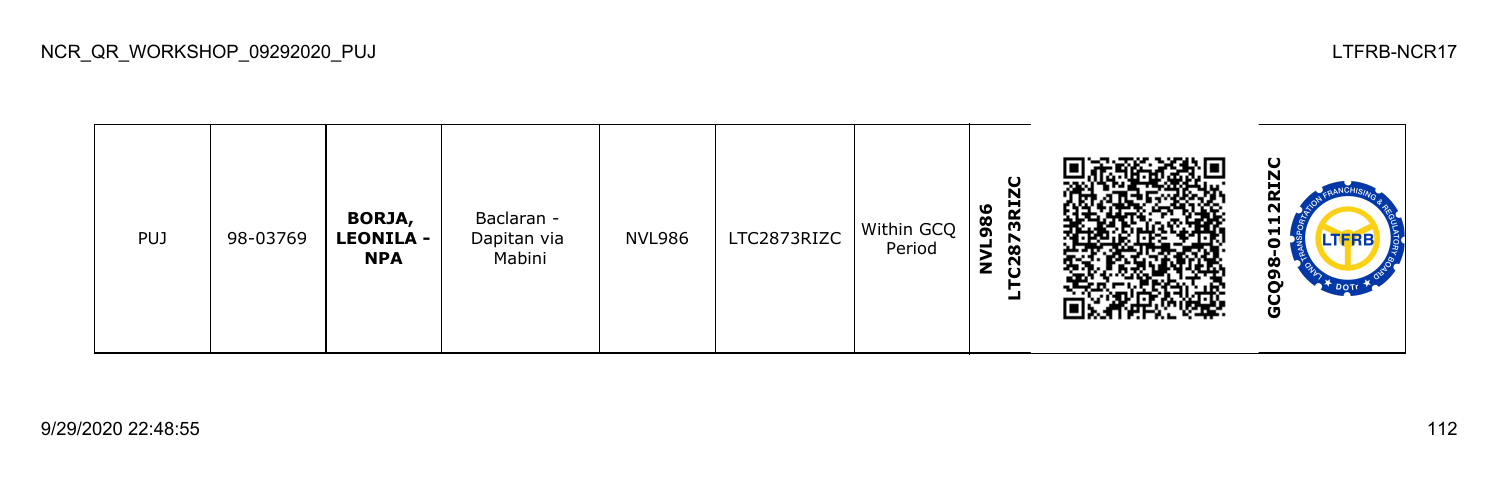

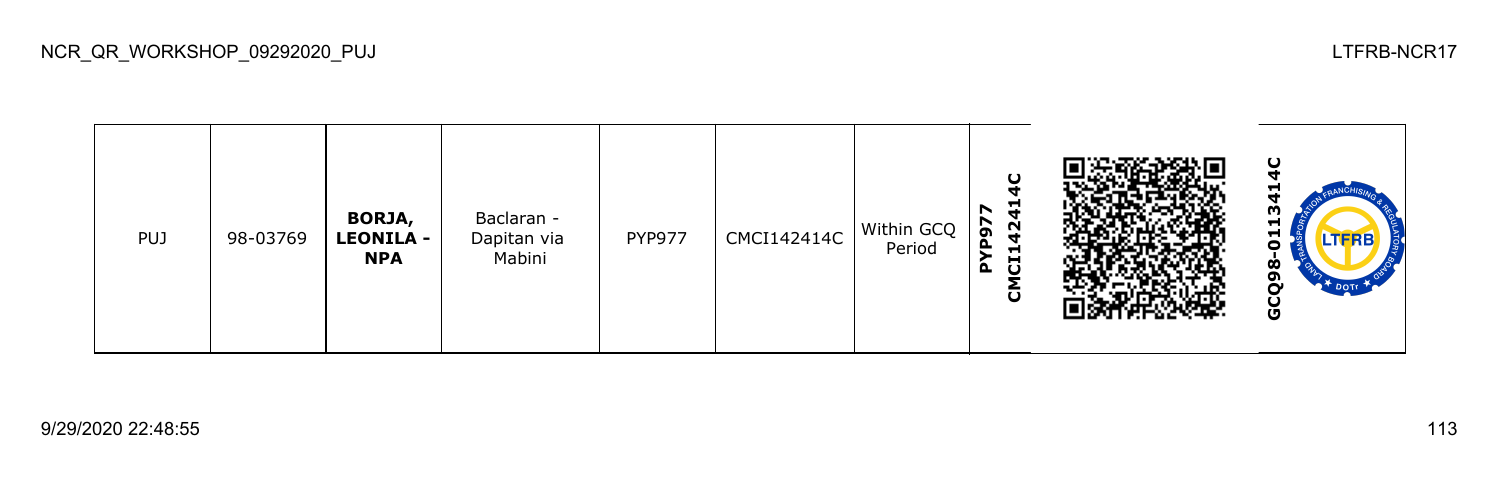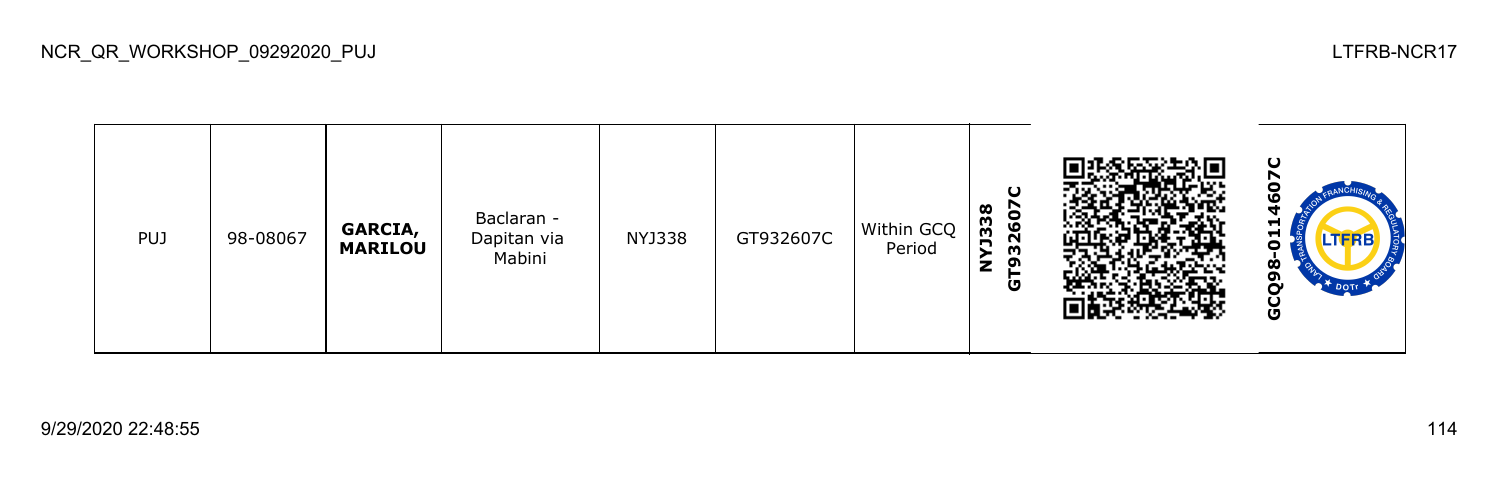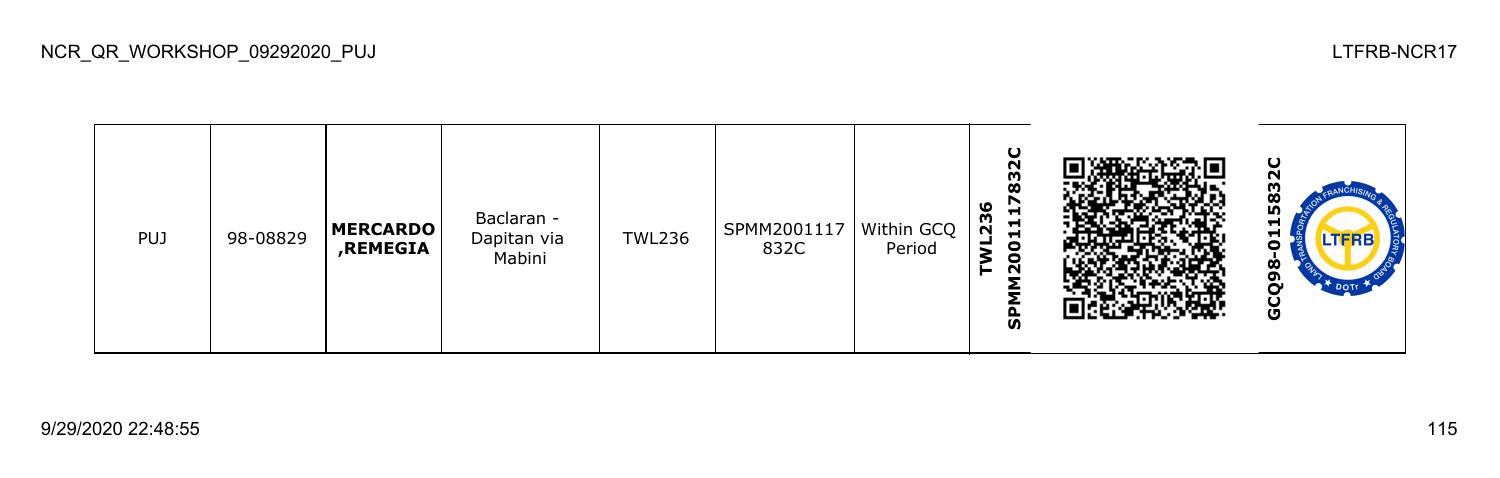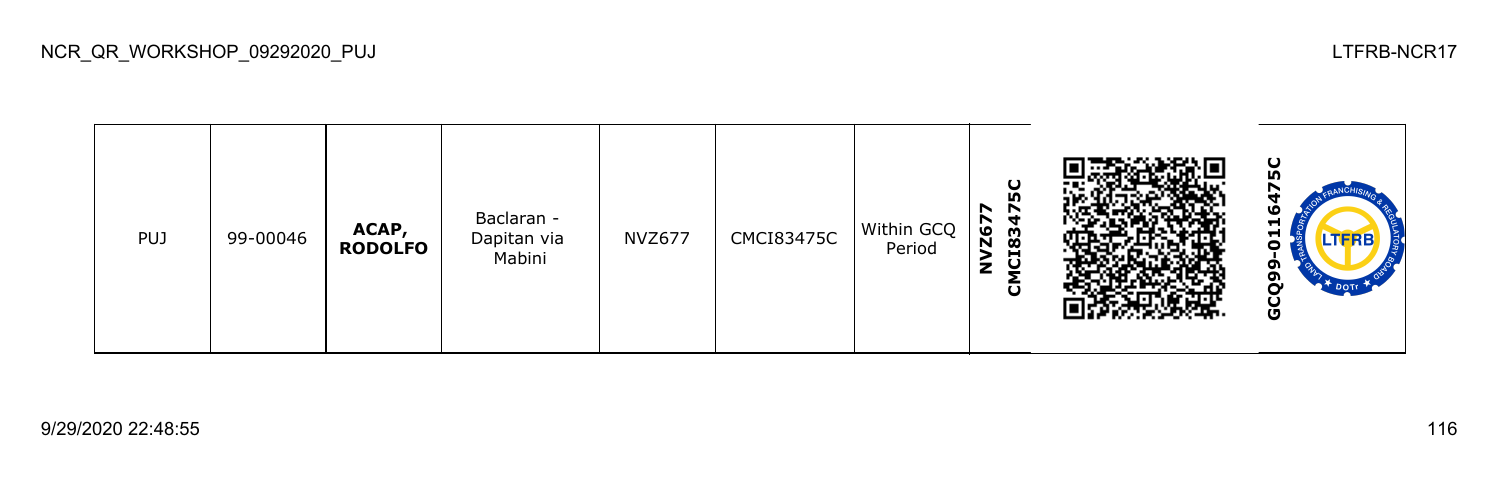| <b>PUJ</b> | 99-12059 | <b>FERNANDE</b><br>Z, ZOSIMO | Baclaran -<br>Dapitan via<br>Mabini | <b>PYV696</b> | SPMM1060859<br>8C | Within GCQ<br>Period | ပ<br>$\boldsymbol{\omega}$<br>ō<br>6085<br>٥<br>ຶ<br>O<br>0<br>$\vec{r}$<br>o.<br><b>S</b> |  | ပ<br>60<br>ın<br>↖<br>−<br>ᆏ<br>II-KB<br>Ħ<br>o<br>o<br>DOTE<br>ט |
|------------|----------|------------------------------|-------------------------------------|---------------|-------------------|----------------------|--------------------------------------------------------------------------------------------|--|-------------------------------------------------------------------|
|------------|----------|------------------------------|-------------------------------------|---------------|-------------------|----------------------|--------------------------------------------------------------------------------------------|--|-------------------------------------------------------------------|

NCR\_QR\_WORKSHOP\_09292020\_PUJ LTFRB-NCR17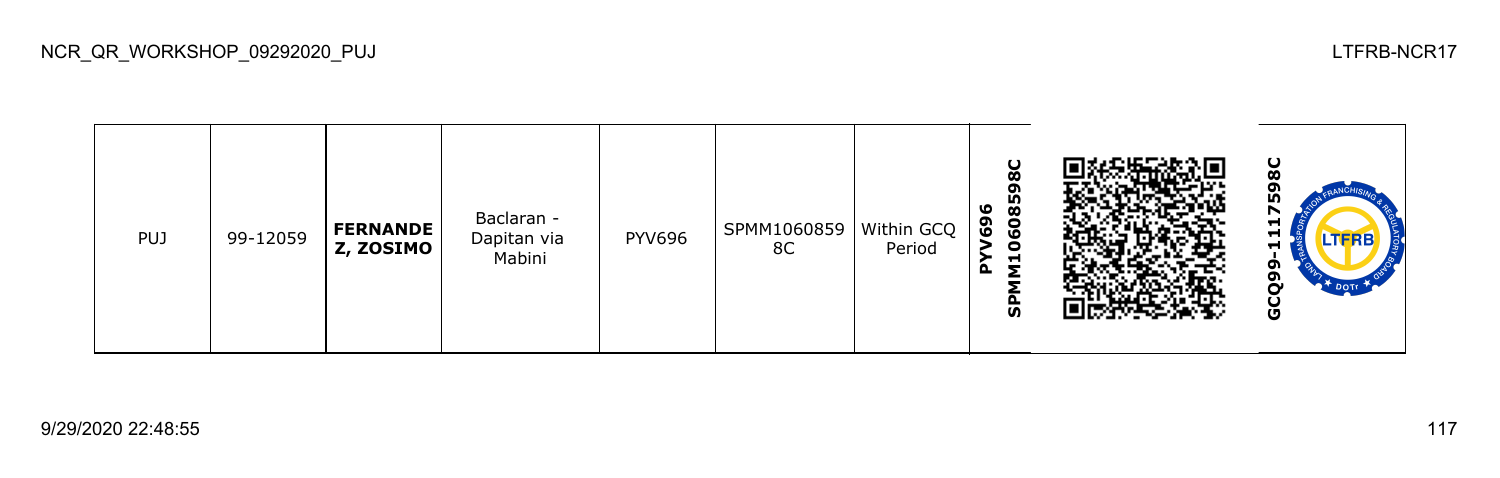